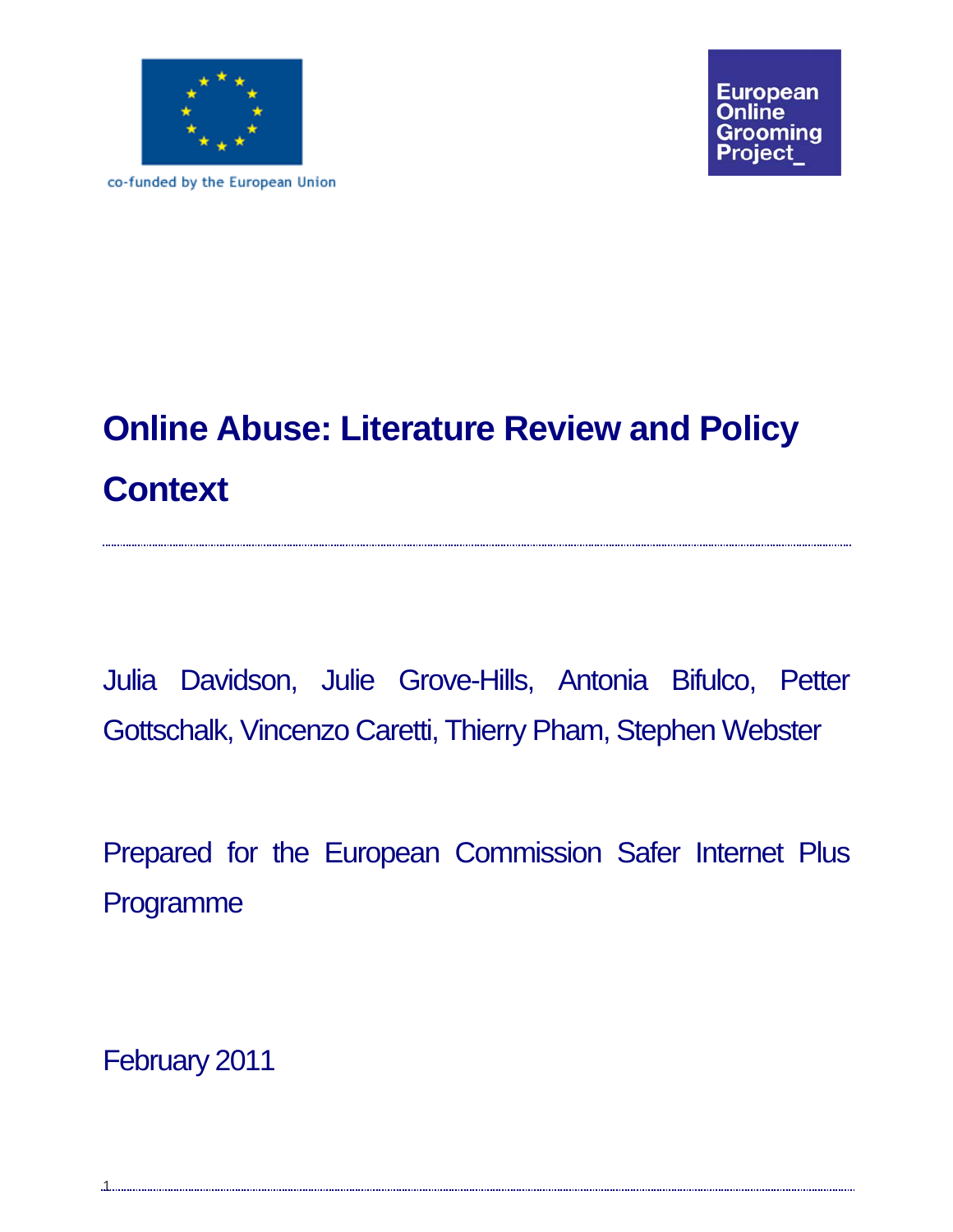# Acknowledgements

We would like to thank Dr. Adriano Schimmenti and Stefano Ciulla for their help with this review.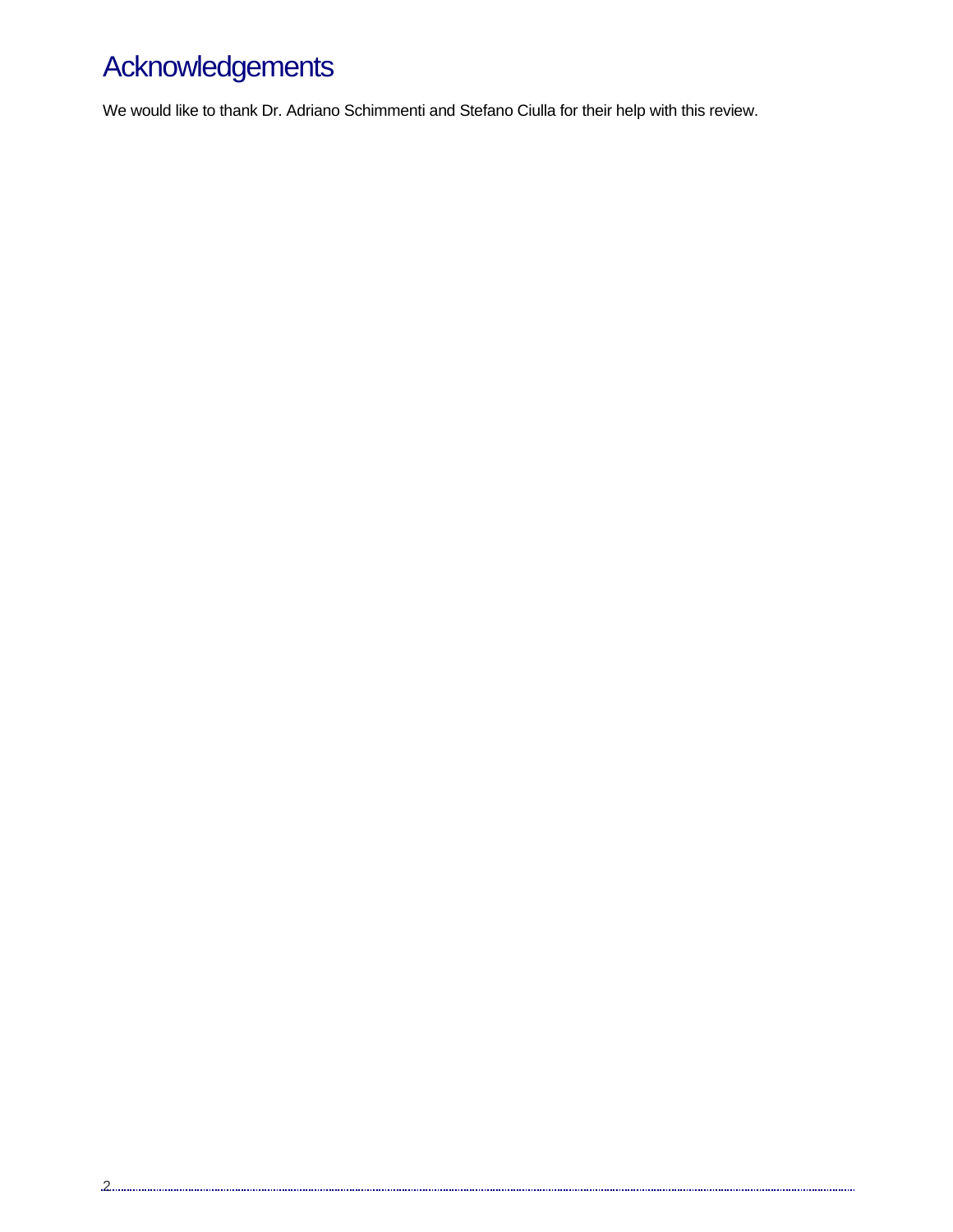# **Contents**

|    | 3. Internet Safety and Young People : approaches and initiatives 23 |  |  |  |  |  |  |
|----|---------------------------------------------------------------------|--|--|--|--|--|--|
|    |                                                                     |  |  |  |  |  |  |
|    |                                                                     |  |  |  |  |  |  |
|    |                                                                     |  |  |  |  |  |  |
|    |                                                                     |  |  |  |  |  |  |
|    |                                                                     |  |  |  |  |  |  |
|    |                                                                     |  |  |  |  |  |  |
|    |                                                                     |  |  |  |  |  |  |
|    |                                                                     |  |  |  |  |  |  |
| 5. |                                                                     |  |  |  |  |  |  |
|    |                                                                     |  |  |  |  |  |  |
|    |                                                                     |  |  |  |  |  |  |
|    |                                                                     |  |  |  |  |  |  |
|    |                                                                     |  |  |  |  |  |  |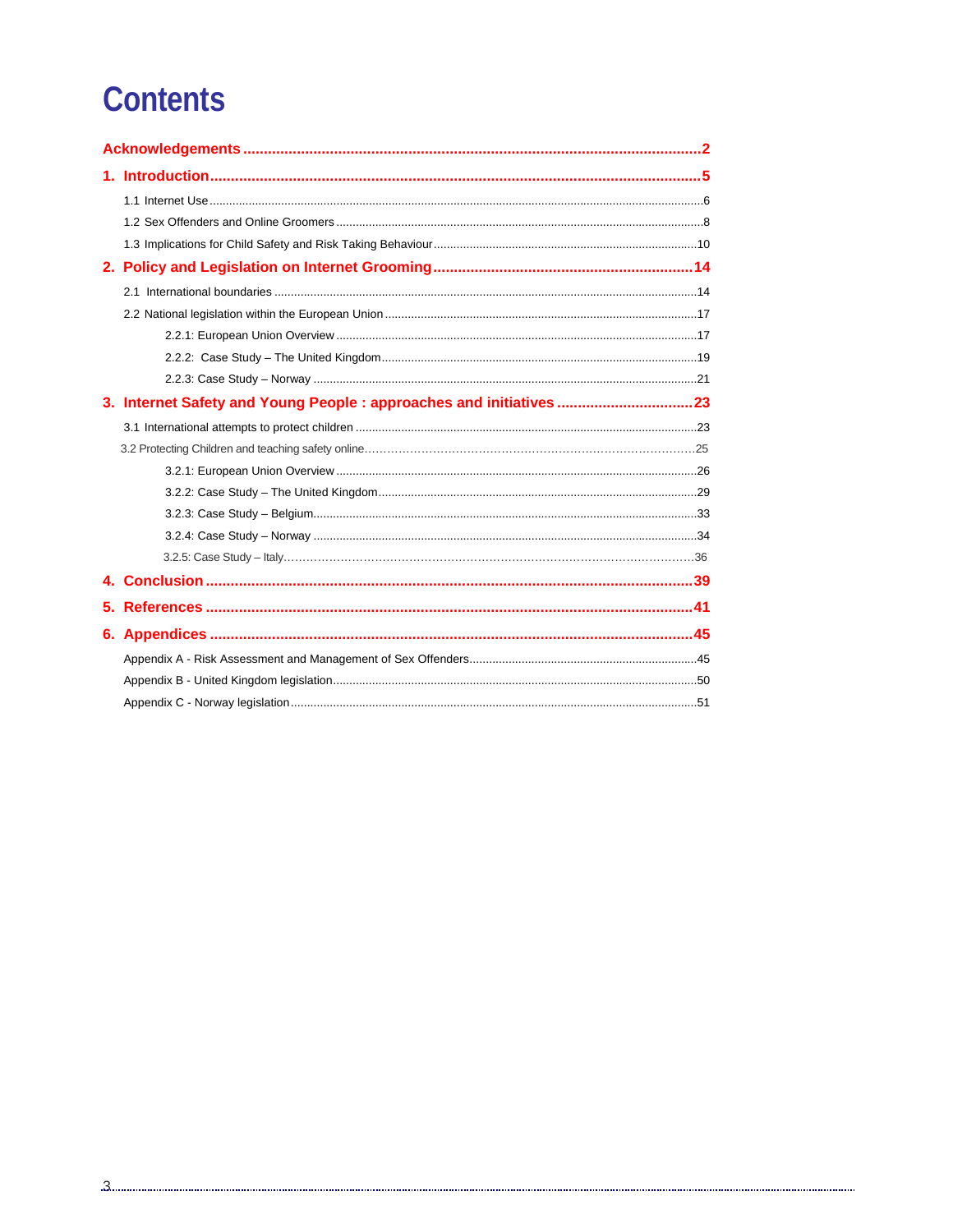# **ACRONYMS**

- ACLU American Civil Liberties Union CEOP - Child Exploitation and Online Protection Centre CHIS - Childrens Charities' Coalition on Internet Safety COPINE - Combatting Paedophile Information Networks in Europe CRDS *-* Centre de Recherche en Défense sociale (Belgium) CRIOC - Centre de Recherche et d'Information des Organisations de Consommation (Belgium) EFC - European Financial Coalition HCR-20 - Historical, Clinical, Risk HTCU - London Metropolitan Police High Tech Crime Unit HTU - Human Trafficking Unit ICAC - Internet Crime Against Children Task Force (USA) ICANN - The International Corporation for Assigned Names and Numbers INTECO – National Institute of Communications Technology IWF - Internet Watch Foundation INHOPE - International Association of Internet Hotlines TUK - ThinkuKnow (CEOP intervention) MAPPA - Multi Agency Public Protection Arrangements MARC - Multi-Agency Risk Conference structure NCMEC - National Centre for Missing and Exploited Children NSPCC – National Society for Prevention of Cruelty to Children (UK) OLR - Order of Lifelong Restriction PCL-R - Psychopathy Checklist - Revised RMA - Risk Management Authority RM 2000 - Risk Matrix 2000 (RM2000) SAP - Sentencing Advisory Panel SCS - Specialized Correctional Services SIP EC's - Safer Internet Action Plan SORAG - Sex Offender Risk Appraisal Guide UKCCIS - UK Council for Child Internet Safety VGT - Virtual Global Taskforce
- VRAG Violence Risk Appraisal Guide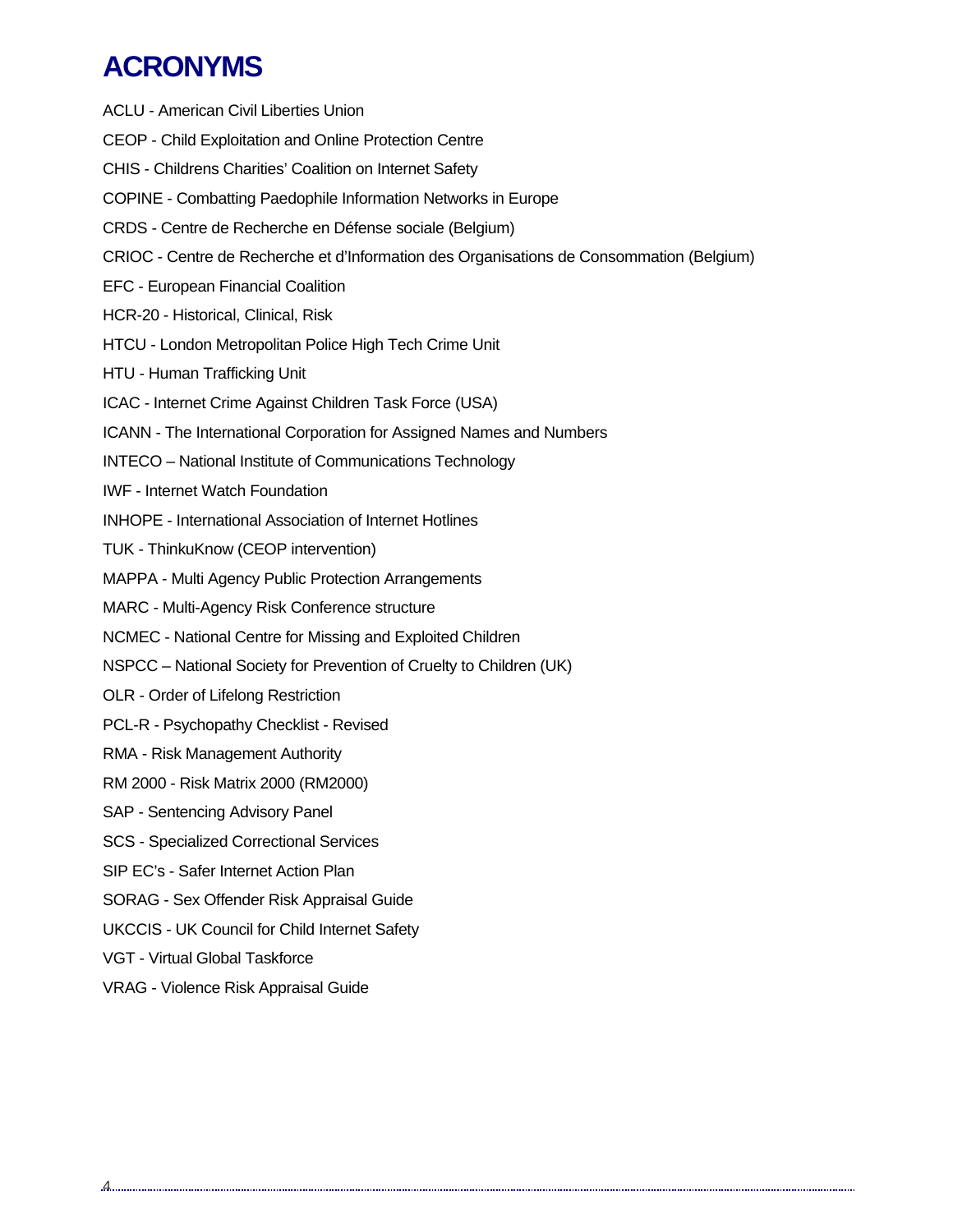## **1. Introduction**

The principal aim of this review is to examine the context of online abuse by providing an overview of the relevant policy, legislation and safety practice within the European Union, focusing on case studies within the UK, Norway, Belgium and Italy to outline different attempts to educate children and young people about Internet safety issues<sup>1</sup>. An illustrative brief comparison to legislation and policy outside the EU is also provided, particularly for the USA, Australia and New Zealand where progress has been made in this area.

The purpose of the review is to provide background to a scoping exercise on the current knowledge of online grooming and EU online child safety practice. This review will then inform parallel work collecting data from stakeholders on current knowledge, practice and policy on internet grooming for the sexual abuse of children. This is the first stage of an EC Safer Internet Plus Programme project to undertake the first comprehensive study of online grooming, involving the UK, Norway, Belgium and Italy.

The breadth and scope of a European wide study entailed some decisions about selection of literature for review. The first decision was to focus on the European Union as opposed to the broader European continent. However, due to the awareness of the lack of geographical boundaries that online behaviour encompasses, there was an acknowledged need to reference other research in progress, for example in Russia, that sheds more light on young people's online safety within the EU. The timescale for the review covers a period over the last five to six years – the period in which most of the research on young people and internet use has taken place.

The EC website has been used to identify recent research findings, as published in English. The EU Kids Online project in particular has provided a robust and comprehensive review of research across the EU member states. This study was therefore key in helping to identify relevant findings for a summary overview of the growth and nature of internet use. This has been supplemented by detailed contributions from the partnership team within this project i.e. the United Kingdom, Norway, Belgium and Italy where further research was identified, critically reviewed and where necessary translated into English particularly as required for the case studies on legislation and safety initiatives and practices. Without project partner teams within each of the other EU countries, it has not been possible to include any other research studies that may exist within those countries that are not published or translated into English, or that have not already been included and made available through the EC website, therefore trusting their validity.

The desk review drawing together all the relevant research has also been supplemented by attendance at conferences and events that have provided further examples of ongoing research, sometimes as yet unpublished, but keeping constantly updated with this dynamic fast moving research area. Information is also

5

 $1$  The case studies were selected on the basis of country participation in this study and the availability of information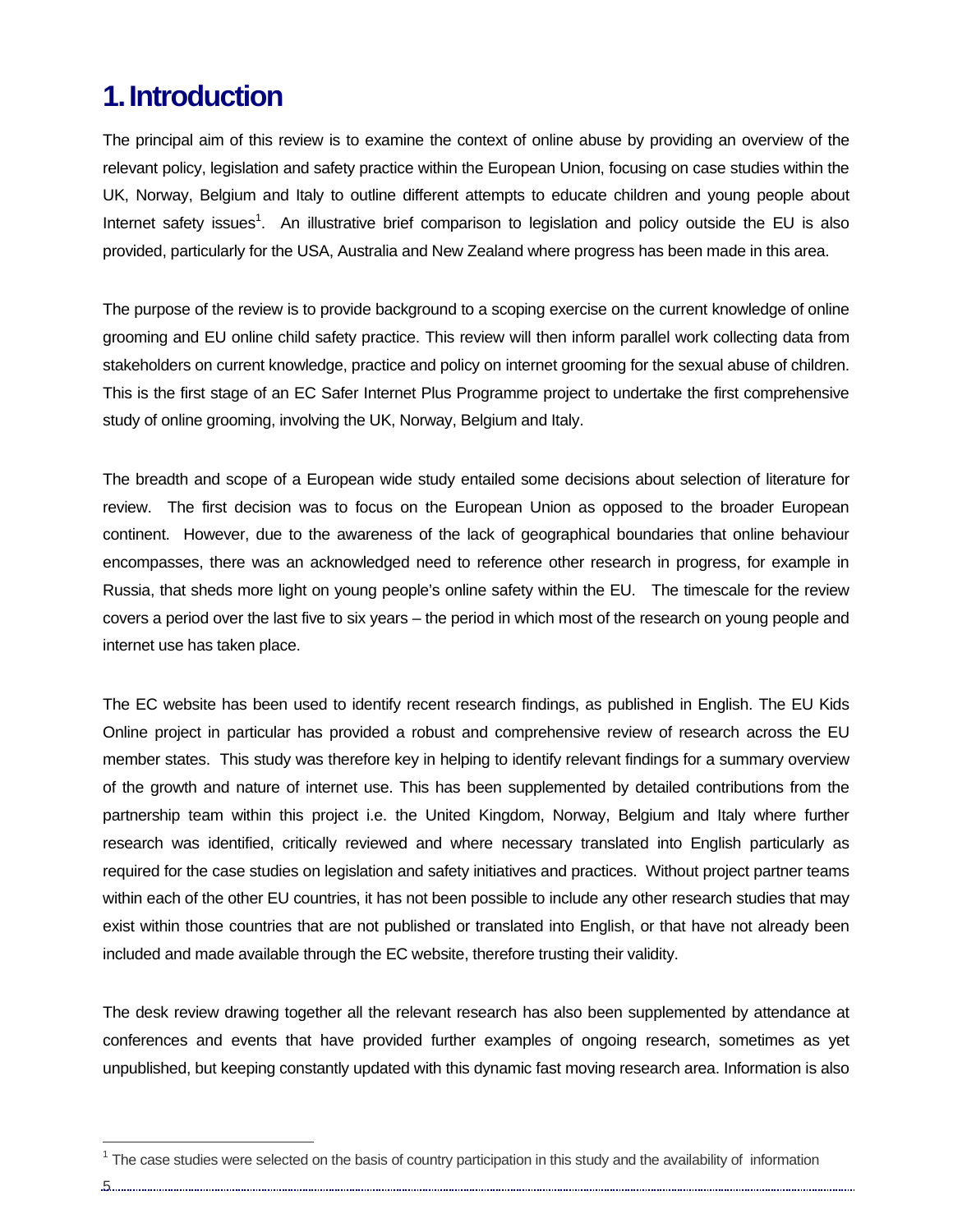drawn from the Family Online Safety Institute Grid (which was launched in July 2010). Firstly, a brief overview of the nature and extent internet use is provided.

## **1.1 Internet Use**

Internet use has grown considerably in the last decade. Information technology now forms a core part of the formal education system in many countries, ensuring that each new generation of Internet users is more adept than the last. Recent comparative work (EUKids Online) on internet use across 27 European countries reveals that there have been substantial changes between 2005 and 2008. In 2005 70% of 6-17 year olds in the European Union (EU) used the Internet. By 2008, this rose to 75% on average. The most striking rise has been among younger children – by 2008, 60% of 6-10 year olds were online. There has also been a substantial difference between 2005 and 2008 concerning location of use. In 2005 use of the Internet at school was as common as home use. 'By 2008, 6-17 year olds in all EC countries were much more likely to use the Internet at home (65%) than school (57%), and 34% are now going online using their own computer' (Livingstone & Haddon, 2009:6).

There are cross-national differences however in internet access ranging from under half of children online in Italy (45%) half in Greece and Cyprus (both 50%) rising to 94% online in Finland. (Livingston and Haddon, 2009). The most recent survey of internet use was conducted in Summer 2010 and sampled 1000 9–16 year olds in each of twenty-three European Union States (Livingstone, 2010). Data from this study reflects the increased 'online prevelance trend' with 85% overall using the Internet at home and just under half of all those children having internet access in their bedrooms. This privatised use is growing rapidly, however, the principal variation in this use is accounted for by socioeconomic status (SES) and age more than gender. For example, whereas 39% of 9-10 year olds have internet access in their own bedrooms this increases to 67% for all 15-16 year olds. In addition, 53% of those who have more private access are from the High SES households as opposed to 38% from Low SES households (Livingstone, 2010).

Most young people manage to navigate the information highway safely but unfortunately some encounter exposure to harmful materials and abuse. This is of particular concern as users are getting younger and the Internet is embedded in their daily life with 86 minutes being the average amount of time online per day. The EU Kids Online research investigated online risks to children. Giving out personal information was found to be the most common risk (approximately half of online teenagers), whereas seeing pornography was the second most common risk. In contrast meeting an online contact offline was uncommon. The report states:

*'Meeting an online contact offline appears the least common though arguably the most dangerous risk. There is a fair degree of consistency in the findings across Europe: around 9% (1 in 11) of online teenagers go to such meetings, rising to 1 in 5 in Poland, Sweden and the Czech Republic' (Livingstone and Haddon, 2009:16*)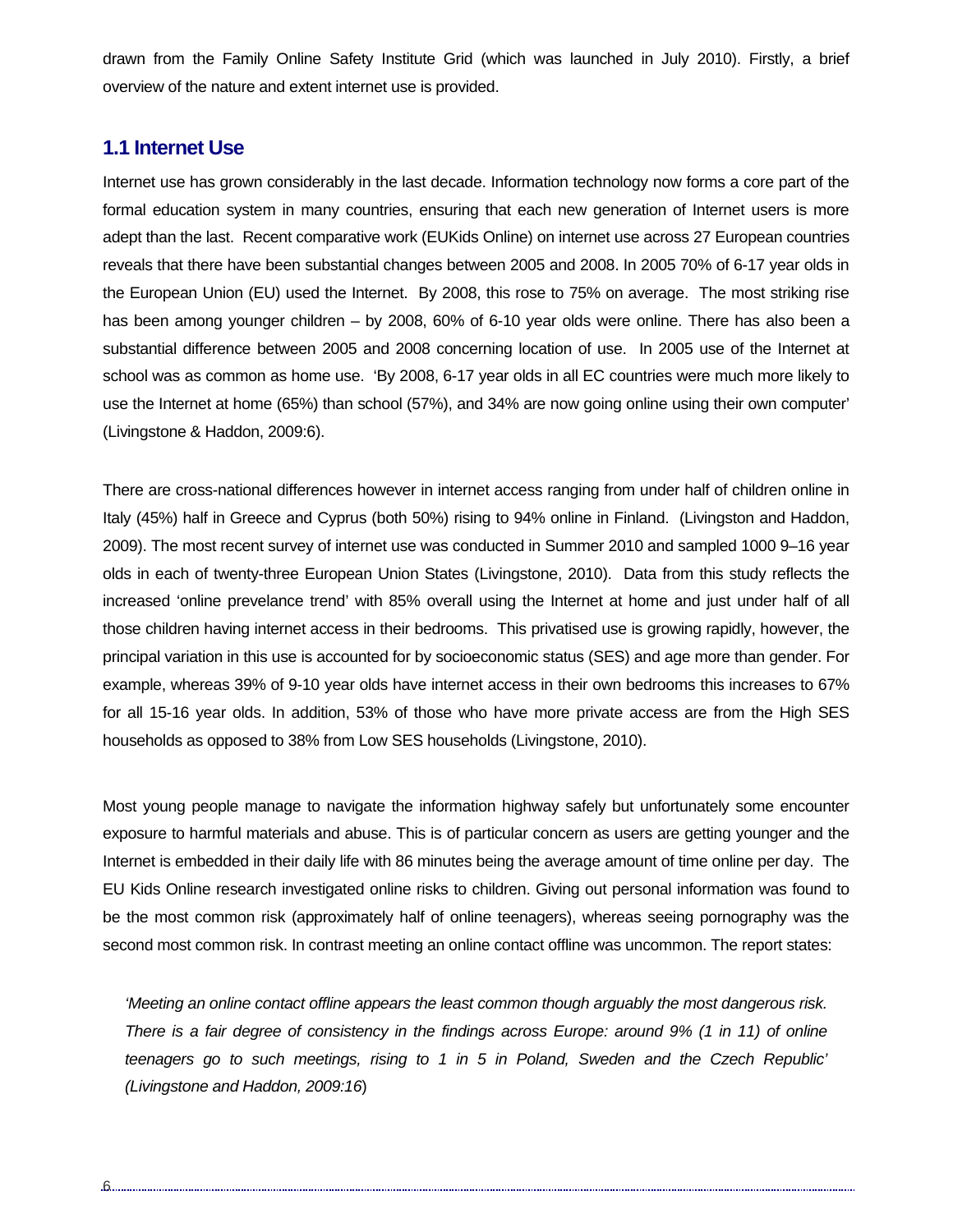Alternative devices are increasingly being used to go online. Mobile phone use is widespread among children and young people and an increasing number access the Internet via a mobile phone. The Livingstone and Haddon (2010) survey revealed that 21% of 9-16 year olds now have mobile access. Young people also make extensive use of the Internet using interactive services such as games, Social Networking Sites (SNSs) and instant messages, which have become increasingly available as mobile phone applications. However, there are substantial age differences across the types of activity with webcams being very popular among the teens and the posting of photos, videos or music as compared with the 9-12 year olds. There is little discernible gender difference in the types of activities with the exception of games where 62% of boys in the 13-16 year old group play games with other people online as compared to 31% of girls in the same age group.

Research, carried out by IPSOS Mori on behalf of Ofcom (communications regulator) in the UK, comprised 797 face-to-face interviews with children aged 7-16 and their parent or carer (Ofcom, 2009). It showed just over 10% of children use their mobile phone to go online. When online they most frequently say they are downloading or playing music (80%), visiting social networks (45%) or instant messaging (38 %). For parents,19% say their child uses a games console to go online (Ipsos Mori, 2009) The connectivity now offered on mobile phones in particular increases the risk to children online who can be more easily isolated while online, as potential victims for online grooming.

The risks extend outside the European Union to the broader European continent to include Russia<sup>2</sup>. Recent research in large urban centres in Russia on children and teenagers' attitudes and perceptions of the Internet reveals that it is the primary information source ahead of television, books and printed mass media for both 14-15 year olds and 16-17 year olds. Approximately 65% of 16-17 year olds say that parents allow them free use of the Internet and do so without imposing any time-limit. This was less common with the younger 14-15 year olds (58%). In terms of perceived risks and dangers it is clear that the 16-17 year olds are currently more aware of pornography (80%) than the 14-15 yr olds (45%) although as many of the older group described electronic viruses as an equal risk to pornography.

The data on risk-taking behaviour revealed that more than half from each age group gave out personal data readily. The difference between the two age groups in terms of the type of personal data provided was that a larger proportion of 16-17 year olds (23%) appeared to be providing both personal photos and photos of relatives as compared with 11% of 14-15 year olds. (Foundation for Internet Development Research, 2009). This mirrors the recent EU Kids Online 2010 survey cited above.

It is therefore evident that internet use by young children has grown exponentially in the last five years with the fastest rise across Europe in the 6-10 year old group, and this is a key factor to be considered in internet

7

 $2$  The European Commission has been working with Russia to develop a child abuse hotline (with INHOPE) and to raise awareness about Internet abuse.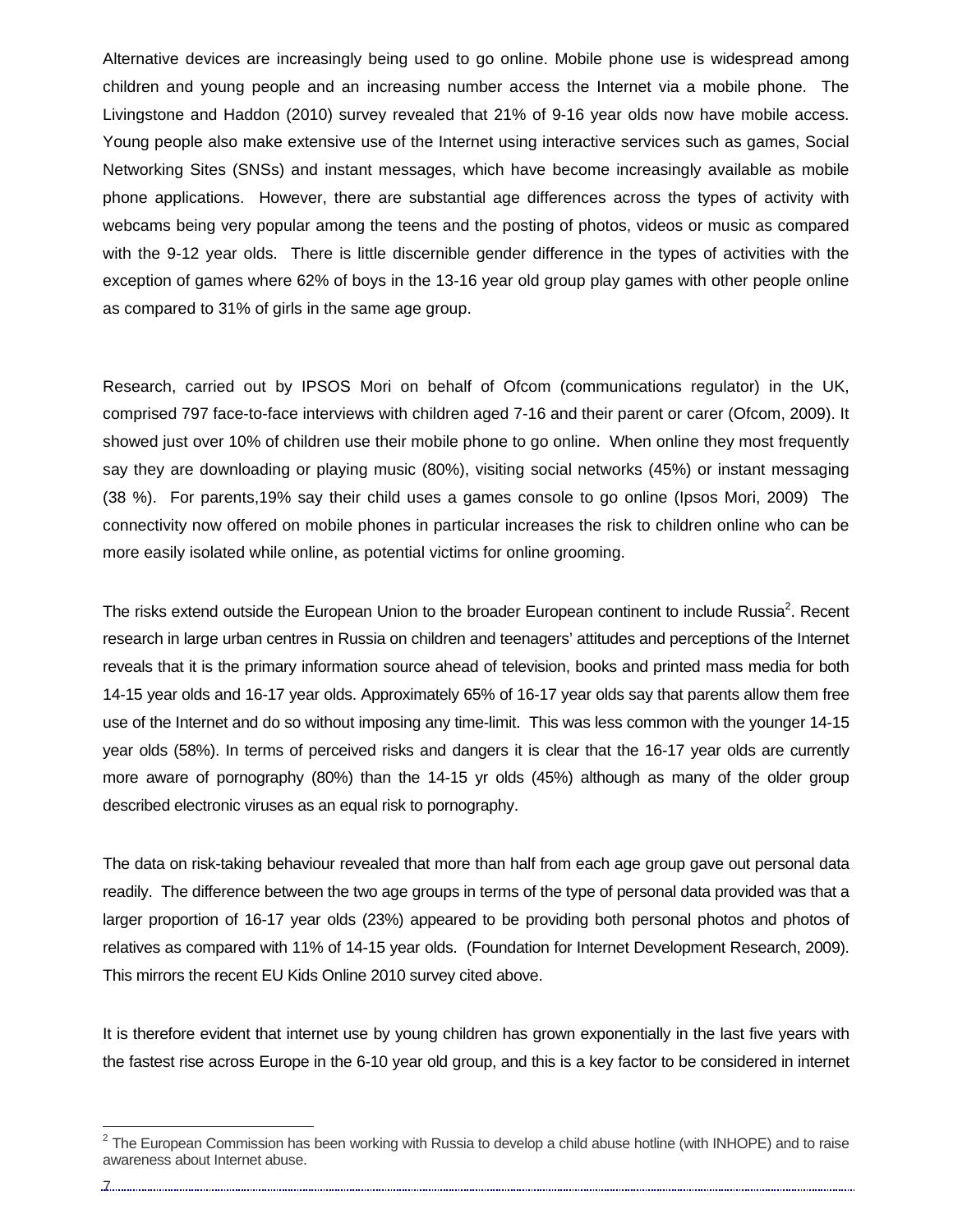safety. There are different kinds of risk including cyber-bullying and stalking, but the emphasis for this review is online sexual offender.

## **1.2 Sex offenders and Online Groomers**

There is increasing evidence that the Internet is used by some adults to access children and young people for the purposes of sexual abuse. According to Davidson and Martellozzo (2008), Internet sex offender behaviour includes the construction of sites to be used for the exchange of information, experiences, and indecent images of children; the organization of criminal activities that seek to use children for prostitution purposes and that produce indecent images of children at a professional level, and the organization of criminal activities that promote sexual tourism.

The definition of an online groomer is someone who has initiated online contact with a child with the intention of establishing a sexual relationship involving cyber-sex or sex with physical contact. Child grooming is a process that commences with sex offenders choosing a target area that is likely to attract children. In the physical world, this could be venues visited by children such as schools, shopping malls or playgrounds. A process of grooming commences when offenders take a particular interest in the child and make them feel special with the intention of forming a bond as a precursor to abuse. The Internet has greatly facilitated this process in the virtual world in terms of geographic location, speed of contact and range of number of contacts.

Groomers will often offer incentives such as money, gifts, concert tickets, modelling contracts, day trips, phones and games as part of the grooming process or to encourage young people to produce and send images of themselves (Bryce, 2009). Internet sexual offenders are defined as falling into two principal categories, which are not mutually exclusive: those who use the Internet to target and 'groom' children for the purposes of sexual abuse (Finkelhor et al,2000); and those who produce and/or download indecent illegal images of children from the Internet and distribute them (Quayle & Taylor, 2002: Davidson & Martellozzo, 2005; O'Brien & Webster, 2007).

Recent advances in computer technology have been aiding sex offenders, stalkers, child pornographers, child traffickers, and others with the intent of exploiting children. While such offences occurred prior to the Internet, the advent of the new technology two decades ago has allowed for easier and faster distribution of pornographic materials and communication across national and international boundaries (Kierkegaard, 2008).

The dynamics of this opportunism is the subject of ongoing discussion. In his research with a sample of 300 child pornography offenders, Hernandez comments that it is through the exploration of sexual themes and seeking out adult pornography on the Internet that their previous deviant sexual interests are re-awakened (Hernandez, 2009).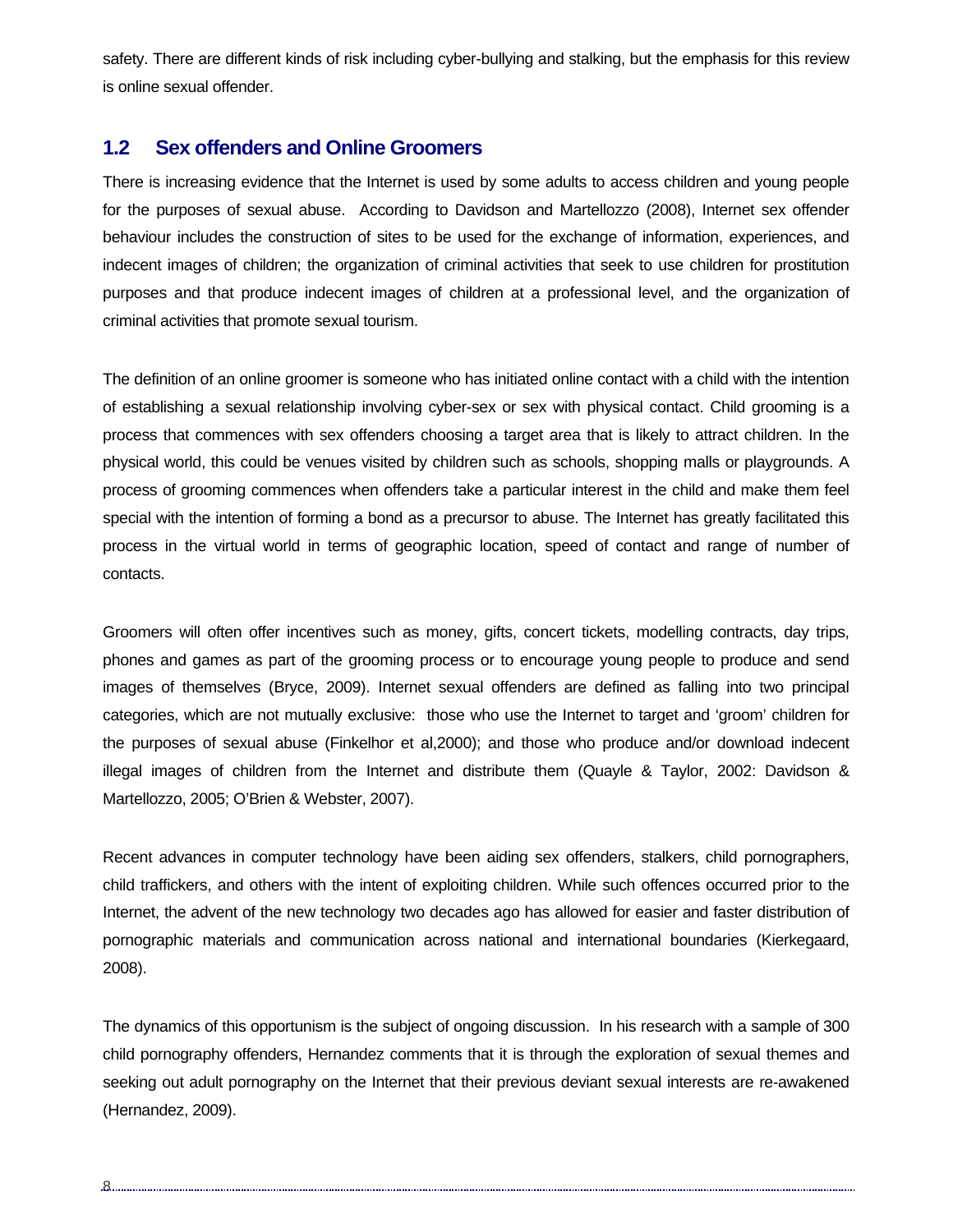The Internet also provides the opportunity to join a virtual community where people with similar interests can communicate and find useful information. 'Myspace' and other similar social networking sites encompass thriving 'communities' where young people engage in countless hours of photo-sharing. In addition to Myspace, other social networking and blogging sites such as Friendster.com, Facebook.com and MyYearbook.com allow users to post pictures, videos and blogs and send emails and instant messaging. Myspace and Facebook differ in security aspects, in that Myspace is open to anyone, and has loose age restrictions, while Facebook users are encouraged and often required to register using their real name (Kierkegaard, 2008). The anonymity, availability of extremely sensitive personal information and ease of contacting people, make social networking sites a useful tool for online child sex offenders in general, but specifically for online groomers.

Usage by young people develops, whereby if they want to get to know each other better, then they may move into more private places such as MSN. This then intensifies the communication, and if the relationship is developed further, then the private arena of web cameras may be utilised. While many of these sites have age restrictions, it is possible for offenders to misrepresent their age. Also, in order to hide their IP addresses and locations, they can piggyback on Wi-Fi connections or use proxy servers. Decentralized peer-to-peer networks prevent material from being tracked to a specific server, and encryption lets them keep online chats private from those policing the Web.

Therefore, technologies around social networking sites allow relatively easy access to children by online groomers, with children having frequent and open access to such sites at younger ages. Once in contact with a child, online groomers can use various incentives to encourage the child's participation, towards the goal of sexual contact.

#### **The relationship between online and offline offences**

"The 'Butner Redux' Study" (Bourke and Hernandez, 2009) of child pornography offenders revealed that many who had no known history of contact sexual offences subsequently admitted to such crimes after participating in treatment. Whilst this is also true for some other crimes, the critical issue is what impact such information about self-reported crimes has in the realm of risk assessment and intervention. A number of other studies have reported a co-occurrence of contact sexual offences among child pornography offenders entering the criminal justice system or in clinical settings (Wolak, Finkelhor and Mitchell, 2005; Seto, Cantor and Blanchard, 2006; Hernandez, 2000). A particular subanalysis conducted in the Butner Redux Study was to look at the age of onset for online and offline (contact) sexual crimes on a subset of 42 of the total 155 investigated. The rationale here was to shed light onto the developmental pathway of child pornography offences. Although caution is needed in generalising the findings given the small sample size, the majority reported that they committed acts of hands-on abuse **prior** to seeking child pornography via the Internet.

However research comparing risk factors among contact sex offenders and child pornography offenders, indicate lower rates of risk variables for contact sexual offending than already identified sex offenders. Elliott, Beech, Mandeville-Norden, and Hayes (2008) examined the psychological risk of re-offending in 505 child

9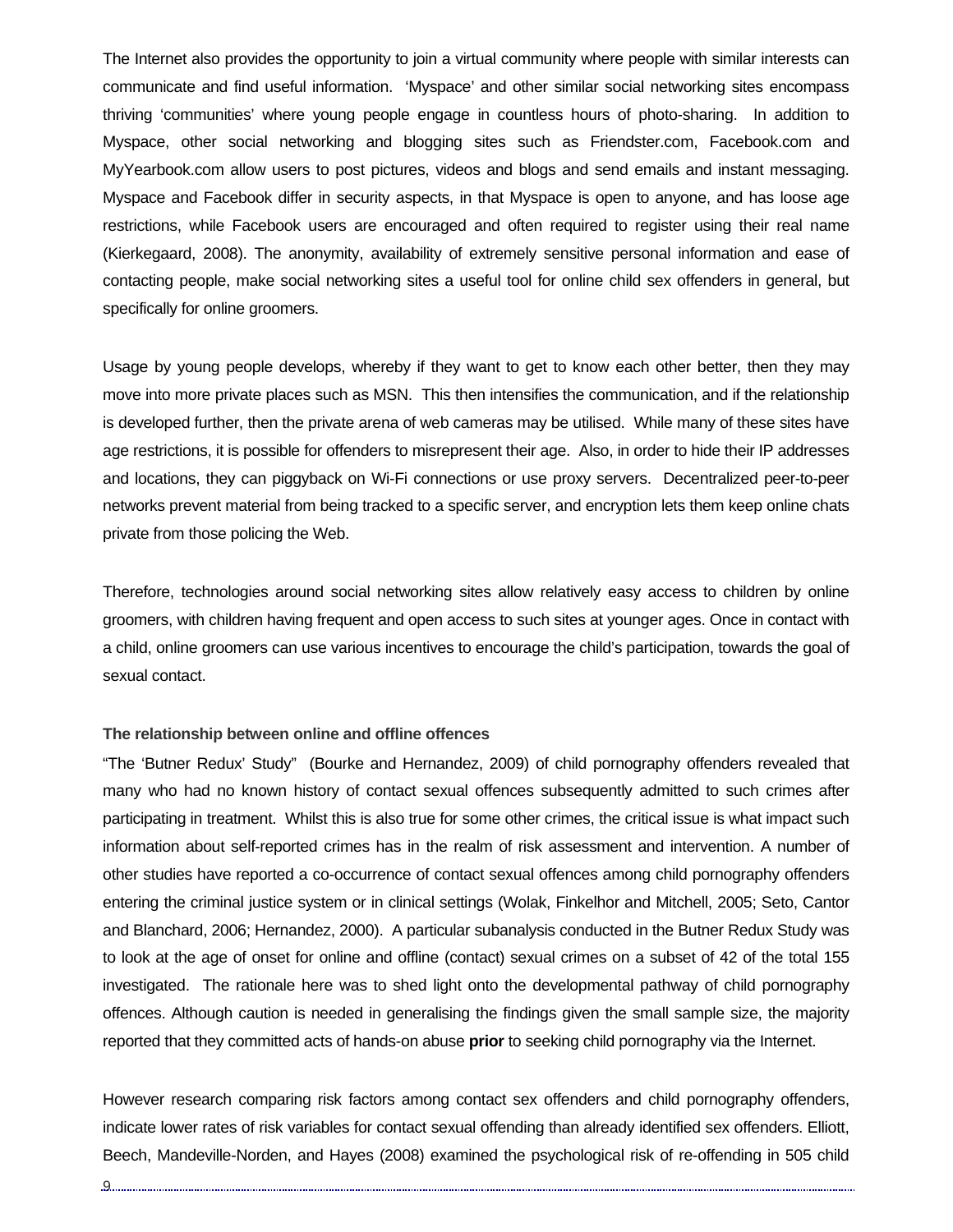pornography offenders and 526 contact sex offenders. It was found that whilst there were many similarities on some psychological risk variables such as impulsivity, contact sex offenders had lower victim empathy and higher offence-supportive attitudes and beliefs.

## **1.3 Implications for Child Safety and Risk Taking Behaviour**

In terms of child pornography and placing of indecent images on the Internet, the scale of the problem is considerable. The National Society for the Prevention of Cruelty to Children (NSPCC) in the UK estimated in 2005 approximately 20,000 indecent images of children are placed on the Internet each week (NSPCC, 2005). The Internet Watch Foundation (IWF) is the IT industry watchdog in the UK. It is a member of INHOPE – the International Association of Internet Hotlines, founded under the EC Safer Internet Action plan. The IWF reported nearly double the number of websites containing indecent images of children over two years: from 3,438 in 2004 to 6,000 in 2006. The IWF claimed that over 90% of the websites are hosted outside the UK (most are hosted in the US with Russia the next most common source*<sup>3</sup>* ), and are therefore extremely difficult to police and control nationally, with no international agreement on regulation of the Internet in respect of online grooming and indecent child images. Whilst the IWF 2008 Annual Report reported a 10% reduction in websites hosting indecent child images, the report found 'a continuing trend in the severity and commercialisation of the images':

- 58% of child sexual abuse domains traced contain graphic images involving penetration or torture (47% of domains in 2007)
- 69% of the children appear to be 10 years old or younger; 24% 6 or under, and 4% 2 or under (80% appeared to be 10 or under in 2007)
- 74% of child sexual abuse domains traced are commercial operations, selling images (80% commercial in 2007)
- It is still rare to trace child sexual abuse content to hosts in the UK (under 1%)' (IWF, 29/04/2009 http://www.iwf.org.uk/media/news.archive-2009.258.htm (26/10/09))

There is no doubt that such abuse has a damaging and negative impact upon child victims. It has been claimed that in many instances children are abused and the abuse recorded by members of their own family or people known to them (Klaine, Davis and Hicks, 2001). Many indecent images which depict the sexual abuse of children, involve dual victimisation, in the abuse involved in the creation of the image and again in the distribution of the image. It could be argued that a child is re-victimised each time their image is accessed, and images on the Internet can form a permanent record of abuse. This can have an additional long-term damaging effect on the victim.

Turning to risky behaviours online, a national random sample of young Internet users in the United States (ages 10-17) found 13% had experienced an unwanted sexual solicitation on the Internet (Mitchell et al., 2008). Many of these incidents were confined to the Internet and relatively mild in nature. However, the

<sup>&</sup>lt;sup>2</sup><br>3 A breakdown of countries where websites containing child abuse images appear to have been hosted during the period 1996–2006 is provided by the IWF: US 51%; Russia 20%; Japan 5%; Spain 7% and the UK 1.6% (IWF, 2006).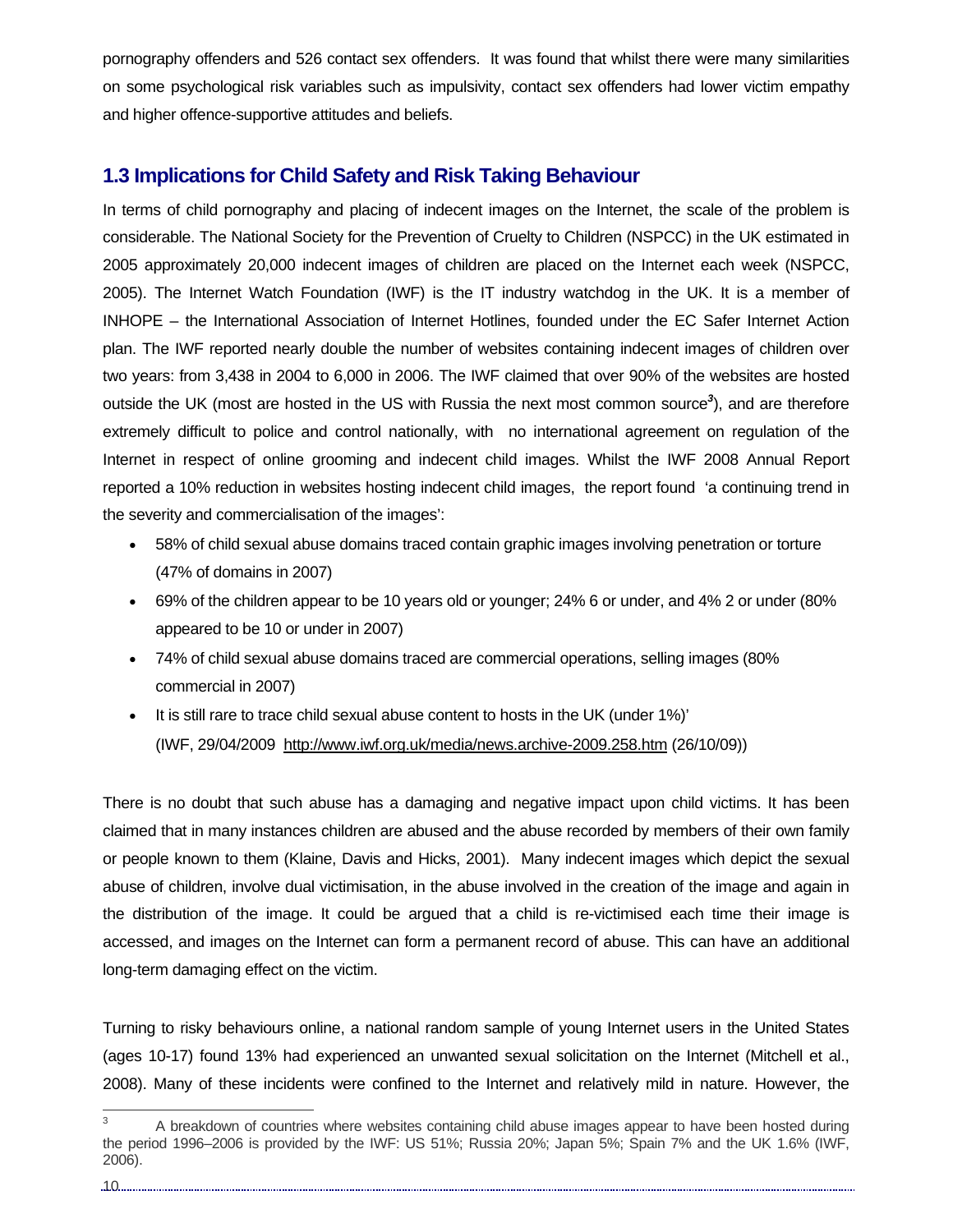potential for online sexual solicitation and harassment has raised obvious concerns among parents, teachers, and mental health professionals, who want to know what risks children are taking when using the Internet.

Recent research led by Livingstone (2009) funded by the European Commission Safer Internet Programme (EC SIP) has ranked young people's online risk taking behaviour in terms of prevalence and seriousness. The work draws upon findings from 400 research studies exploring young people's Internet behaviour across Europe.

The ranking of risk incidence is as follows (Livingstone (2009)):

- 1. Providing personal information to strangers (50%)
- 2. Seeing adult pornography online (40%)
- 3. Seeing violent or hateful content (30%)
- 4. Meeting an online contact (10%)

Research studies in the UK suggest that the majority of young people aged 9-19 years access the Internet at least once a day. It provides the opportunity to interact with friends on social networking sites such as Myspace and Bebo and enables young people to access information in a way that previous generations would not have thought possible. The medium also allows users to post detailed personal information, which may be accessed by any site visitor and provides a platform for peer communication previously unknown (Davidson and Martellozzo, 2008; Davidson et al, 2009).

Ofcom's recent research exploring young people's online behaviour found that the younger age range (16- 19) were much less aware of potential risks in accessing and entering personal information to websites than those older (20-24):

*'Young adults are less likely to make any kind of judgment about a website before entering personal details, less likely to have any concerns about entering personal details online. Just over a fifth do not make checks before using new websites. Within the young adult population, it is the attitudes and behaviours of the youngest adults- those aged 16-19 - which are the most striking. These adults are the most likely to share information and download content from the Internet, at the same time as being less likely to make any checks or judgments, and more likely to believe that the Internet is regulated'* (Ofcom, 2009:2).

This suggests that younger teenagers are more likely to engage in risk taking behaviour online and appear less likely to act on advice regarding Internet safety.

In 2008 school sample surveys revealed quite a high degree of awareness of the existence of risks and dangers on the Internet, although this was not always matched by accurate understanding (Davies et al,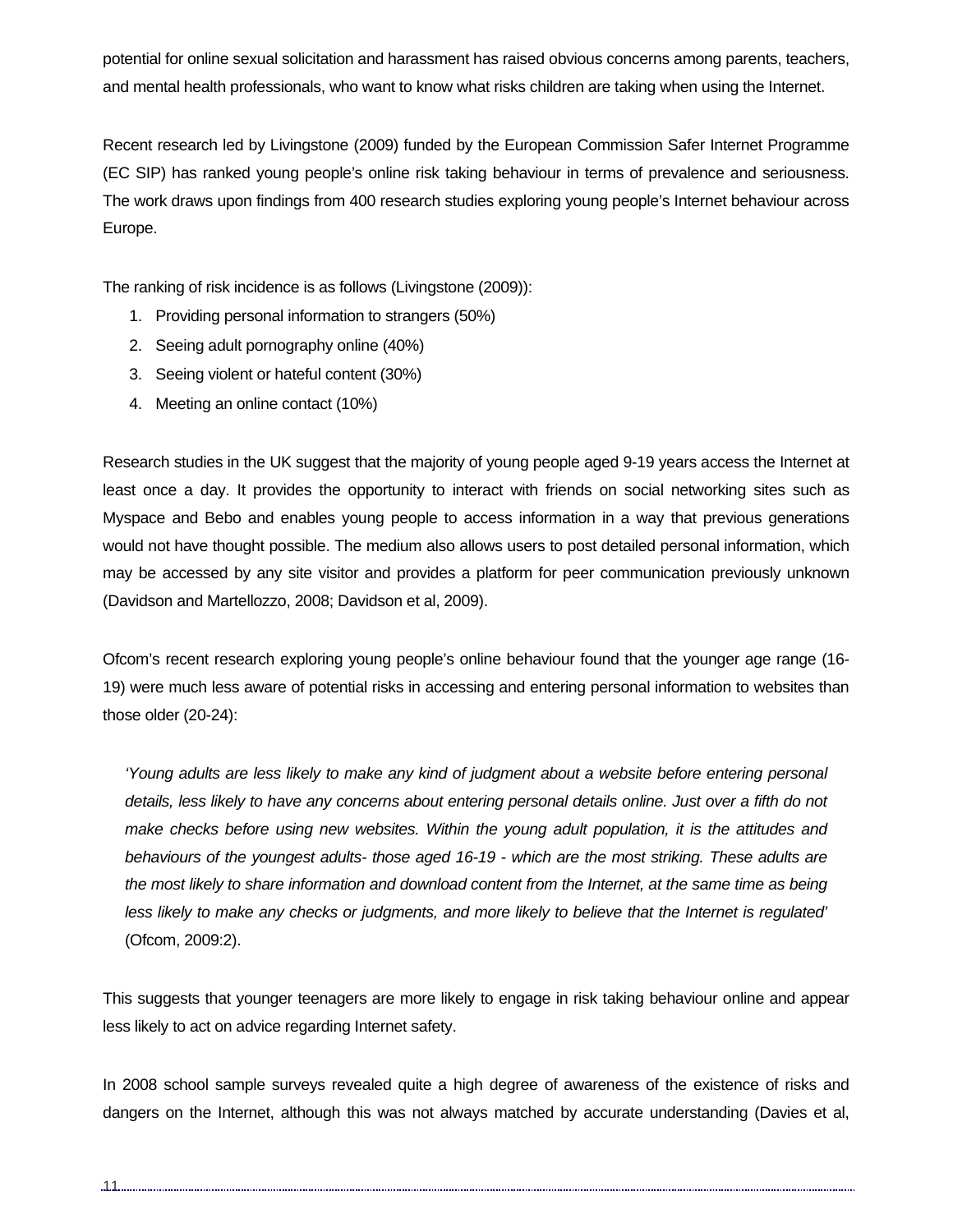2008). Primary-age respondents communicated anxiety about encountering unexpected dangers such as computer viruses or frightening material.

*'The older learners were mostly able to talk quite knowledgeably about how to protect their own safety and identity online, but were less convincing as to whether they manage to act in such sensible ways when online'* (Davies et al, 2008:6).

In terms of contact sexual abuse, not only restricted to internet contact, the UK children's charity Childline report that of the 13,237 children counselled for sexual abuse in 2007/2008 alone, 8457 were girls (64%) and 4780 were boys (36% percent) (NSPCC Press Release, Feb 2009).

Girls appear to be at higher risk than boys because they use social aspects of the Internet more (notably instant messaging and social networking sites), and are somewhat more willing to share some types of personal information and to interact with strangers. Girls are far more likely to have had a 'threatening' experience online. However, boys are twice as likely to do nothing about a 'threatening' experience. (Davidson, Lorenz , Martellozo & Grove- Hills, 2009). In terms of the risk from harm it was noted that 15% of all children in the recent European survey had seen or received sexual messages online. Importantly, when considering the growing use by younger children, there was a marked difference in the age groups about how upsetting this is<sup>4</sup>. Here 41% of 11-12 year olds as compared with 18% of 15-16 year olds were upset to receive sexual messages online. (Livingstone, 2010).

Media coverage of risks appears to vary across European countries. The EU Kids Online study differentiated between content, contact and conduct risks.

'*Content risks (mainly pornography) account for over half of all risks covered in the press, being especially high in Greece, Spain, Portugal and Ireland, in some countries, the reporting of conduct risks (mainly bullying) is noticeably high – in Norway, Italy and Austria; only in Denmark (followed by Slovenia) do contact risks attract substantial press coverage (though they still comprise a minority of risk stories covered*.' (Livingstone and Haddon, 2009:10)

This may be reflected in different approaches and initiatives to Internet safety. If this is the case then understanding the process of contact abuse from convicted internet groomers is critical for greater awareness about contact risk.

Thus distribution of indecent images on the Internet is on a very large scale with some indication that more severe images are becoming more common and on more commercial sites. It is unclear what interventions

.12.........

<sup>&</sup>lt;sup>4</sup> Subjective harm was described in the survey as follows: "By bothered, we mean, made you feel uncomfortable, upset, or feel that you shouldn't have seen it"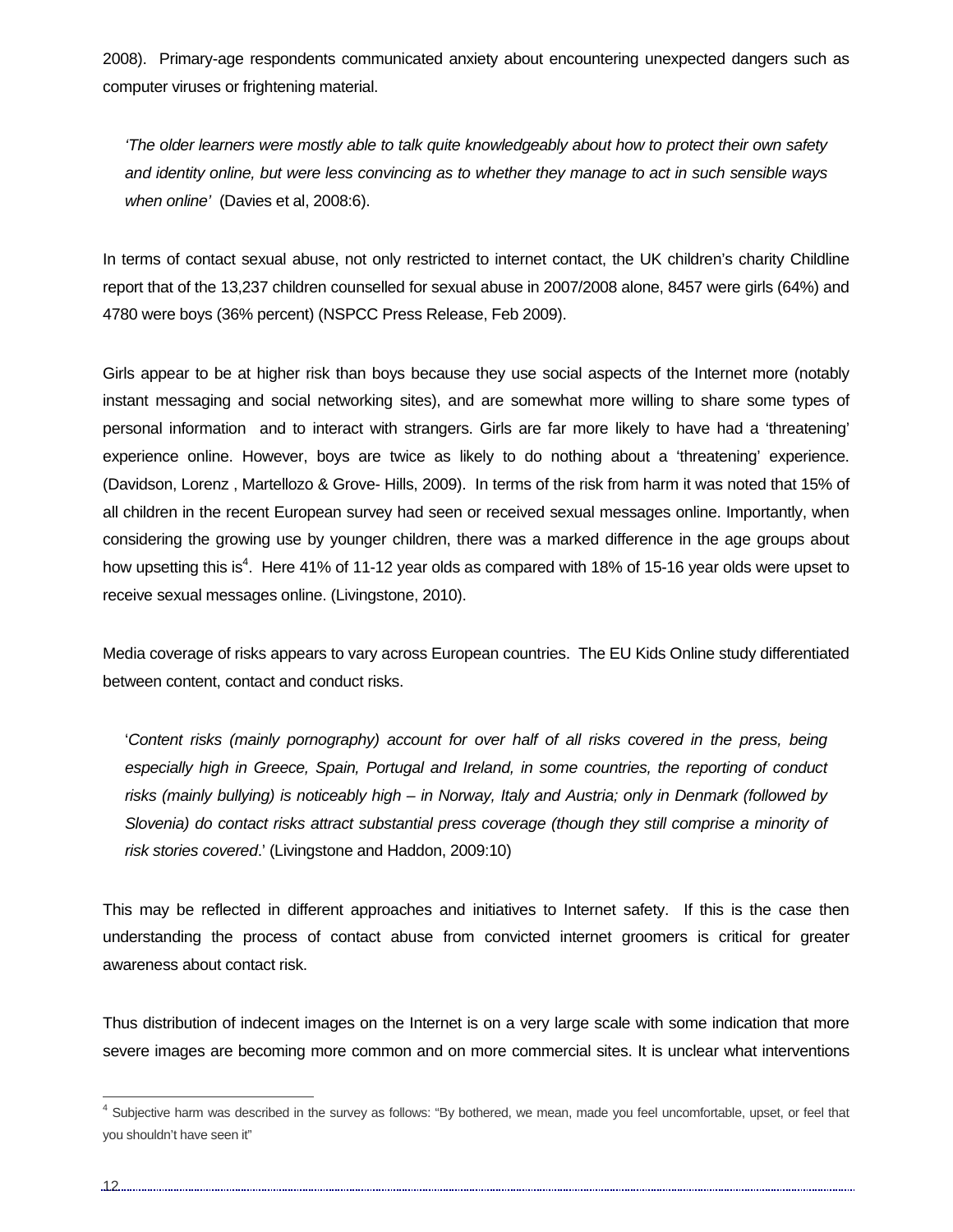are possible for this. In terms of online grooming it can be seen that teenagers are frequent and incautious users of the Internet and social networking sites, and can continue risky behaviour even after undertaking internet safety courses. Whilst girls seem to be at greater risk than boys, boys are less likely to seek help if experiencing a threatening communication online.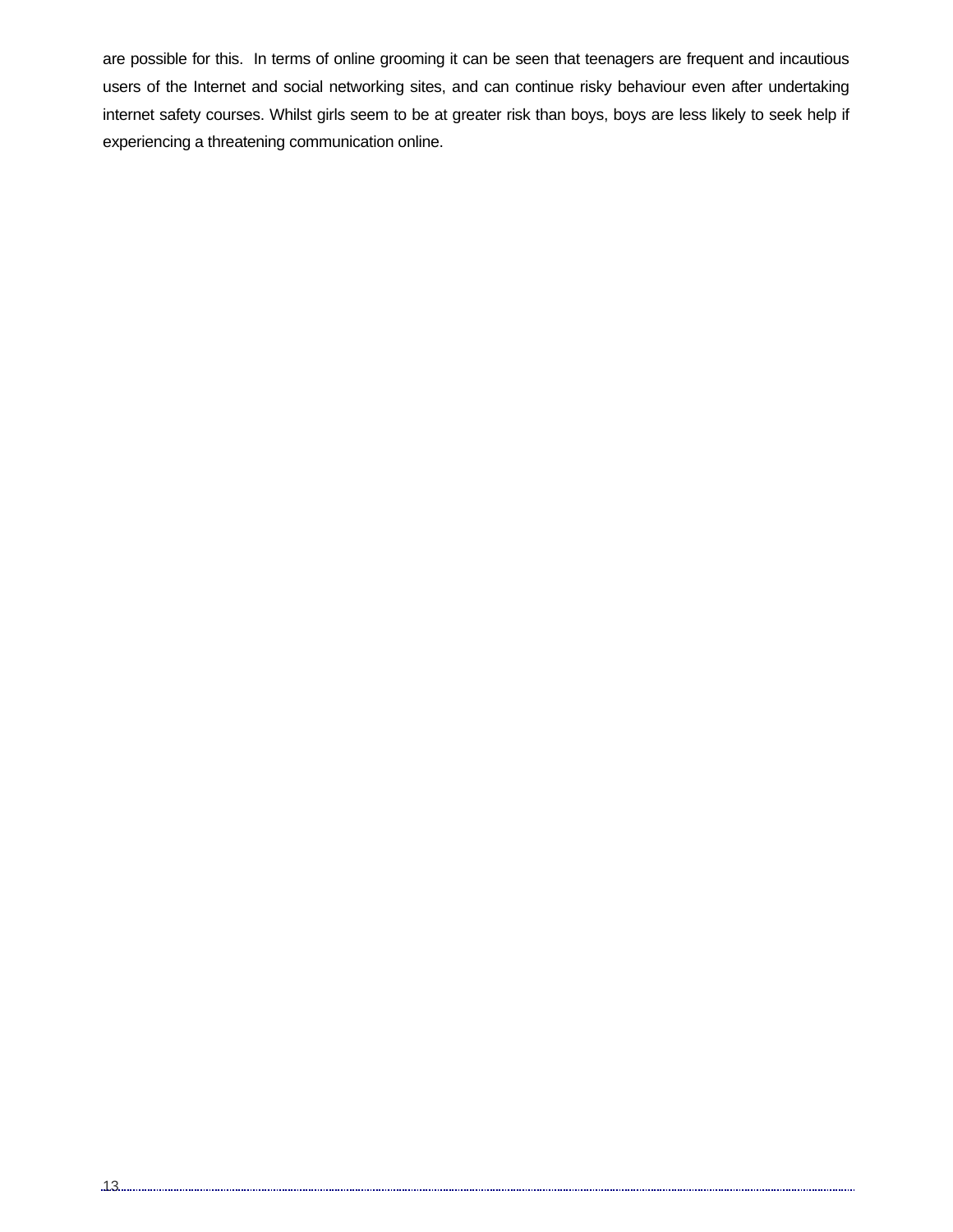# **2**. **Policy & Legislation on Internet Grooming**

## **2.1 International Boundaries**

#### **The definition of a 'child'**

Internet sex offenders have few constraints online because of the lack of direct governance by one international body, which could curb illegal content and activity on the Internet (Kierkegaard 2008). Because cyberspace has no national boundary, each country has to apply its own legislation within its national border, creating disparity in legal approaches. Most countries already have laws protecting children, but what is needed is a more centralised attempt to legislate against Internet abuse. In order for this to be enacted, agreement about definitions needs to be in place. At present definitions of 'child' are not synchronised across national boundaries, let alone what constitutes internet abuse. Whilst the law in most countries provides a distinction between the regulation of adult material and that depicting children in recognition of the vulnerability of minors, the task of defining a 'child' is complex.

The UN Convention on the Rights of the Child defines a child as a person under the age of 18*<sup>5</sup>* but given wide variation in the age of consent to sexual relations across Europe there is clearly legal disparity about when childhood ends**.** Even for these purposes there is no consensus in international law. The Optional Protocol to the UNCRC on the Sale of Children, Child Prostitution and Child Pornography (2000) does not explicitly define the ages of childhood, but as a protocol to the UNCRC itself it is assumed to mean under the age of 18. This is consistent with the *EU Framework Decision* which states that a child is someone under the age of 18 and the Council of Europe Convention on Cybercrime (2001) which states that a child is someone under the age of 18. However it does argue that a State has the right to lower this to maximum age of 16.

'*The age of 18 is an agreed international definition of the age of majority and so there is logic in using this already-agreed age. The difficulty this brings is where this is higher than the age of consent and so it appears to create something of a paradox*' (Gillespie, 2009:3)

## **Legislative institutions**

Prior to outlining the current EU legal framework related to online grooming a brief explanatory note on the role of the various European legislative bodies is provided. The Council of the European Union (not to be confused with the Council of Europe) is the main decision making body of the EU and part of the legislative branch alongside the European Parliament. The European Commission however, being the executive body of the European Union is responsible for proposing legislation, and upholding the Treaties. In terms of the EU's treatment of internet safety for children as a high priority, its legislation recognises the positive nature of the Internet and encourages Member States to self-regulate to protect children online. Its legislation binds Member States to combat child pornography and to establish specialist law enforcement units and work with

<sup>&</sup>lt;sup>5</sup> Article 1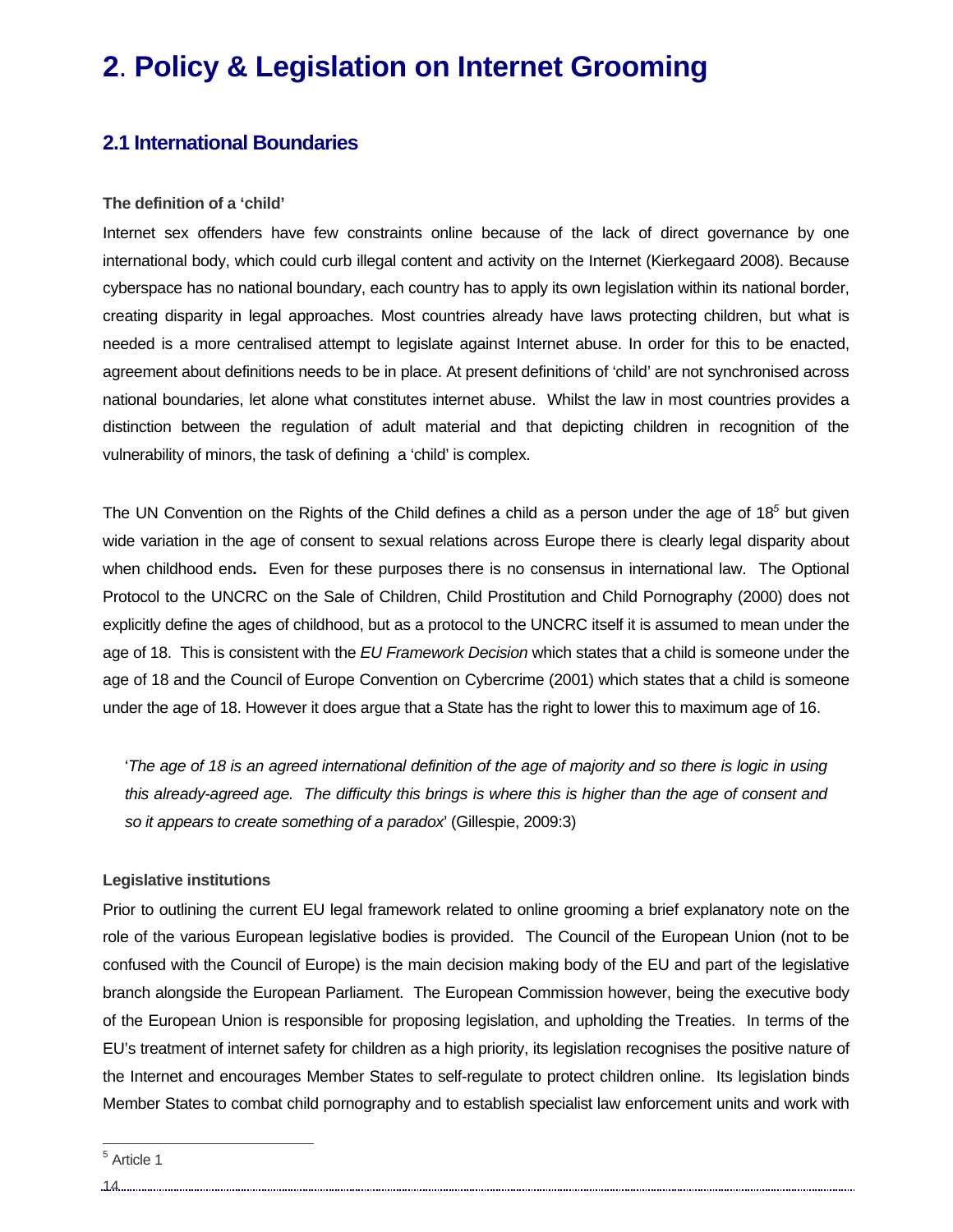industry to solve the problems of access to pornographic content. This legislation sits alongside any laws which have been passed at a national level within the Member States.

## **Current EU legal framework of Online Grooming**

The general policy objective of the European Union in the field of the sexual abuse and sexual exploitation of children is provided under Article 29 of the Treaty on the European Union. National legislation covers some of the problems but it is not vigorous enough. On a global scale, the main international standard is the Optional Protocol to the Convention on the Rights of the Child on the sale of children, child prostitution and child pornography of 2000. But not all Member States adhere to this.

The enactment of the Council of Europe Convention on the Protection of Children against Sexual Exploitation and Sexual Abuse<sup>6</sup> strives to provide centralised legislation. This arguably constitutes the highest 'international' standard at the European level. The aim of the convention is to prevent sexual abuse of children and to protect the rights of the child victims. This new convention signed by the European Ministers of Justice in 2007 is the first instrument to establish the various forms of sexual abuse of children as criminal offences.

Article 23 of this Council of Europe Convention introduces the new offence of grooming or solicitation of children for sexual purposes, which has never before been addressed in international instruments in the field. It states that all the elements of the offence must be committed intentionally. In addition, the purpose of the proposal to meet the child for committing any of the specified offences needs to be established before criminal responsibility is incurred. It defines sexual solicitations as requests to engage in sexual activities or sexual talk or give personal sexual information.

**'***Each Party shall take the necessary legislative or other measures to criminalise the intentional proposal, through information and communication technologies, of an adult to meet a child who has not reached the age set in application of Article 18, paragraph 2, for the purpose of committing any of the offences established in accordance with Article 18, paragraph 1.a, or Article 20, paragraph 1.a, against him or her, where this proposal has been followed by material acts leading to such a meeting.' (CETS 201,2007:21)* 

Although sexual grooming is outlawed by this convention grooming is not addressed in legislation in many member states and, as previously discussed, the age of sexual consent varies widely across Europe. There is considerable range. For example, in Greece a child is one below the age of 8, while in other countries it is 18 Kierkegaard (2008). There are therefore distinct cultural problems associated with harmonizing the law, due to established norms for the legal age for sexual consent which varies from country to country. For example in Spain, the legal age of consent is 13, while in Cyprus it is 17.

 $^6$  CETS No. 201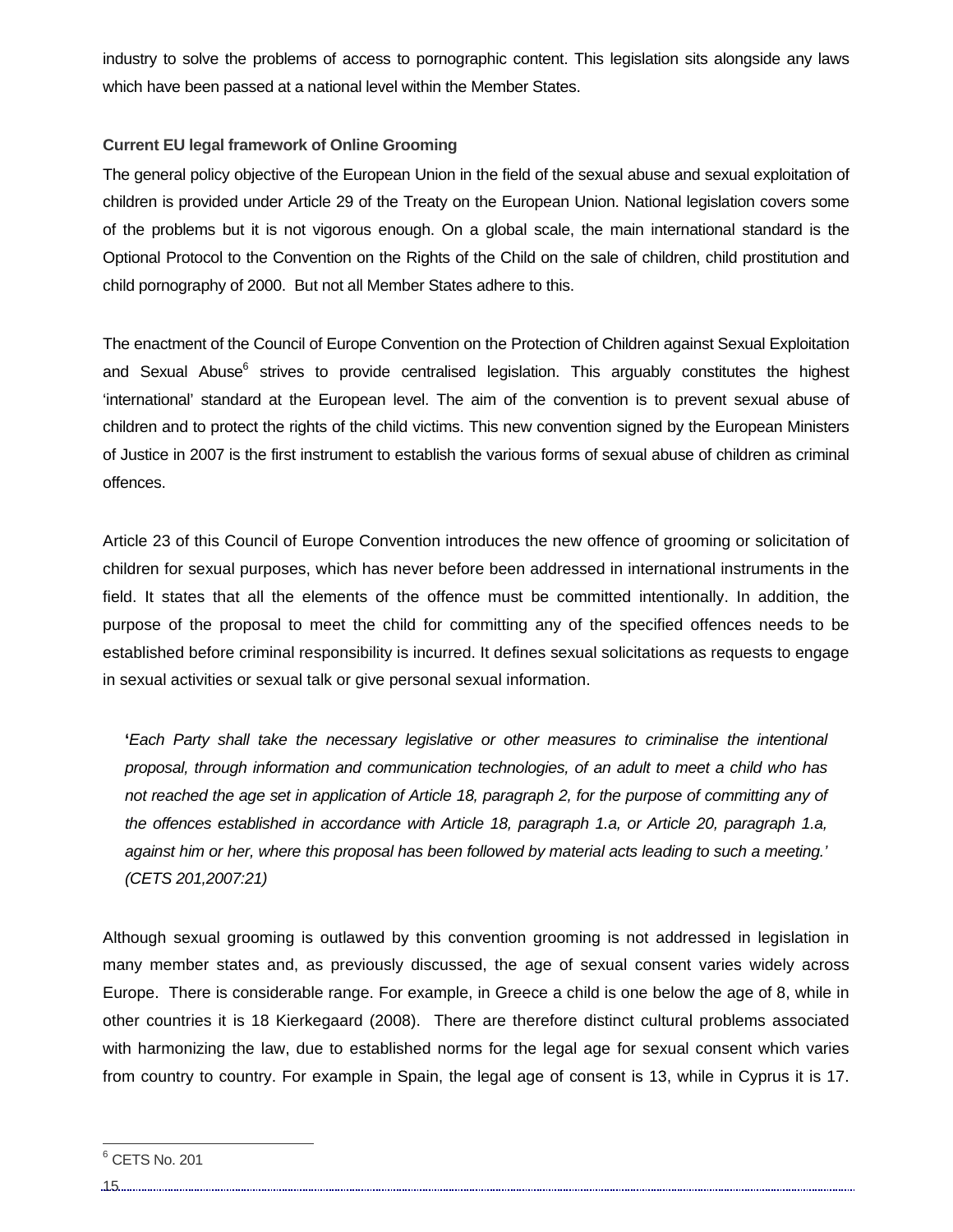To re-emphasise this complexity and staying with Greece the age of consent is 15, the term 'minor' refers to one aged between 8 and 18 years and as mentioned a 'child' is below the age of 8.

Since the ratification of the EU's Lisbon Treaty in November 2009, legislators have enjoyed greater power to write laws on criminal enforcement and sanctions, which has fed into policymaking to combat child pornography on the Internet in particular and is now turning its attention to specific legislation focused on grooming. In addition, Council Framework Decision 2004/68/JHA, introduced a minimum of approximation of Member States' legislation to criminalise the most serious forms of child sexual abuse and exploitation, to extend domestic jurisdiction, and to provide for a minimum of assistance to victims. One particular shortcoming however, identified as critical for the issue of internet grooming, is that the Framework Decision 'does not address new forms of abuse and exploitation using information technology<sup>7</sup>. Whilst the Framework was a welcome move, it was not legally enforceable and member states could simply choose to 'opt out'.

Following consultation of experts in the field two preferred policy options were developed to both repeal and incorporate Framework Decision 2004/68/JHA. This included six new proposed legal elements ranging from substantive criminal law in general to the prevention of offences and aspects of risk management of offenders. One particular element related to the IT environment is critical for the issue of internet grooming:

• 'New forms of sexual abuse and exploitation facilitated by the use of IT would be criminalised. This includes knowingly obtaining access to child pornography, to cover cases where viewing child pornography from websites without downloading or storing the images does not amount to "possession of" or "procuring" child pornography. Also the new offence of "grooming" is incorporated closely following the wording agreed in the COE Convention.' <sup>8</sup>

Following a period of consultation FD 2004/86/JHA was repealed and in March 2010 resulted in a new proposal for an EU Directive<sup>9</sup> to combat sexual abuse, sexual exploitation of children and child pornography. The key legal element of this new proposal, as it relates to substantive criminal law in general, has a direct bearing on internet grooming:

'*Serious forms of child sexual abuse and exploitation currently not covered by EU legislation would be criminalised. This includes, for instance, the organisation of travel arrangements with the purpose of committing sexual abuse, something particularly relevant, but not exclusively, in the context of child sex tourism'. (COM(2010)94 final:6)*

The legal basis for enactment of this new Directive is provided by Article 288 of the Treaty of the Function of the European Union. European member states will be bound by a timetable to make changes to their

16

 $7$  Council Framework Decision on combating the sexual abuse, sexual exploitation of children and child pornography, repealing Framework Decision 2004/68/JHA

<sup>8</sup> COM(2009) 135 final 2009/0049 (CNS)

<sup>&</sup>lt;sup>9</sup> COM(2010)94 final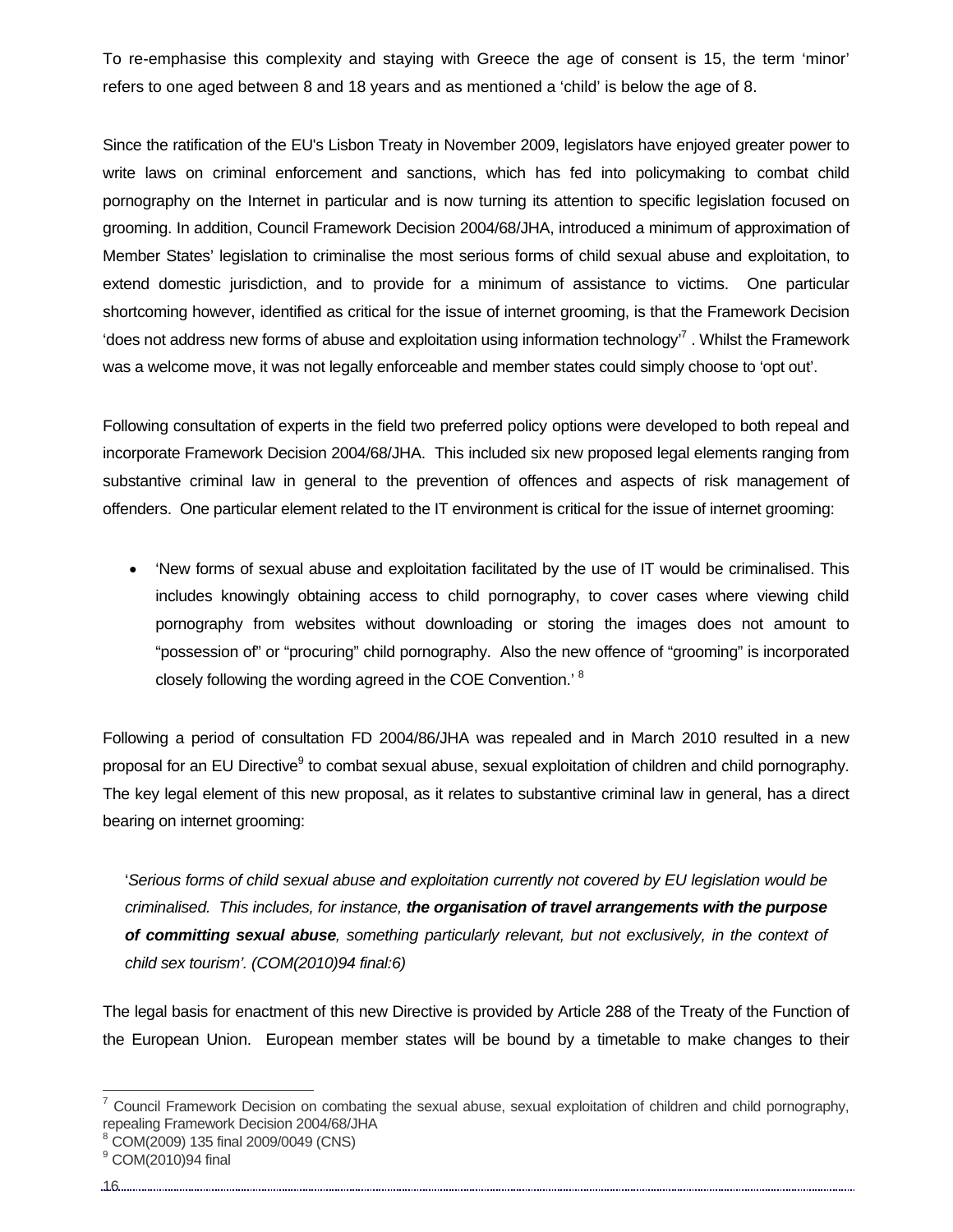national laws. Therefore, in the past decade the European Union has made progress on coming up with ways to protect children from harm on the Internet.

#### **European Union level partnership**

The European Commission announced in March 2009 that it would provide funding of up to 427,000 Euro for the activities of a new European Financial Coalition (EFC) against child abuse content on the Internet. The coalition – led by the UK's Child Exploitation and Online Protection (CEOP) Centre is a public-private informal group including police authorities, financial operators, internet service providers, NGOs and other partners. MasterCard, Microsoft, PayPal, VISA Europe and the NGO Missing Children Europe are among the founding members of the new coalition along with the International Centre for Missing and Exploited Children. On the law enforcement side of the EFC, founding members also include Europol and the Italian National Postal and Communication Police.

## **2.2 National Legislation and Online Grooming**

National legislation in most European countries related to online child exploitation is focussed predominantly on the possession and distribution of pornography between adults and sex tourism, with little reference to specific grooming legislation. There are exceptions to this i.e. the United Kingdom and Norway. Their legislation will be detailed in Section 2.2.2. and Section 2.2.3 as case studies in grooming legislation. The most recent addition comes from Sweden, where legislation was introduced in June 2009. Here any adult contacting a child under 15 with a view to grooming them for sex can face up to a year in jail.

### **2.2.1 European Union Overview**

Other Member States either have no way to legislate against grooming or use existing laws related to child abuse and pornography in various and often creative ways in order to prosecute the act of grooming.

There are arguably possible exceptions, as set out below, where the wording within their Penal Code could be interpreted as making reference to the process of grooming, and where approaches to children are mentioned as distinct from exchange of pornography between adults.

1. *Germany* – Article 180. German law contains several sexual offence crimes including child sexual abuse. The sexual abuse statute includes a provision that prohibits grooming making it illegal to exert influence on a child by showing him/her pornographic illustrations or images, or by playing pornographic audio recordings or other sexual speech. The German government adheres to the Council of Europe Convention on the Protection of Children against Sexual Exploitation and Sexual Abuse and has committed to prosecute any such offences that entail the new technologies affording the opportunity to contact young victims. In a landmark court case December 2009, the County Court in Konstanz (Constance) sentenced a 53-year old man to one year and nine months' imprisonment for wrongful removal of a child. He contacted and groomed a fourteen year old girl in a chat room and later arranged to meet her in the real world.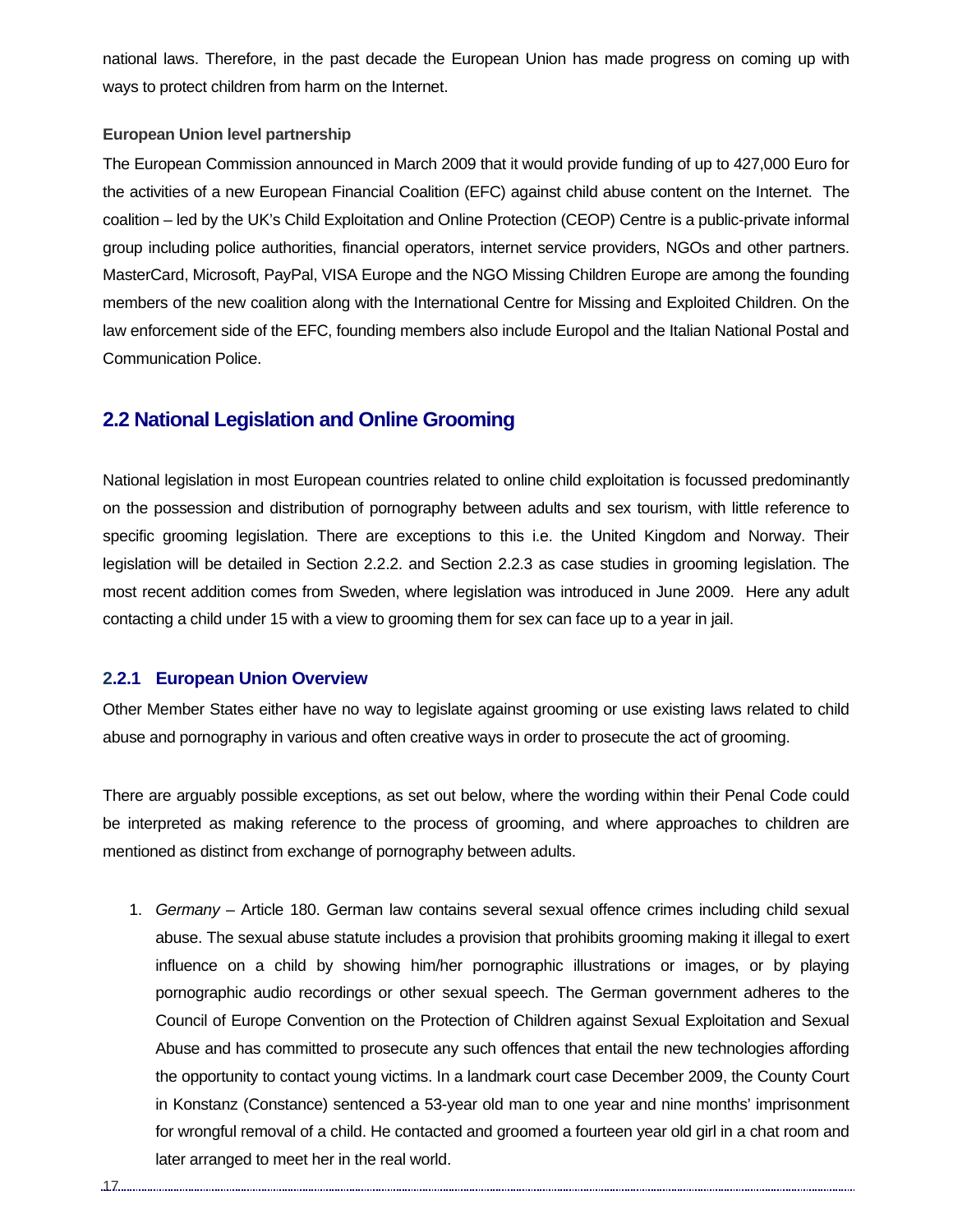In May 2009, the Federal Court of Justice (Bundesgerichtshof, or BGH) delivered a judgment relating directly to child abuse online that sexual offenders could be punished for child abuse even if they contacted their victims solely via the Internet. An immediate "close proximity" was not a prerequisite for child abuse, stated the BGH. For further explanation it was added that there is no question that by law "children have to be protected fully against such perceptions to protect their undisturbed overall development". This applies even if offender and victims are not in immediate proximity to each other, but act on the Internet. (FOSI, 2010)

- 2. *Czech Republic* Provision (2) in Article 205 of the Criminal Code states: 'A person who (a) offers or makes open to a person under eighteen (18) years of age pornographic written works, sound or picture recordings or pictures'.
- 3. *Netherlands* Article 240a of the Penal Code makes it a criminal offence to deliver, distribute or show to a minor, who is manifestly under the age of 16**,** a pictorial representation or a data carrier containing a pictorial representation of an act which is seen to be damaging to persons under the age of 16. The legislation closest to 'grooming' is cyberstalking under Article 285b of the Penal Code and this crime is only prosecuted upon request.
- 4. *Belgium* there is presently no law dealing specifically with online grooming. Consequently, prosecutors must fall back on laws regarding offences against public morality, incitement to debauchery, public indecency, and rape. However at a national level Belgium's Federal Police is combating cyber-crime through the Computer Crime Unit (FCCU) and the Regional Computer Crime Unit (RCCU)
- 5. *Bulgaria* although not specifically grooming there have been recent advances in legislation to protect children from internet crime. This however only relates to schools, and is very difficult to police. For example provision is made that when children are using school IT systems they are not to give out home addresses without parents' permission.
- 6. *Italy* there is at present no law dealing specifically with online grooming. Consequently prosecutors must utilise laws regarding paedophilia and distribution of indecent images. The national legislation about sexual abuse in Italy was modified by the Law 66/1996 on 'sexual violence' and Law 269/1998 on 'Exploitation of child prostitution, child pornography and child sex tourism as new forms of slavery'. In particular, law 269/1998 establishes as an offence the exploitation of any person below the age of 18 for production and trading of child pornographic material. It sets punishments for the possession, distribution and publicity of child pornography and information, very importantly for grooming, about allurement of minors. However in 2006 the Justice Commission of the Italian Parliament approved a bill entitled 'Provisions on the flight against sexual exploitation of children and on child pornography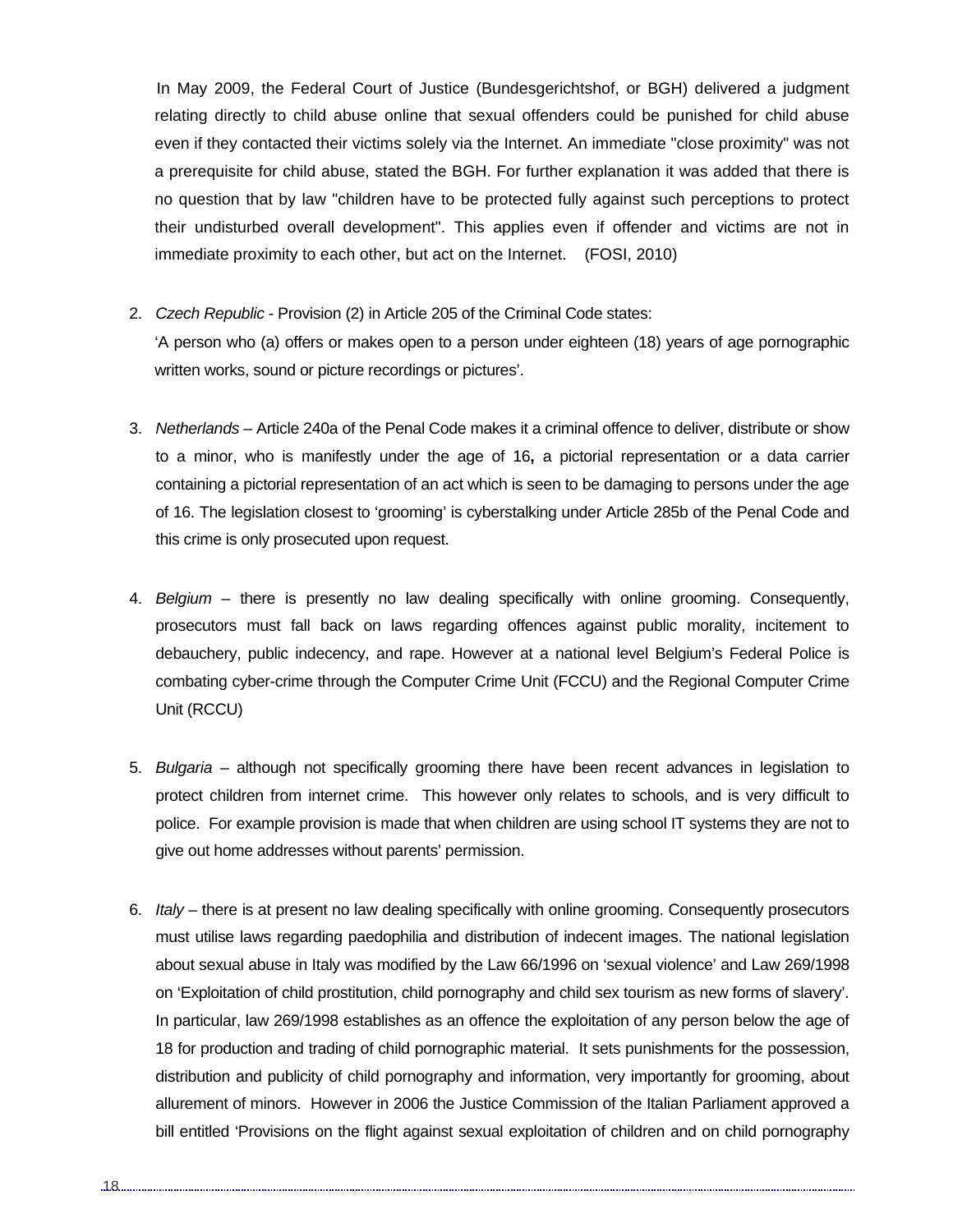on the Internet'. This increased police powers to arrest those responsible for significant amounts of child pornography online.

- *7. France* Article 227-24, of the Penal Code makes it a criminal offence to transport, distribute or manufacture any message that is pornographic and especially when seen by a minor. Again, as in other EC countries, this appears to focus primarily on the issue of pornographic images but mention is made of these images being 'seen by a minor' which again can be interpreted for use in cases of grooming.
- *8. Spain* Spain's Penal Code appears to cover the majority of offences which could be committed through use of the Internet. Even where no specific law exists, offenders can be charged with a range of offences which acknowledge that electronic means are used. Article 186 of the Penal Code states that the distribution, sale or exhibition of pornographic material to minors by any direct means, including electronic mail so that the victim is faced directly with the material are punishable..
- *9. Ireland* Legislation exists which can be used to prosecute the offence of meeting a child for purposes of sexual exploitation. Section 6, Criminal Law (Sexual Offences) (Amendment) Act 2007 states clearly:

' *Any person who meets or travels to meet a child, with whom they have communicated on at least two previous occasions, for purposes of sexual exploitation of the child is liable to be punished by a sentence of up to 14 years' imprisonment'* ((S) 5 & (S) 6)

The latter example is not specified as 'grooming' or presuming that the contact has been online but the issue of meeting or travelling to meet is key.

## **2.2.2 Case study - the United Kingdom**

The concept of 'grooming' is recognized in the United Kingdom (UK) legislation. The UK was one of the first European Union (EU) member states to initiate strong legislation that makes it illegal to contact and groom children with the intent of committing a sexual offence. This new offence category was created in the Sexual Offences Act 2003 in England and Wales (this section of the Act also applies to Northern Ireland): section 15 makes '*meeting a child following sexual grooming'* an offence, this applies to the Internet, other technologies such as mobile phones and to the 'real world'. '*Grooming*' involves a process of socialisation during which an offender seeks to interact with a child (a young person under 16) in Scotland, England and Wales), possibly sharing their hobbies and interests in an attempt to gain trust in order to prepare them for sexual abuse. The process may also involve an attempt to normalize sexual relations between adults and children.

The concept of 'grooming' is also recognized in Scottish legislation. The Protection of Children and Prevention of Sexual Offences (Scotland) Act 2005 includes '*meeting a child following certain preliminary contact'* (s1); the English equivalent of *'grooming'* with the same definition. Where a person arranges to meet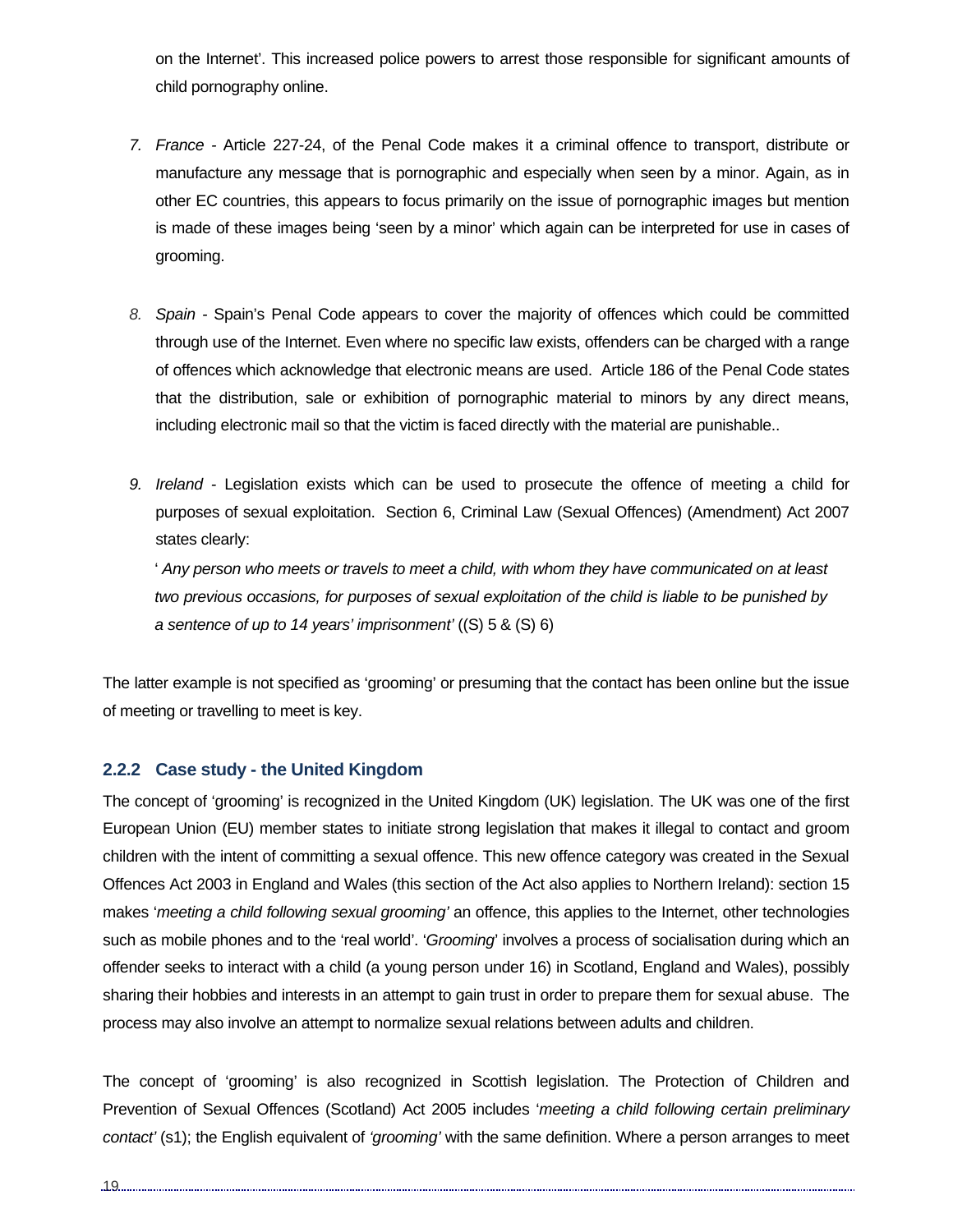a child who is under 16 having communicated with them on at least one previous occasion (in person, via the Internet or via other technologies), with the intention of performing sexual activity on the child. This is included as grooming.

Several countries are beginning to follow the UK lead legislating against 'grooming' behaviour. For example, sexual grooming has recently been added to the Crimes Amendment Act 2005 in New Zealand (http://www.legislation.govt.nz). In the United States it is an offence to electronically transmit information about a child aged 16 or under, for the purpose of committing a sexual offence (US Code Title 18, Part 1, Chapter 117, AS 2425). The Australian Criminal Code (s218A) makes similar restrictions, as does the Canadian Criminal Code (s172.1). The legislation in the UK differs in that the sexual grooming offence applies both to cyberspace and to the 'real world'*;* whereas legislation in other countries addresses only electronic grooming via the Internet and mobile phones. In reality it would be extremely difficult to police and evidence grooming behaviour in the *'*real world'. It is therefore unsurprising that few cases have been brought to court on this basis under the Sexual Offences Act 2003 or under the Protection of Children and Prevention of Sexual Offences (Scotland) Act 2005. The legislation in England and Wales (the Sexual Offences Act 2003 (England and Wales), s.45-46)<sup>10</sup> and Scotland (the Protection of Children and Prevention of Sexual Offences (Scotland) act 2005, s.16) attempts to curb the production, distribution and possession of indecent images of children on the Internet. The age of the child is raised from 16 to under 18 in both acts with certain provisions.<sup>11</sup> The purpose of the legislation is to protect children from abuse in the creation of such images.

In the United States the law is similar (Child Online Protection Act, 2000 (COPA)), and indecent images of children do not have to be overtly sexual; the possession of suggestive images of children may be prosecuted under the legislation. It is also deemed an offence under COPA to simply access images without saving them on a computer. There has been considerable debate in the United States regarding the introduction of COPA, with the act having been returned to the Supreme Court several times on the basis of representations made by the American Civil Liberties Union (ACLU) regarding its restrictiveness. The ACLU have argued consistently and effectively that the act infringes upon civil liberties and that it is possible to accidentally encounter such images online. The ACLU also objected to the inclusion of the possession of suggestive images, although presumably offence circumstances would need to be taken into account. The ACLU has undoubtedly formed a powerful lobby in the United States.

This is similar to Germany, in terms of constitutional issues where there is a clash between freedom of information and the desire to block content characterised in Germany by a recent and controversial Access Impediment Law of February 2010 (FOSI, 2010).

 $10$  The Sexual Offences Act 2003 does not create any new offences in this category but raises the age from 16 to under<br>18 by making amendments to the Criminal Justice Act 1991 and the Protection of Children Act 1978.

<sup>&</sup>lt;sup>11</sup> The provisions allow a defence to the charge if : the picture is of a 16 or 17 year old; the 16/17 year old 'consents'; the picture/s of 16/17 year olds are not distributed; the perpetrator and the 16/17 year old are in long term relationship/married/co-habiting. S. 8H 2005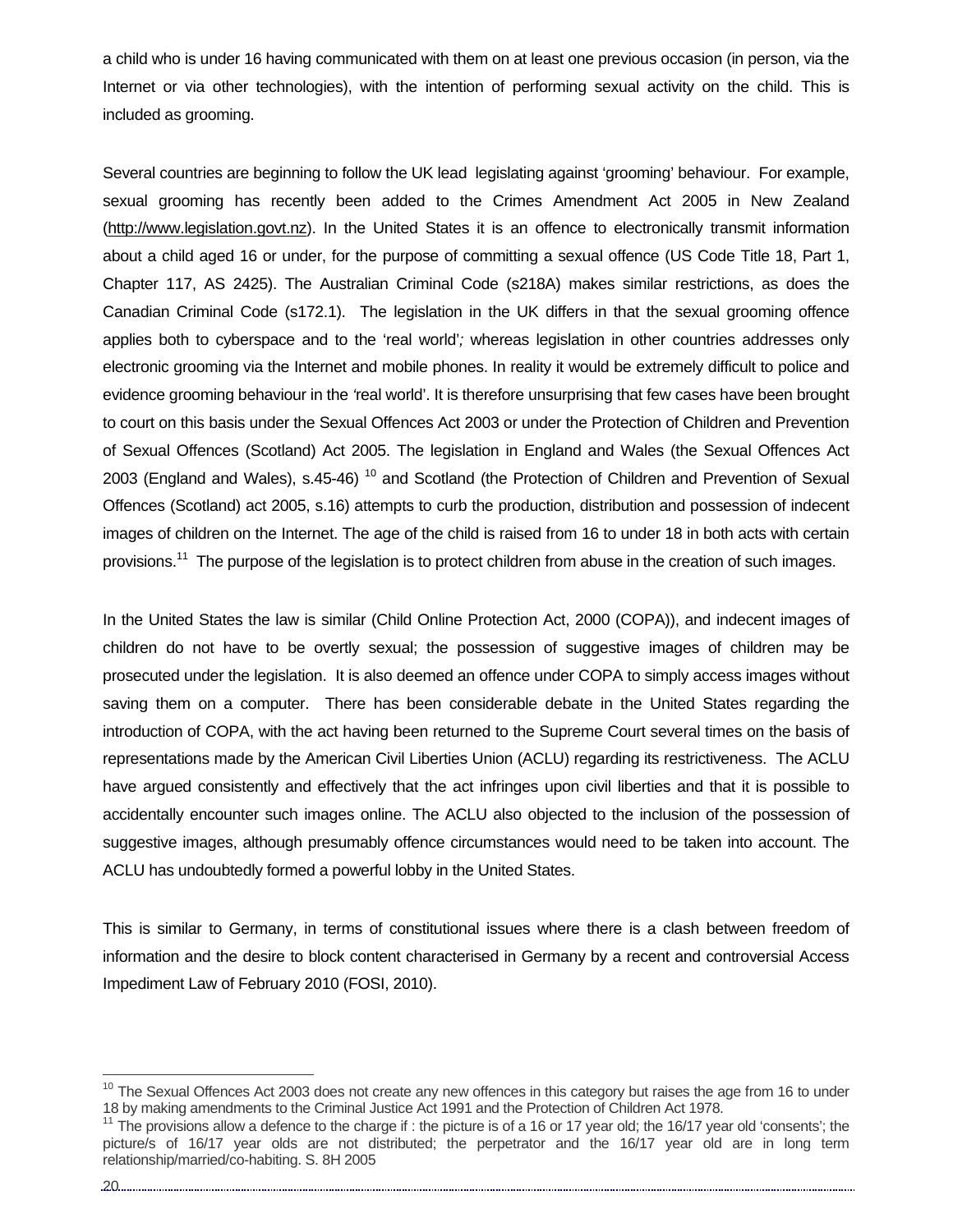No such objections have been voiced in the UK in such an organised manner. It could be argued that groups such as the Internet Watch Foundation (IWF) and key individuals such as John Carr, Secretary of the Children's Charities' Coalition on Internet Safety (CHIS), have campaigned more successfully in the UK for the rights of child victims of Internet abuse. At an international level CHIS works principally through the European NGO Alliance for Child Safety Online

## **2.2.3 Case study - Norway**

The grooming section in the Norwegian legislation was inspired by the UK legislation. (The relevant sections in the General Civil Penal Code ("straffeloven") concerned with sexual offenders in Norway are provided in Appendix B). Section 201a is the new grooming section in Norwegian criminal law. This section was included in The General Civil Penal Code in April 2007. The grooming section is different from other sections concerning sexual activity in that it does not concern a completed offence, but the intention of committing an act. However, the perpetrator must actually appear for a meeting (sometimes a police trap) for it to be considered an offence, the intention to meet is not sufficient largely because it is difficult to prove beyond doubt. Therefore, the legal phrase is: "...has arrived at the meeting place or a place where the meeting place can be observed". This is identified as the potential scene of the crime, the meeting place where the offence is intended to take place, and where the offender has arrived, or where the offender can observe the potential crime scene from where he is located.

The crime description is such that it is neutral in terms of reference to technology and the way in which the child and adult came into contact and agreed to meet is considered unimportant. The important criterion is that there is an agreement to meet in person. Such 'agreement' is to be understood in a wide sense. There is no requirement that there is an explicit agreement to meet. It is sufficient that the offender has a reasonable expectation to meet the child at a specific location within a specific time frame. It is also irrelevant to identify who initiated the meeting.

Where an adult communicates with a child and agrees to meet with the intention of committing a sexual offence, the adult can be sentenced for the crime of grooming. It is in the intention, the goal and the purpose of the specified appointment that constitutes the crime. Before the grooming section was introduced in Norwegian criminal law in 2007, such preparation for the criminal act of committing a sexual offence to a child less than 16 years of age, did not in itself make the offender liable to imprisonment. An appointment is defined as the place and time where the adult and child have agreed to meet. It may be at the adult's location, the child's location or another location to which both have to travel. However, the contact made with the child is not in itself a crime. There may be good reasons for adults and children to have contact using media such as the Internet. Adult and child may share the same interest in sports or games, and exchange experience and play games on the net.

The grooming section was introduced to the legislation in Norway in an attempt to protect children at an earlier stage of exploitation. Therefore it can be seen that legislation concerning grooming is very varied over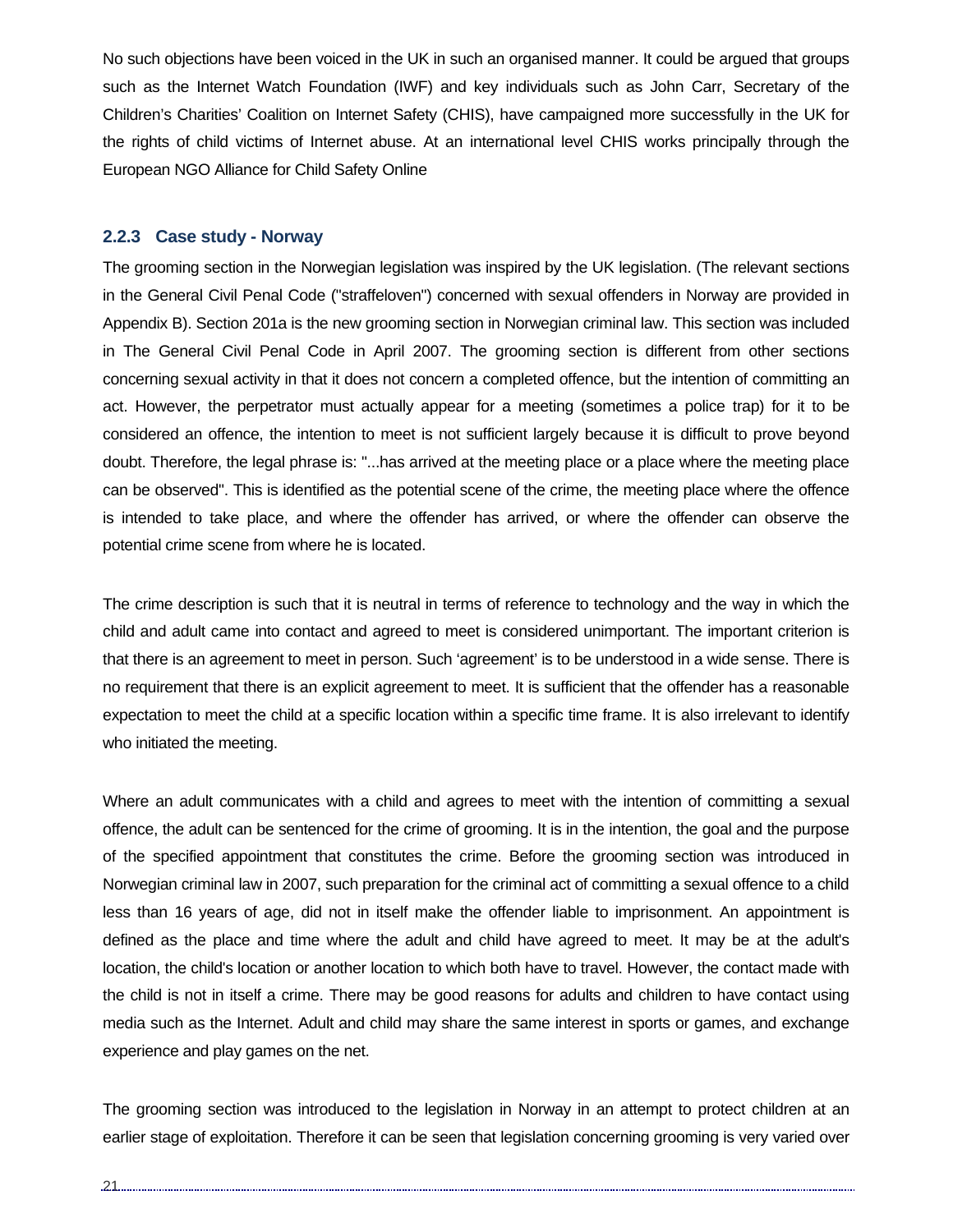Europe and the rest of the world, particularly with reference to use of technologies. The UK has taken a lead in this area in tandem with the USA and followed by Australia and New Zealand. Legislation in Europe differs substantially, but with Norway closely following UK legal policies.

However when sex offenders or specifically internet groomers are convicted there is also the issue of their treatment, which is not discussed in this review, but also their management on release and assessment of the risk of re-offending. Strategies in the United Kingdom and Belgium are discussed in Appendix A.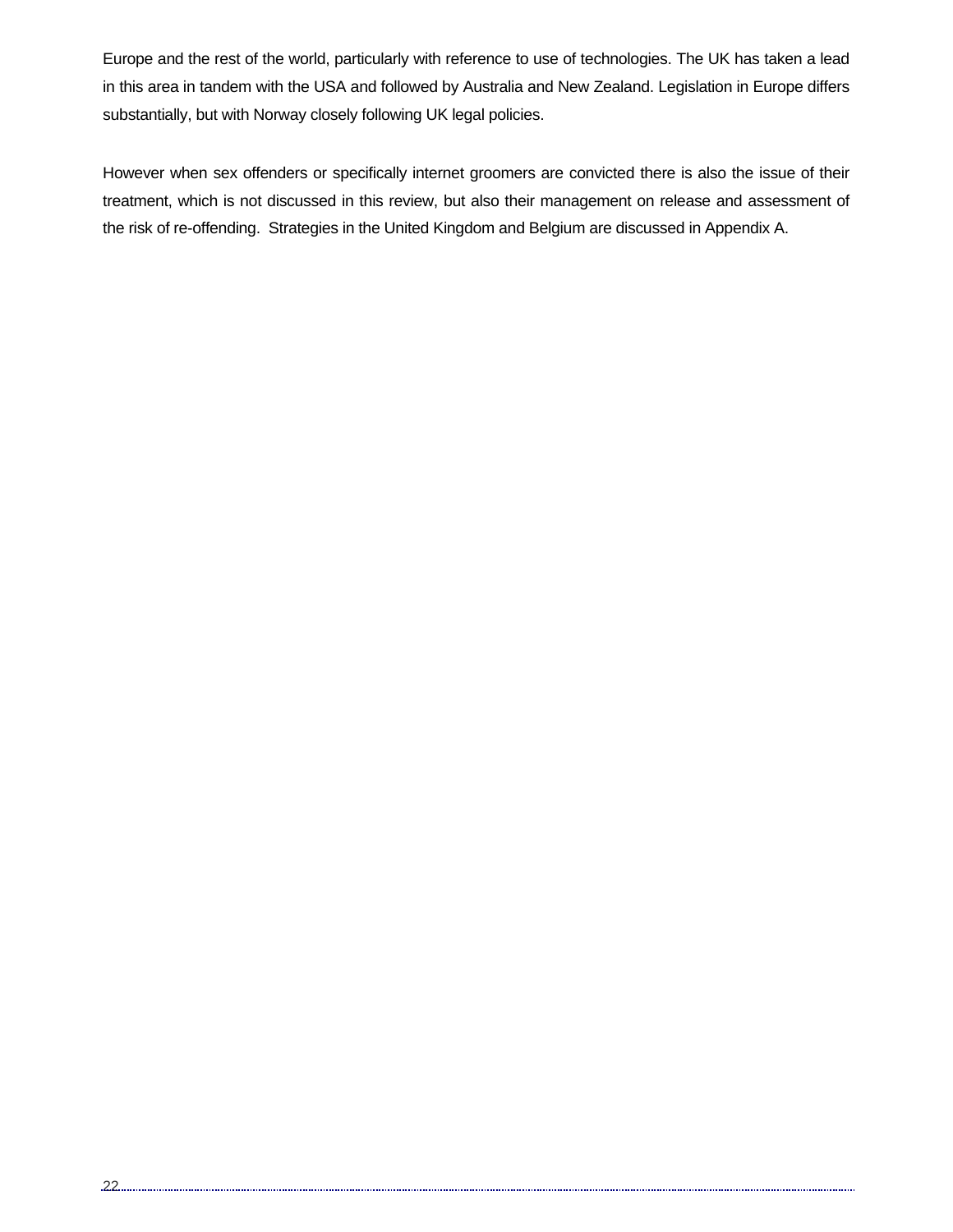# **3. Internet Safety and young people: approaches and initiatives**

## **3.1 International attempts to protect children**

It should be imperative, as Calder (2004) rightly argues, to encourage appropriate and safe use of the Internet by assisting children and young people to feel comfortable and supported in navigating the information highway. In fact it has been pointed out that the most important issue surrounding child abuse and the Internet is child protection, not computer technology (Jones, 2003 in Gallagher et al 2006) because technology alone is always fallible and offers no guarantees of child protection. However, if the use of technology is combined with education and awareness amongst children, parents and teachers, and effective inter-agency partnership working, it would be easier to maximise the few available resources and move closer to making cyberspace a safe place for young and vulnerable Internet users.

Awareness-raising is a central focus of the EC's Safer Internet Action Plan and this is implemented across Europe through the InSafe<sup>12</sup> network of national awareness-raising nodes. Thus a Safer Internet Day is organised by InSafe each year to promote safer use of online technology and mobile phones.

The UK InSafe is represented by a consortium of the awareness node CEOP (Child Exploitation and Online Protection Centre), the hotline IWF (Internet Watch Foundation) and the helpline Childline. An overview of the various initiatives of European Member States will be provided in Section 3.2. There are now Awareness Centres belonging to the InSafe Network in 27 European countries.<sup>13</sup> On a broader international scale centres can also be found in Argentina, Australia and the USA.

Another international initiative is that of the International Association of Internet Hotlines (INHOPE) also founded under the EC's Safer Internet Action Plan in 1999. The principal goal of INHOPE is to represent and support a global network of Internet Hotlines in their attempts to respond to reports of illegal content. Their educational efforts with policy makers and stakeholders aim to provide a way towards better co-operation internationally.

The G8<sup>14</sup> countries have agreed a strategy to protect children from sexual abuse on the Internet. Key aims include: the development of an international database of offenders and victims to aid victim identification; offender monitoring and the targeting of those profiting from the sale of indecent images of children. Work has also been done with Internet service providers and organizations such the Association For Payment Clearing Services in the UK, and other credit card companies in different countries, in attempting to trace

<sup>&</sup>lt;sup>12</sup> www.saferinternet.org/

<sup>13</sup> details of these awareness nodes can be found at http://www.saferinternet.org/web/guest/centre-european-map

<sup>&</sup>lt;sup>14</sup> Canada, France, Germany, Italy, Japan, Russia, UK and US.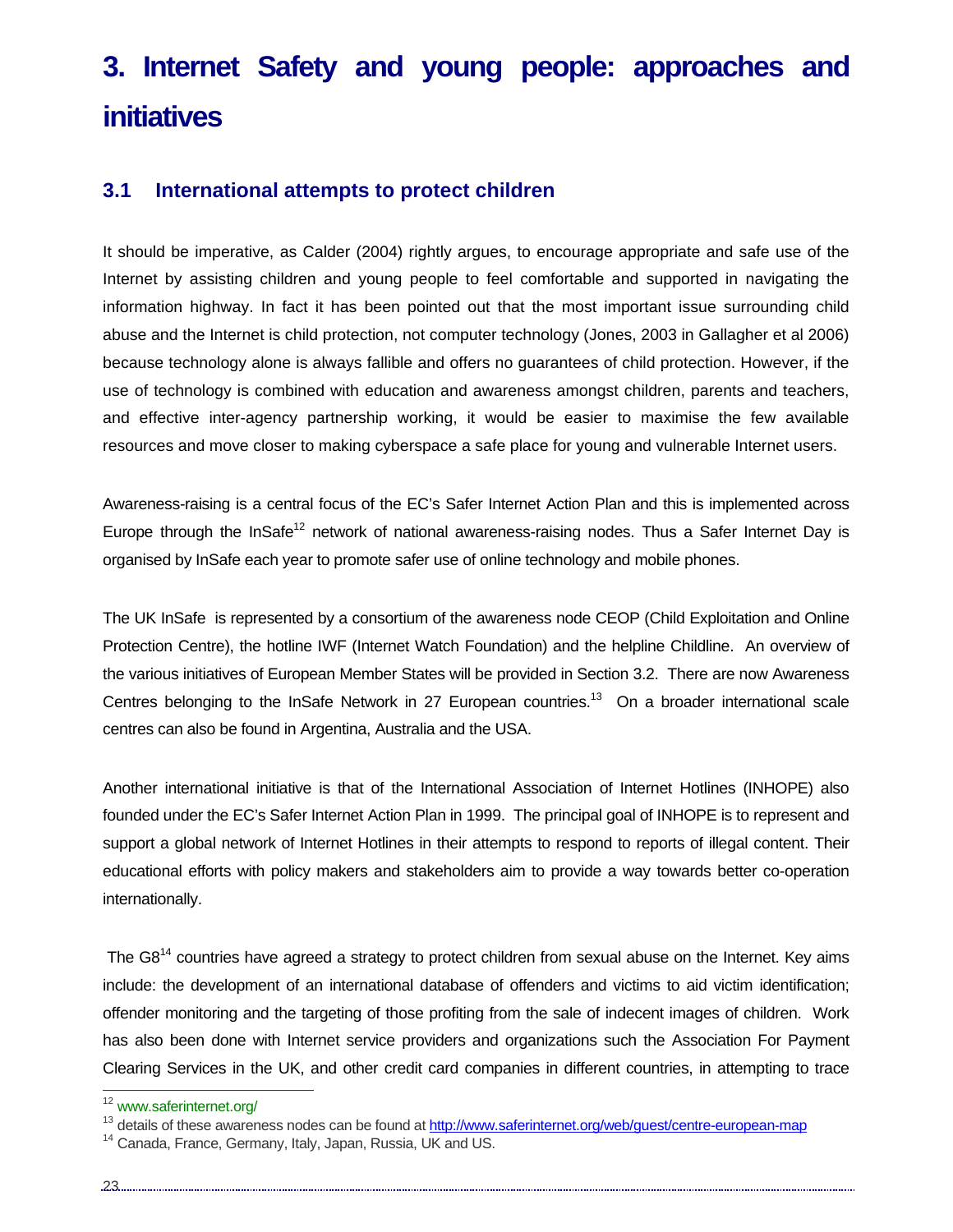individuals using credit cards to access illegal sites containing indecent images of children. An attempt to put mechanisms into place to prevent online payment for illegal sites hosted outside the UK has also been made.

It would however appear that there is much work to be done in educating Internet service providers. Research undertaken by the IWF (2005) suggests that 72% (of a sample of 1000 IT senior professionals) were unaware of the implications of amendments to the Sexual Offences Act 2003 upon their industry and only 56% had heard of the IWF. Internet service providers have however taken some action to address child safety online: British Telecom's Operation CleanSweep resulted in the closure of all of its chat rooms, following concerns over sex offender's use of the service to target children. Other providers such as MSN and Yahoo<sup>15</sup> have taken some action to protect children in chat rooms. A Scottish company (Net ID) has launched the world's first virtual ID card which aims to protect children and young people online. The card aims to remove the anonymity of the Internet thus preventing paedophiles posing as children in chat rooms to gain their trust. (Lunchtime Scotland Today, 2/8/06).

Many police forces both in the EU and the United States are working to trace Internet sex offenders and their victims. In the UK, national and local High Technology Crime Units currently investigate the grooming of children on the Internet and indecent online images of children. Successful prosecutions have been brought under the acts in Scotland, England and Wales, both for 'grooming' online and for the possession of indecent Internet images on the Internet following Operation Ore. This operation was launched following information provided to the UK police by the FBI in the United States, regarding peer-to-peer technology in sharing indecent images of children. The National Crime Squad (which targets serious and violent crime) has made 2,200 convictions since 2002 under Operation Ore.

Organisations like the Virtual Global Taskforce (VGT) and the Internet Watch Foundation (IWF) are making some headway in attempting to protect children online. VGT is an organization that comprises several international law enforcement agencies from Australia, Canada, the United States, the United Kingdom and Interpol. Through the provision of advice and support to children VGT aims to protect children online and has set up a bogus website to attract online groomers. The Internet Watch Foundation (IWF) is one of the main government watchdogs in this area. Although based in the UK the IWF is a part of the EUs Safer Internet Plus Programme, *a*nd is part of the International Association of Internet Hotlines (INHOPE) network. As Robbins and Darlington (2003) have pointed out, this programme has four main aims:

- to fight illegal Internet content
- to tackle harmful Internet content
- to promote a safer Internet environment
- to raise awareness about Internet dangers.

.24............

<sup>&</sup>lt;sup>15</sup> Yahoo were forced into action in 2005 by a New York State Attorney General's Office investigation which found that users were creating chat rooms explicitly for the purpose of grooming children for abuse. Yahoo then agreed to put into place procedures to ensure that the creation of such chat rooms would not continue.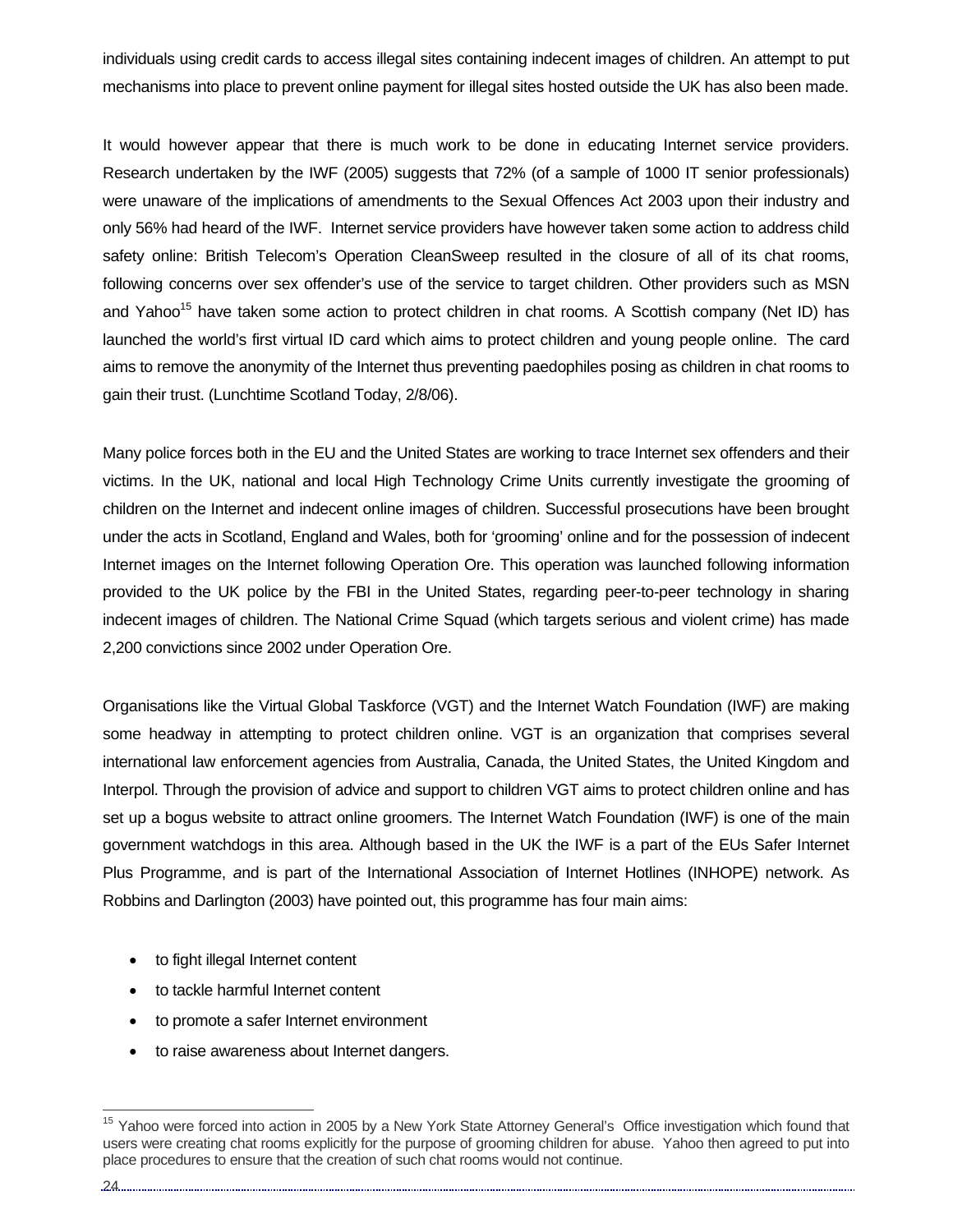Whilst the first three of these objectives have until now been largely the province of institutions and organisations, the fourth has immediate implications for the everyday use of the Internet by the members of the public and, most significantly, children themselves. This has led to initiatives to teach online safety.

### **Global internet governance**

One other very important aspect relevant to internet safety is that of internet governance, and its application globally.

The International Corporation for Assigned Names and Numbers (ICANN) is currently the most powerful force in global Internet governance. ICANN regularly makes policies fundamental to protecting children online now or in the future, to stop the flow of child pornography, to provide barriers for sex offenders and sex traffickers, and to control under-age access to harmful materials. Preston (2008) argues that we currently have a tremendous opportunity to influence policies affecting the development of the Internet. Individuals and organizations that support the protection of children and families must come to the table for discussions. ICANN can do more to encourage effective participation by a much broader cross section of non-commercial Internet users. The ICANN ambition is to fulfil the promise of seeking and supporting broad, informed participation of all Internet stakeholders by reflecting the functional, geographic, and cultural diversity of the Internet at all levels of policy and legislation development and decision-making.

One recent proposal is based on a zoning scheme for the Internet. There are over sixty-five thousand available ports on the Internet with only a small fraction being used for general Internet traffic. Currently all standard Web content uses the same port for transmission – port 80. Whether it is sport scores, financial information, news, children's programming, or pornography, the information packets are transmitted over port 80 (Preston, 2009).

The Internet Community Ports Concept sets out the basis for an Internet governance structure relying on existing national authorities whereby specific ports or pathways can be selected and users given power about which ones are allowed into his or her home.

## **3.2 Protecting Children and Teaching Safety Online**

Measures to protect children include school-based programmes aiming to educate children, parents and teachers about the dangers posed by sex offenders in cyberspace. Such programmes are now routinely delivered to secondary school children in the UK and other countries such as the USA, New Zealand and Canada (Davidson & Martellozzo, 2008).

In the USA, the ICAC (Internet Crime Against Children) Task Force has created a program to help both children and parents to understand the importance of the Internet but also the danger that may be encountered whilst using it. The programme has been developed by NetSmartz Workshop. NetSmartz is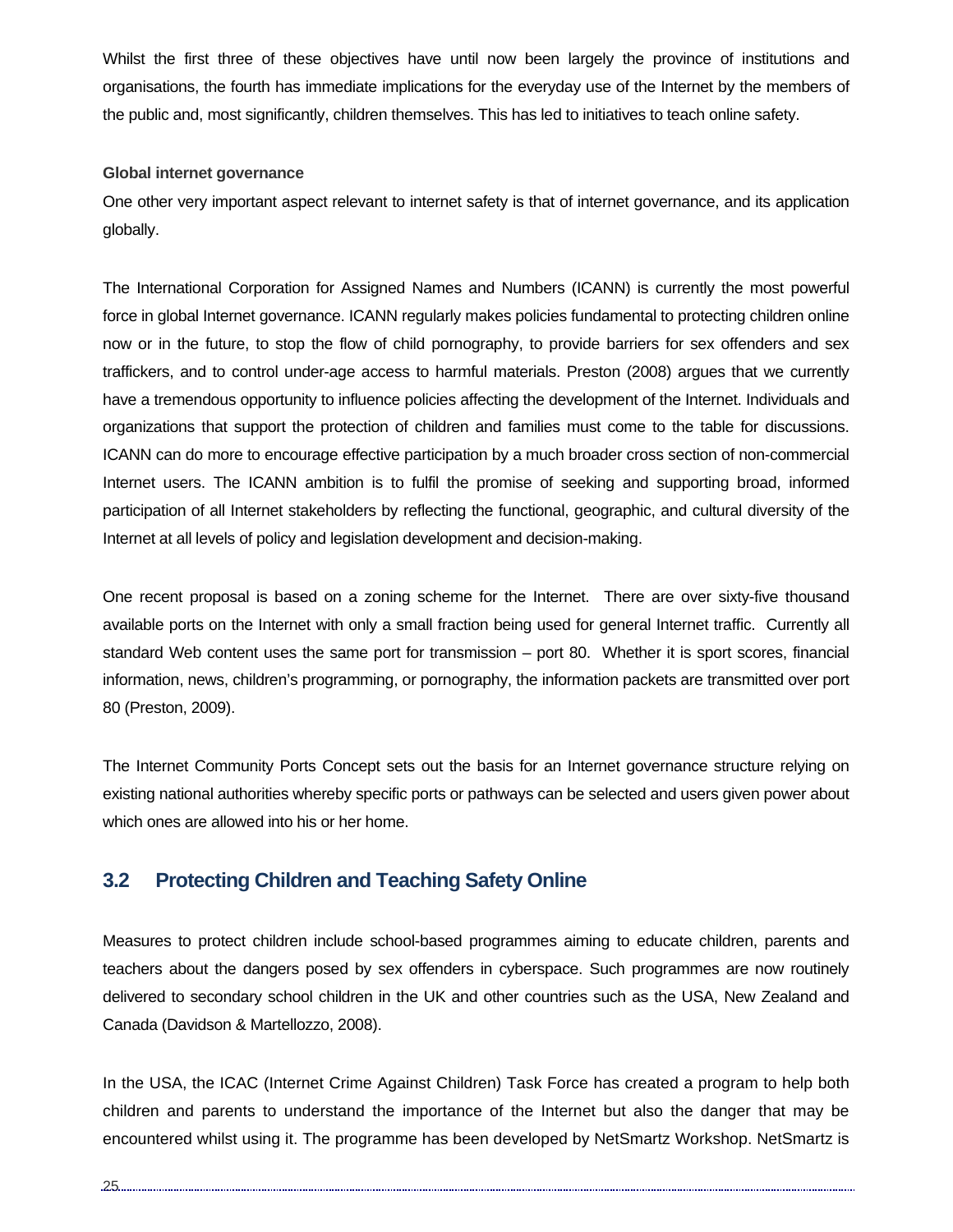an interactive, educational safety resource from the National Centre for Missing and Exploited Children (NCMEC) and Boys & Girls Clubs of America (BGCA) that uses age appropriate, 3-D activities to teach children and teens how to be safer when using the Internet. NetSmartz has been implemented in more than 3,000 BGCA Clubs nationally, serving more than 3.3 million young people.

The programme provides parents, children and teachers with an overview of online risks. It argues that in addition to the useful educational information available on the Internet, a great deal of Internet content is not appropriate for children. This content can include nudity or other sexually explicit material; hate or racist websites; promotional material about tobacco, alcohol, or drugs; graphic violence; information about satanic or cult groups; or even recipes for making bombs and explosives at home (Davidson & Gottschalk, 2010).

According to ICAC (2000) more than 30 million children in the USA alone use the Internet. A report on the Nation's Youth (2004) suggests that 1 in 4 children on the Internet had an unwanted exposure to sexually explicit pictures that were inappropriate for children to view. Approximately 1 in 5 received a sexual solicitation or approach; 1 in 17 was threatened or harassed; 1 in 33 received an aggressive sexual solicitation (from someone who asked to meet them somewhere; called them on the telephone; sent them regular mail, money, or gifts).

## **3.2.1 European Union Overview**

The national InSafe awareness nodes and the INHOPE global network represent the principal initiatives to protect children from abuse and to report illegal content. Each centre comprises between one and four organisations who work together to raise internet safety awareness at a national level. Centres typically work with a broad range of partners such as schools, libraries, youth groups and industry to promote good e-safety practices. Networking at a European level allows centres to share information, showcase successful initiatives and draw on lessons learned.

Table 3.2.1 represents a summary of the types of initiatives in place. Whilst these initiatives share the same focus and aims and are similar in each country there is some variation between these countries in terms of specific initiatives and their emphasis $16$ . For example, the majority of Safer Internet Centres across Europe now have *hotlines and/or helplines*. They are active in *collaborating with stakeholder networks***,** in **providing** *teaching and training material for teachers and parents* and in establishing *youth panels.* Further nation-specific examples include:

*Netherlands*- The Youth Council – DigiRaad - is an extremely influential panel of young people aged between 10 and 18 years old that advises the Dutch government on ways of making the internet safer for young people. The DigiRaad also has regular discussions with businesses and interest groups on the importance of anonymity and privacy.

<sup>&</sup>lt;sup>16</sup> This summary is based on information at the time of writing and more will inevitably be in the planning stages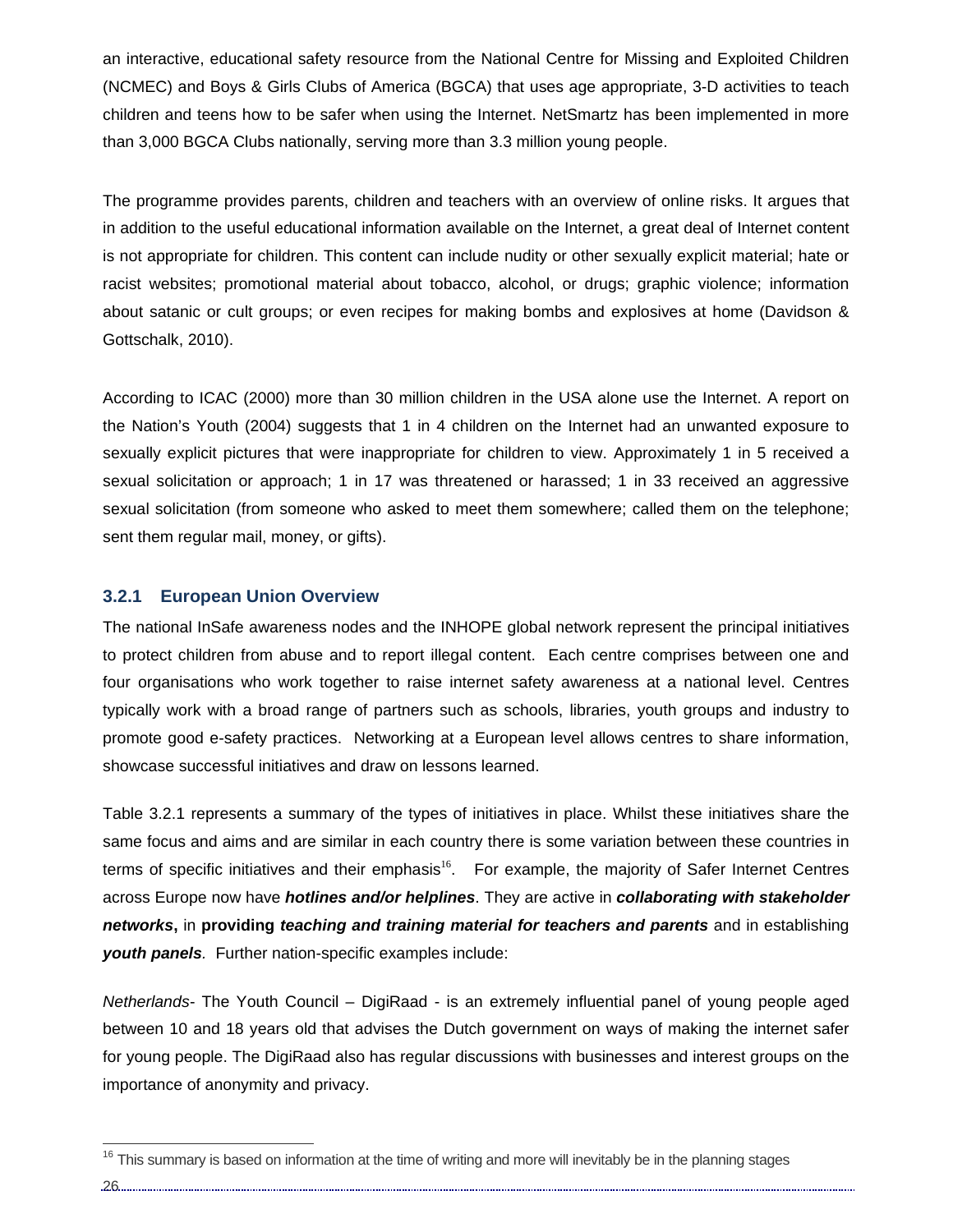## **Table 3.2.1: Internet Safety Initiatives in Europe**

| <b>ATIVES</b><br>INITI                               |              | ΒE           | BG           | CZ.          |                                            |              |              | FR                        | de           |              |              | S            | E |              |                                                     |              |              |                           | O            |              |           | RO           |              | S            | ES           | <b>SE</b>    | <b>UK</b>    |
|------------------------------------------------------|--------------|--------------|--------------|--------------|--------------------------------------------|--------------|--------------|---------------------------|--------------|--------------|--------------|--------------|---|--------------|-----------------------------------------------------|--------------|--------------|---------------------------|--------------|--------------|-----------|--------------|--------------|--------------|--------------|--------------|--------------|
| <b>Hotlines/Helplines</b>                            | $\checkmark$ | $\checkmark$ | $\checkmark$ | $\checkmark$ | $\sqrt{}$                                  | $\sqrt{}$    | $\checkmark$ |                           | $\sqrt{ }$   | $\sqrt{}$    | $\sqrt{}$    | $\checkmark$ |   |              |                                                     | $\sqrt{}$    | $\checkmark$ |                           |              |              | $\sqrt{}$ | $\checkmark$ | $\sqrt{}$    |              | $\sqrt{}$    | $\checkmark$ | $\checkmark$ |
| <b>Youth Panels</b>                                  |              | $\checkmark$ | $\checkmark$ |              | $\checkmark$                               |              |              | $\checkmark$ $\checkmark$ | $\sqrt{ }$   | $\checkmark$ |              |              |   |              | $\checkmark$ $\checkmark$ $\checkmark$ $\checkmark$ | $\checkmark$ |              | $\checkmark$              | $\sqrt{2}$   | $\checkmark$ |           | $\checkmark$ |              | $\checkmark$ | $\sqrt{}$    | $\checkmark$ | $\checkmark$ |
| <b>Special websites</b>                              | $\checkmark$ |              |              | $\checkmark$ |                                            |              |              | $\checkmark$              | $\checkmark$ |              |              |              |   |              |                                                     |              |              |                           |              |              |           |              |              |              | $\checkmark$ |              |              |
| <b>Training/material</b><br>for teachers             | $\checkmark$ |              | $\checkmark$ | $\checkmark$ | $\checkmark$                               | $\checkmark$ | $\checkmark$ | $\checkmark$              | $\sqrt{}$    | $\checkmark$ | $\checkmark$ |              |   |              | $\checkmark$ $\checkmark$ $\checkmark$              | $\checkmark$ | $\checkmark$ |                           | $\checkmark$ | $\checkmark$ |           |              | $\checkmark$ | $\checkmark$ |              |              |              |
| <b>Training/material</b><br>for parents              | $\checkmark$ |              |              | $\checkmark$ | $\checkmark$                               | $\checkmark$ | $\checkmark$ | $\checkmark$              | $\checkmark$ |              | $\checkmark$ | $\checkmark$ |   |              | $\checkmark$                                        | $\checkmark$ | $\checkmark$ | $\checkmark$              | $\checkmark$ | $\checkmark$ |           | $\checkmark$ | $\checkmark$ | $\checkmark$ | $\checkmark$ |              |              |
| Safety leaflets for<br>children                      | $\checkmark$ |              |              |              |                                            | $\checkmark$ |              | $\checkmark$ $\checkmark$ | $\checkmark$ |              | $\checkmark$ |              |   |              | $\checkmark$ $\checkmark$ $\checkmark$ $\checkmark$ | $\checkmark$ |              |                           | $\checkmark$ |              |           | $\checkmark$ | $\checkmark$ | $\sqrt{2}$   | $\checkmark$ |              |              |
| <b>Collaboration</b><br>with stakeholder<br>networks |              | $\checkmark$ | $\checkmark$ |              | $\checkmark$                               |              |              | $\checkmark$              | $\checkmark$ |              |              | $\checkmark$ |   |              | $\checkmark$ $\checkmark$                           |              | $\checkmark$ | $\checkmark$              |              | $\checkmark$ |           | $\checkmark$ |              | $\checkmark$ |              | $\checkmark$ |              |
| <b>Surveys of</b><br>internet<br>use in schools      |              |              | $\checkmark$ |              | $\checkmark\quad\checkmark\quad\checkmark$ |              |              |                           |              |              |              | $\checkmark$ |   |              | $\checkmark$ $\checkmark$                           |              |              | $\checkmark$ $\checkmark$ |              | $\checkmark$ |           |              |              |              | $\checkmark$ |              | $\checkmark$ |
| <b>Newsletters</b><br>and<br>subscriptions<br>online |              |              |              |              | $\checkmark$                               | $\checkmark$ |              |                           | $\checkmark$ | $\checkmark$ |              | $\checkmark$ |   | $\checkmark$ |                                                     |              |              |                           |              |              |           |              |              |              |              |              |              |
| <b>Television</b><br>and<br>media campaigns          |              |              |              |              |                                            |              |              |                           |              | $\checkmark$ |              | $\checkmark$ |   | $\checkmark$ |                                                     |              |              |                           |              | $\checkmark$ |           | $\sqrt{}$    | $\checkmark$ |              |              |              |              |

27…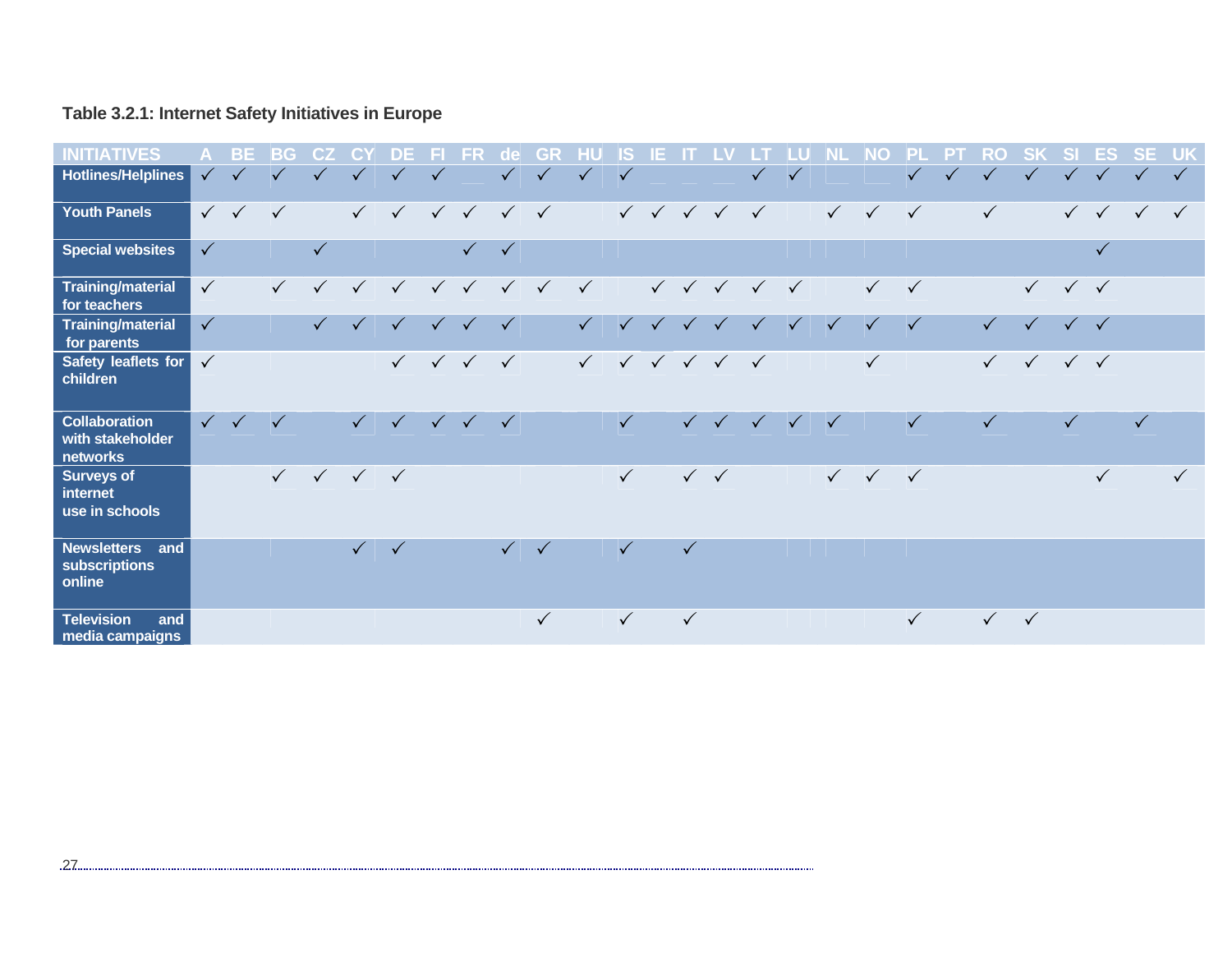*Austria, France and Germany* - have developed *targeted websites* related to safe practices offering cartoons and games, teenager advice, and information for parents.

*Spain –* Spain was the earliest European country to fully appreciate and embrace the need for a hotline to combat online child abuse. Their largest telecommunications operator, Telefonica, has one of the most progressive Corporate Social Responsibility strategies in place (FOSI, 2010). And the National Institute of Communication Technologies (INTECO) has recommended safe use of ICT to be in the national curriculum (INTECO, 2009). In addition, Spain appears to be very active in developing websites that warn against dangerous and even life-threatening behaviours and life styles to which children are particularly vulnerable.

*Protegeles* (Protect them), which was established in 2002 and part funded by the EC has developed various online safety initiatives. Since its launch in 2002 the Protegeles Hotline has received in excess of 61,000 reports of illegal Internet content, much of it involving child abuse. One initiative, Navegacion Segura (Safe Navigation) contains games with quizzes to include cyber-bullying and very specifically grooming. The quiz section on grooming provides a very specific graphic of an individual holding a card in front of their face which represents a young teenage boy which is then removed to reveal a much older drooling man. This is a strong mnemonic for any young person about online deception.

*Greece, Iceland, Slovakia, Romania and Poland* - have been very active in terms of extensive *television and media campaigns*. In Greece the Hellenic Broadcasting Corporation, a partner of the Centre, has translated and broadcasted in Greek and 12 other languages a special radio presentation on a weekly basis known as the 'safer internet minute'. In Iceland the awareness initiative 'Community, Family and Technology' (SAFT) has run extensive newspaper, TV and radio campaigns focussing on internet safety targeted at children and parents. Slovakia prepared TV shows to coordinate with Safer Internet Days, one example being Cookie.sk of which there were 9 episodes of 15 minutes each and this repeated five times on national TV and remains on their Centre website. In 2009 the Centre also developed four animated stories that addressed safety topics to include grooming. These stories were broadcast on national TV. The Romanian safety campaigns have been run on music chanels targeting children and teenagers – and Romantica and Acasa TV chanels which target young women in particular in terms of messages about internet safety.

In *Poland* the media campaigns are run by the Nobody's Children Foundation. 'The Internet is a window to the world - the entire world' (2007) dealt with the problem of children's exposure to dangerous content. Specifically, Poland was already addressing the grooming issue as early as 2005 with their media campaign 'You never know who's at the other side'.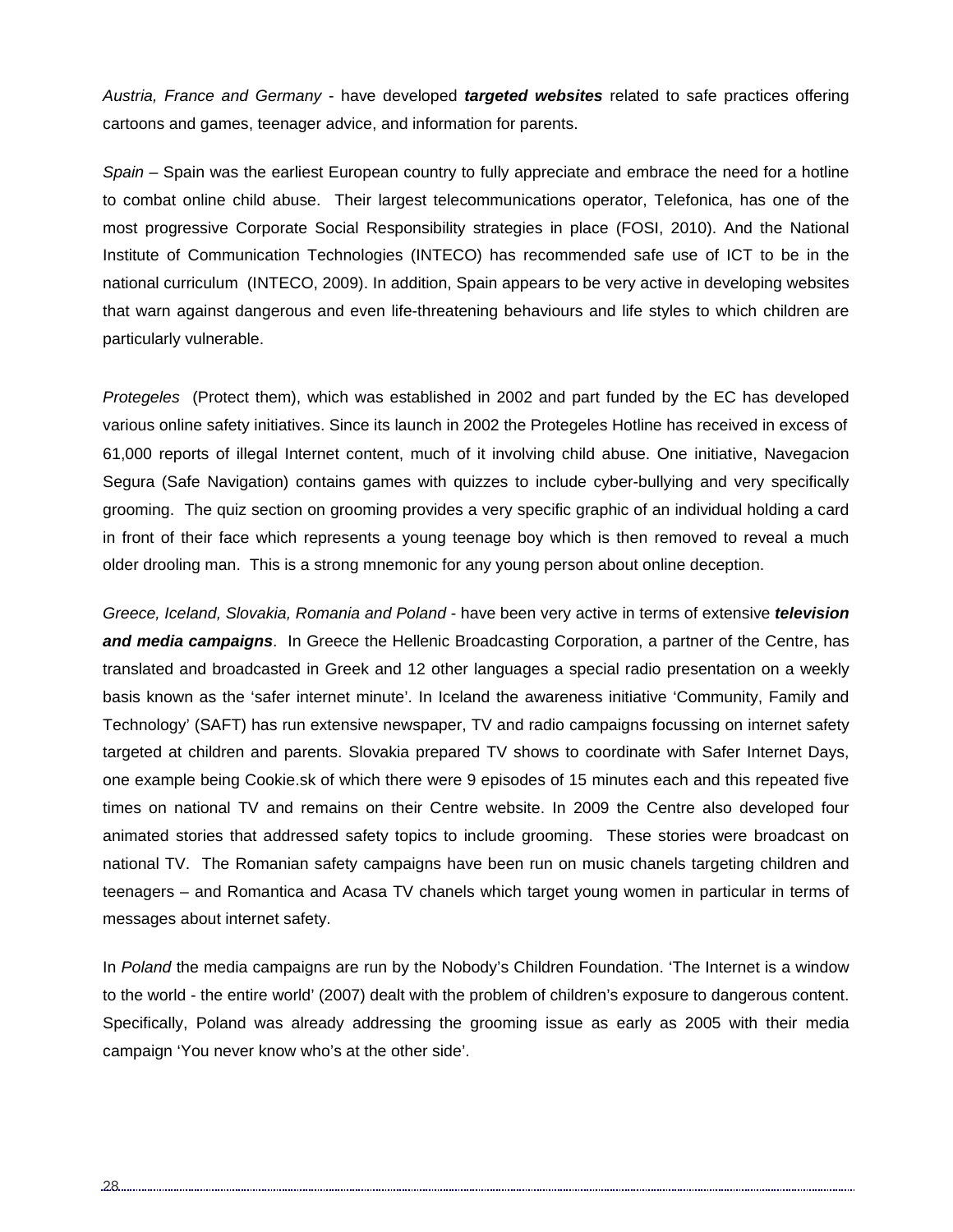*Switzerland* – not included in the summary table, has made some very good provision for its citizens in terms of educating them about Internet safety issues. At a government level, the Swiss Agency for Crime Prevention has two excellent websites which aim to educate all parts of the community about issues ranging from the use of chat rooms (much information appears to be focused on this particular topic) to the safe use of social networking sites. In addition, the Agency has run a campaign against child pornography on the Internet and information on this can also be found on its websites. For a country of its size, Switzerland has a large number of websites which provide either reporting facilities or information relating to Internet safety. Swiss Crime Prevention has taken a proactive role to raise awareness about the Internet and educate parents and teachers about chat rooms.

A variety of initiatives therefore have been developed through the Safer Internet Centres which are focussed on the principal issues of safety from risks such as viewing pornography, cyberbullying and more recently and specifically, the concern over contact with strangers through behaviour on social networking sites and chat rooms.

#### **3.2.2 Case study - United Kingdom**

This section will outline two large scale interventions undertaken in schools to aid internet safety – the Safer Surfing Programme (Metropolitan Police) and the ThinkUknow programme (Child Exploitation and Online Protection Centre CEOP). It will also outline the policy initiative undertaken by the Council for Child Internet Safety (UKCCIS) with recommendations for child-based organisations nationally.

#### *Safer Surfing Programme:*

A similar programme to that of ICAC was designed in the UK in 2002. The Metropolitan Police Safer Surfing Program was delivered by Safer Schools officers, in response to demand from local parents.

This Metropolitan Police Program differed from other educational Internet programs in that it was interactive and delivered directly to children in schools. It is unique in this respect. It was designed in 2002 for use with 12 and 14-year-old children as this age group has been identified as active, independent users of the Internet (Davidson and Martellozzo, 2008). The program aimed to encourage safe use of Internet chat rooms and interactive games amongst school children, to outline the potential dangers of talking online to virtual friends via an interactive session, to educate children about strategies for safe use of the Internet via an interactive session using a mnemonic (S - secrets don't keep them; A - attachments don't open them; F - false don't believe them; E - exit don't stay there; R - remember public chat rooms no personal details), to educate children about the dangers of opening attachments coming from unreliable sources as they may be containing illegal and damaging material; and to educate parents about safety issues and strategies via educational information and presentations.

The program was interactive and delivered by two Safer Schools Officers to small groups of children in classrooms. The session would begin with a short introduction where children are encouraged to discuss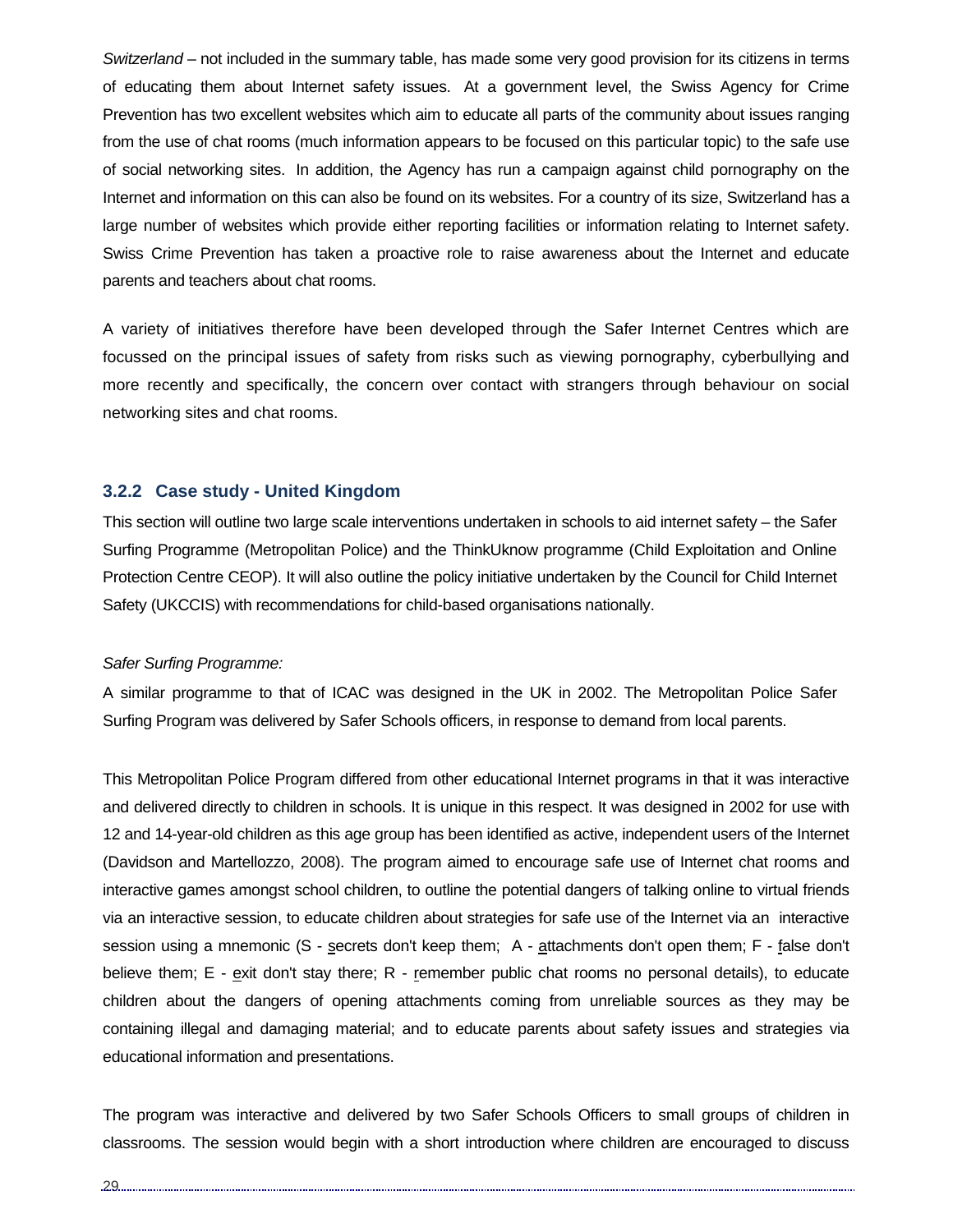their use of the Internet. This was followed by a chat room exercise, which involved a live link to a Safer Schools Officer in an adjacent room. Children believed they were talking online (via a laptop computer controlled by the Safer Schools Officer) to a 13-year-old child (Nadia). Children were asked to provide questions to put to the fictitious child and were asked if they would like to meet her. The children were later introduced to the police officer who played the role of the child.

When evaluated, those children who had participated in the programme did appear much more knowledgeable about safety (80% mentioned safety) than children who had not yet participated (34% mentioned safety). The post-programme group also appeared much more knowledgeable about the dangers of private chat rooms. 65% of them mentioned the benefits of staying in public chat areas. Only those in the post-program group the important point about using a false personal identity online in order to protect themselves (Davidson and Martellozzo, 2008). Consequently, children having received the program were much more knowledgeable about Internet dangers, and the majority of the children had clearly learnt the key program messages and were able to discuss safety strategies.

Teachers welcomed the involvement of safer schools police officers on this topic suggesting that presentations on sensitive issues such as sexual abuse delivered by the police had greater impact upon the children than those given by teachers. The safer schools police officers were largely very positive about their role in educating children about sexual abuse but saw it as rather limited to short classroom-based sessions. Police officers particularly liked the interactive nature of the safer surfing program and thought this element had a real impact upon the children (Davidson and Martellozzo, 2008).

#### *The Child Exploitation and Online Protection Centre & The ThinkUKnow (TUK) programme.*

The Child Exploitation and Online Protection Centre (CEOP), is a recently launched organisation (April 2006), funded by Government and the communications industry, which includes representatives from the police and other criminal justice agencies. CEOP draws upon expertise from Internet service providers (such as AOL and Microsoft) and children's charities such as the NSPCC, in attempting to confront online abuse (http://www.ceop.gov.uk). This new centre aims to raise awareness amongst children and parents about the potential dangers of the Internet and to create a database of known offenders. Police officers visit chat rooms posing as children in order to detect grooming behaviour. False websites are set up to attract sex offenders seeking to groom children. These policing tactics are not new. The National High Technology Crime Unit Scotland and the London Metropolitan Police High Tech Crime Unit (HTCU), for example, have placed undercover officers in teen and other chat rooms likely to attract children since the introduction of the Protection of Children and Prevention of Sexual Offences (Scotland) Act 2005 and the Sexual Offences Act 2003 (as have other HTCU's). These officers have learnt to interact as children do online through the use of text language in order to prompt and encourage conversation with child abusers seeking to groom a child. Several recent convictions have been secured on this basis and an increasing number of online groomers are being arrested under the legislation. CEOP have implemented an internet 'report button.'**<sup>17</sup>** This is for all

30

<sup>&</sup>lt;sup>17</sup> http://www.ceop.gov.uk/saferbydesign/reportabuse.asp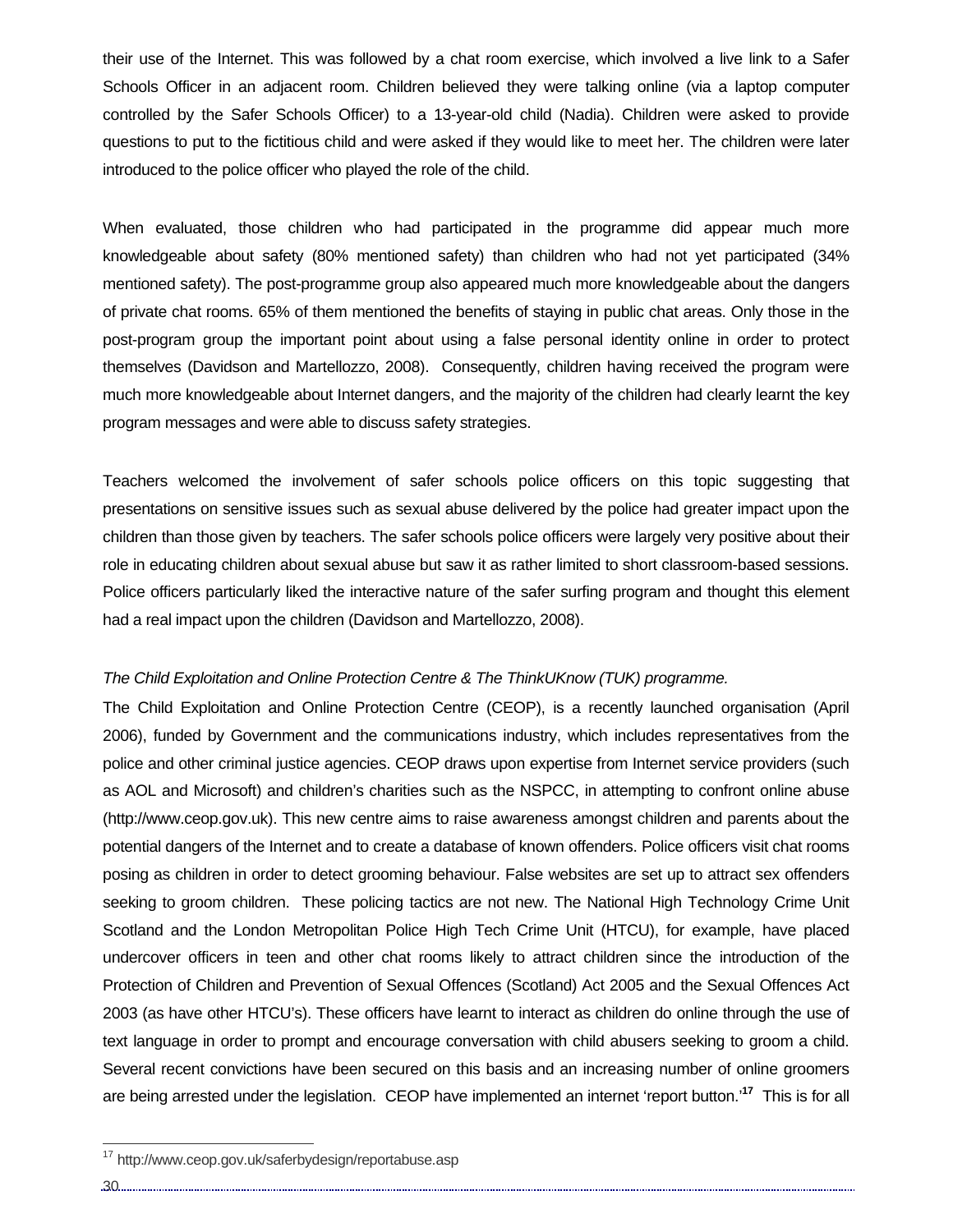organisations that have an online presence where children and young people congregate, as a ' Report Abuse' mechanism. The benefits are described as:

- By implementing the 'report abuse' button, children and young people on your site will be empowered to report suspicious individuals or behaviour directly to law enforcement quickly and easily.
- The reports come directly to the CEOP intelligence centre and the team there analyse, assess and take appropriate action according to the perceived risk and threat to an individual child.
- It also enables CEOP to feedback on reports to users, helping you make your environment safer for children and young people.
- Information and analysis of these reports can then shape the future development of services reducing the potential threat and harm to children.

Initial findings are that the report abuse button greatly increased identification of dangers online. The report abuse mechanism went live in August 2006 and in its first week reports to CEOP increased by 113%. Prior to its implementation less than 22% of reports came from under 18's. This figure immediately increased to over 50% and has remained in that region ever since.

CEOP's ThinkUKnow Programme is now delivered to children throughout the UK. The programme seeks to impart Internet safety advice to children and young people aged 5-16. The programme includes a presentation delivered in schools (usually) and a website with different sections for different age groups, parents, teachers and trainers. Trainers are encouraged to report the number of children trained via a website link (they must go on to the website to do this). Safety advice is also provided on the website.

The recent evaluation of CEOP's ThinkuKnow (TUK) internet safety programme undertook a questionnaire survey of 1718<sup>18</sup> children across the UK aged 11-16 years old and focus groups with 84 children. All children and young people had undergone the ThinkUKnow programme in school and were asked about behaviour prior to the intervention and its impact. Many reported having engaged in high-risk behaviour online (defined by the degree to which they share information with and interact with strangers). More than one in five reported sharing their full name, where they go to school and photos of themselves. It was also clear that interacting with strangers (i.e. adding them as ISM or Facebook friends and exchanging messages) is becoming an accepted behaviour not perceived as 'risk-taking'. The survey found that 48% appeared willing to have some sort of interaction in the future with 'strangers' – receiving messages, or adding them to their social networking friends group – irrespective of whether they've received online safety advice or not. Thus while it can be seen that initiatives such as ThinkUKnow are good at gaining direct access to children and young people and alerting them to internet dangers, whether such initiatives have long term impacts, and how the messages can be reinforced at home and in the media, needs to be taken into account.

31

<sup>&</sup>lt;sup>18</sup> After data cleaning from an initial 1808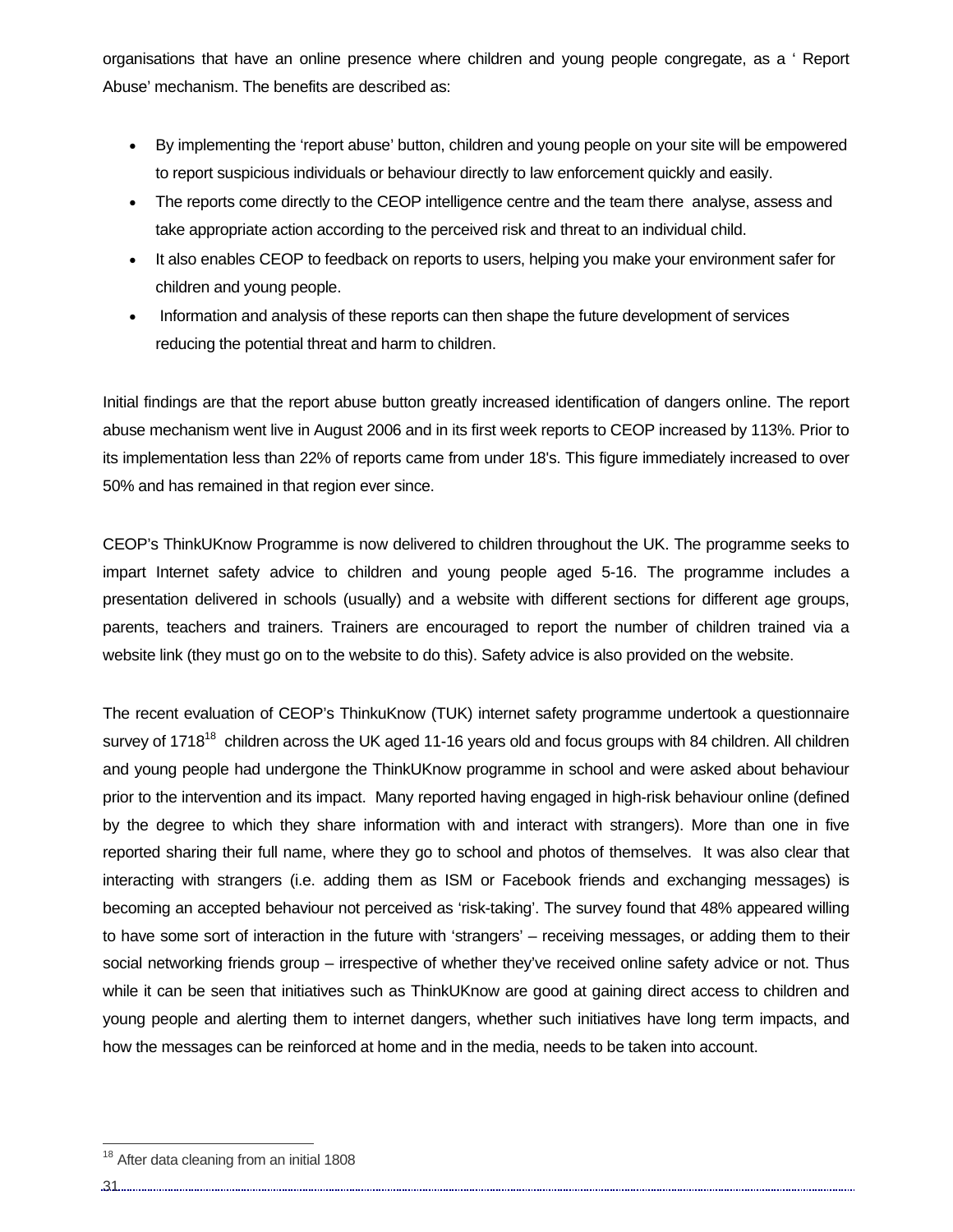#### *Council for Child Internet Safety (UKCCIS):*

Other policy initiatives concerning internet safety have been undertaken by the new UK Council for Child Internet Safety (UKCCIS) established in March 2009, to unite over 100 organisations from the public and private sector working with Government to deliver recommendations from Dr Tanya Byron's report 'Safer Children in a Digital World'. The report reviewed evidence on risks to children's safety and exposure to inappropriate and potentially harmful material on the Internet and in video games. It also assessed existing measures for protecting children and helping parents understand the risks of access. Its recommendations included the call for the Council to take the lead in a strategy aiming at better regulation of voluntary codes of practice in industry and better information and education with Government departments, law enforcement, schools and children's services playing a key role. (Byron, 2008). .Reporting directly to the Prime Minister, the Council will help to improve the regulation and education around internet use, tackling problems around online bullying, safer search features, and violent video games. This coalition of experts and organisations will ensure that parents and young people have a voice in the development of a Child Internet Safety Strategy.

The strategy will:

- establish a comprehensive public information and awareness and child internet safety campaign across Government and industry including a 'one-stop shop' on child internet safety;
- provide specific measures to support vulnerable children and young people, such as taking down illegal internet sites that promote harmful behaviour;
- promote responsible advertising to children online; and
- establish voluntary codes of practice for user-generated content sites, making such sites commit to take down inappropriate content within a given time.

The Department for Education<sup>19</sup> (Previously the Department for Children, Schools and Families, DCSF) in the UK leads work across government to ensure that all children and young people stay healthy and safe, to ensure that they receive an education at the highest possible standards of achievement, and that they live a safe and healthy childhood. The Department is considering whether to issue guidance that sexual abuse and Internet safety should be covered in the national curriculum.

Therefore it can be seen that the UK has expended a good deal of effort and resources to tackle internet safety. Early evaluations of interventions show these do have positive impact, but that continued underlining of the messages are needed for teenagers to actually change their behaviour online. Internet safety concerns all organisations working with children and is also the responsibility of internet providers. Policy at governmental level is needed to underline safety messages. This goes wider than issues of internet grooming for sexual abuse, or distribution of indecent images, but also includes tackling problems around online bullying, safer search features, and violent video games.

32

<sup>19</sup> http://www.education.gov.uk/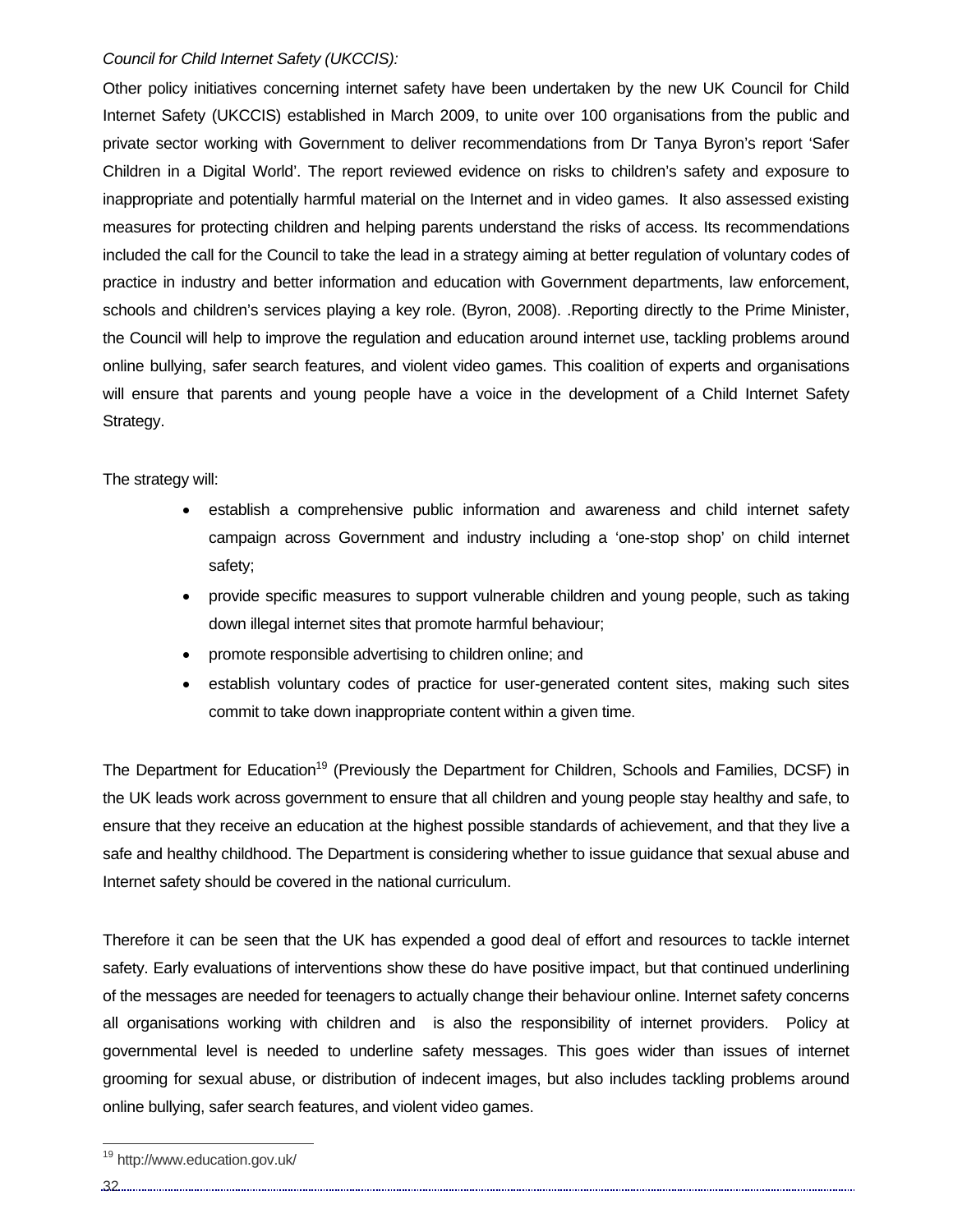#### **3.2.3 Case study – Belgium**

A study of internet use among young people in Belgium conducted in 2008 by the *Centre de Recherche et d'Information des Organisations de Consommation* (CRIOC; Belgian Centre for Consumer Group Information and Research), it emerged that 88% of the sample (*N* = 2336) surfed the web regularly. The general average was 9.5 times a week, that is, more than once a day. All the age groups surveyed engaged in internet surfing and it was already customary practice for 72% of respondents 10 years of age. The pre-adolescents surveyed (11-12 years old) declared requiring no help to connect to and use the Internet. Their favourite online activities were (a) viewing cartoons or music videos, (b) playing games, and (c) communicating via msn or email. Young adolescents (13-14 years old), too, required no help using the Internet and their favourite activities included (a) creating and managing a personal blog to showcase themselves, (2) communicating, and (3) downloading music, games and videos. As for adolescents over 15 years old, they reported for the most part possessing their own personal computer and using the Internet to (a) communicate with others, (b) comment on specific topics in discussion forums and (c) to download music, games and videos. As we can see, though the points of interest vary across age groups, "communicating" is nevertheless a constant. When asked what activity they most engaged in, "chatting" came out on top (82% of respondents). Surprisingly, 74% of the children still in elementary school already chatted online on a daily basis.

There is concern in terms of the very real risks inherent in internet use for chatting activity. On average, 40% of the sample declared chatting only with people they knew, which leaves 60% regularly in contact with people they don't know, some of whom are potentially dangerous strangers. Regarding parental control, only 35% reported using the Internet according to the rules laid down by their parents. The CRIOC concluded that existing laws were inadequate as internet use was not risk-free. There were shortcomings at various levels, with regard to commercial manipulations (e.g., advertising, spam), the exchange of pirated data, the respect of privacy, the dissemination of offensive information and images, and the protection of children. Concerning offline meetings and sexuality, in particular, interactivity has really opened the door to all sorts of experiences, at times positive for some, but just as easily disastrous for others. Nowadays, when adolescents want to contact a person for a romantic/sexual relationship, the computer is a means of choice. Nearly half of the female adolescents active on the web describe themselves as having already fallen in love with a person met online. This also includes sexual experience. Indeed, one out of four boys and one out of five girls reported having already engaged in cybersex. One-third of the boys and one-eighth of the girls declared having had offline sexual relations with a person met online. Moreover, 75% of the girls and 80% of the boys admitted to flirting and talking about sex online.

Clearly, virtual reality can facilitate a number of types of behaviour and contribute to lowering inhibitions. Indeed, it is not uncommon for girls to pass themselves off as older than they actually are and for introverted young people to dare to open up much more from behind the safety of the keyboard. The use of a fake identity is not a rarity either in order to feel less exposed. The problem is that, as chat rooms are open to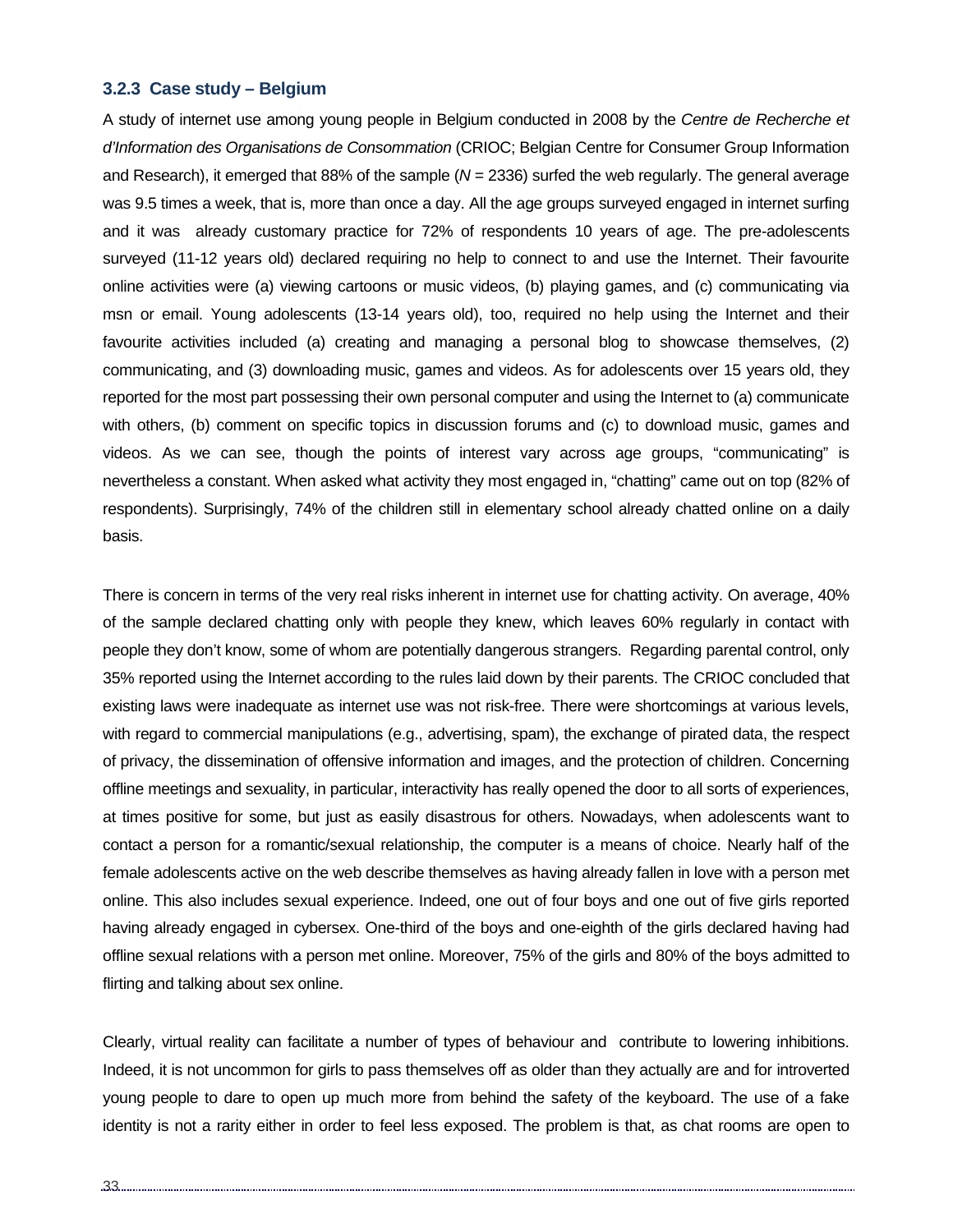everyone, these "facilitating factors" open the door to excess and abuse and allow ill-intentioned individuals to gain easy access to victims.

Consequently, parents need to be the first warning and defence system against the dangers related to surfing on the web. Chat rooms and other forums at times have a code of conduct, filters and moderating systems to regulate offensive content. The code of conduct is a sort of charter that all internet users who frequent a chat room or forum are expected to be familiar with and respect. Otherwise, users can be reprimanded and even excluded temporarily or definitively. The code of conduct generally prohibits discriminatory, racist, hurtful, commercial statements as well as those of a pornographic nature. Filters and moderators ensure compliance with the code of conduct. Text filters automatically block or delete all messages containing obscene terms previously entered in the database. As for the moderator, this is a person who supervises online activities and decides whether or not to censor content deemed inappropriate. However, it should be noted that moderation is not subject to any specific law or regulation. Furthermore, anyone can set up a chat room and supervision is not a legal obligation. Should the moderator or the filters prove ineffective, there are contact points where internet users can report abuses they observe when visiting chat rooms. Generally, moderators will verify e-mail addresses. Following a report, they can act accordingly against users caught at fault.

More generally and officially, anyone can turn to Child Focus (stopchildporno.be), a civilian contact point in Belgium for reporting images of child sexual abuse online with complete anonymity. Upon receipt, Child Focus follows procedures by forwarding the report to the Human Trafficking Unit and the Federal Computer Crime Unit (FCCU) of the federal police who, in turn, keeps Child Focus informed on the follow-up. What's more, Child Focus manages a prevention site (clicksafe.be) tailored to young kids, adolescents, parents, teachers and all other persons looking for tips on how to use new technologies more safely. It is also possible for victims to report offences committed online, through the "eCops" website created by the federal police. A hotline (110) is available as well for reporting any information regarding wrongful sexual behaviours or prostitution.

#### **3.2.4 Case study - Norway**

Throughout Norway the Minister of Justice opened *children's houses* ("barnehus") in 2008 and 2009 (www.regjeringen.no) to target children who have been exposed to violence or sexual assault. They also include children who have witnessed threats and violence. The environment in each house is adapted to the children but is also adapted for police work, childcare work as well as court work, such as interviewing a child for a criminal court case. Children up to 16 years of age can talk about what they have experienced, and the conversation is recorded on video. Staffing typically includes six professionals (for example in the "barnehus" in Bergen). The personnel have backgrounds in child psychology, qualitative research, school education and police training.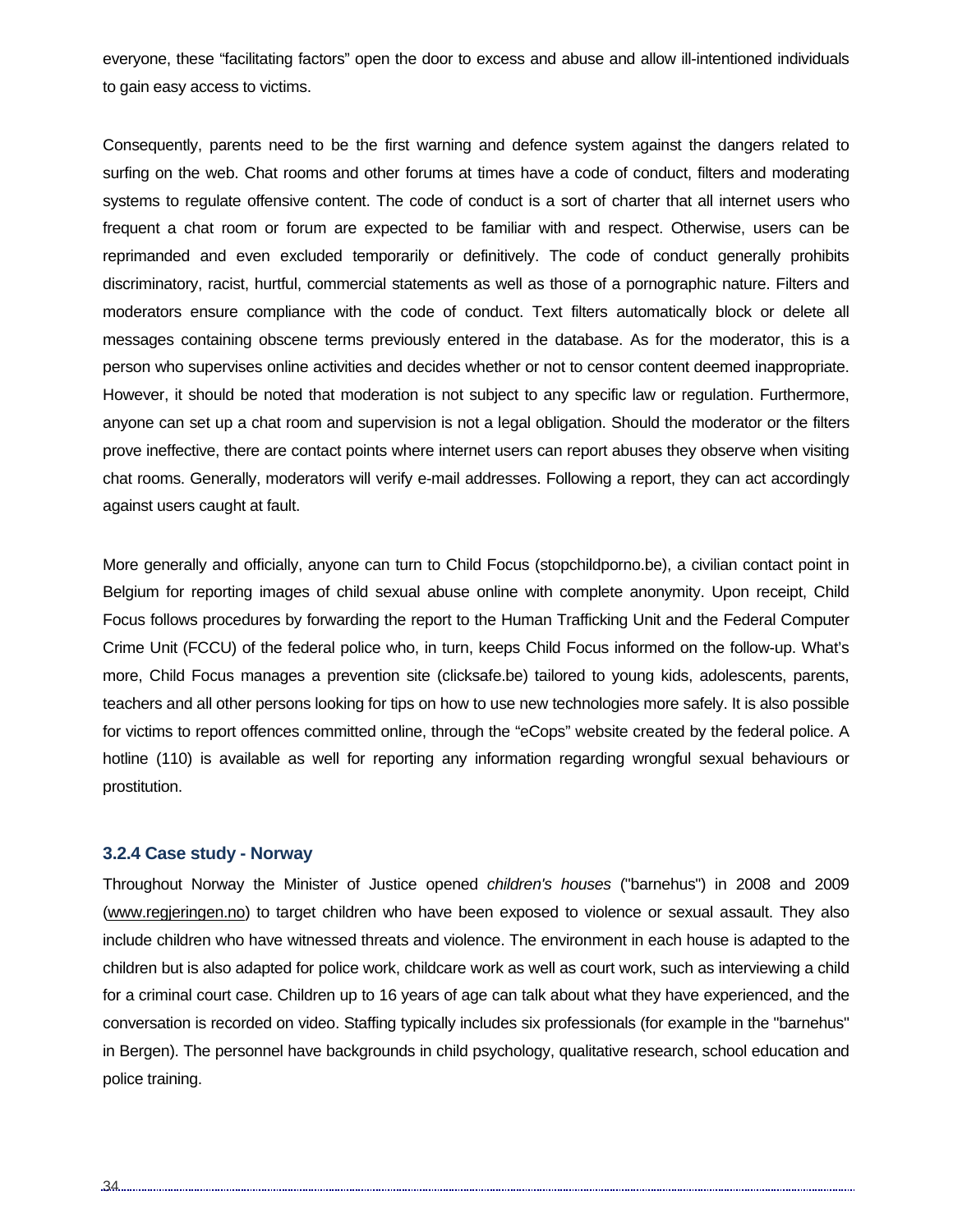Norway was the first country to establish a commissioner, or 'ombud', with statutory rights to protect children and their rights in 1981. The Ombudsman for Children in Norway works to improve national and international legislation affecting children's welfare. The duties of the Ombudsman are to promote children's interests to public and private authorities and to investigate the developments of conditions under which children grow up (www.barneombudet.no/english/).

The new internet grooming section 201a in Norwegian criminal law was initiated and acclaimed by the Ombudsman, who argued that the section gives a strong signal that children's rights for protection are critical and that the new section might have a preventive effect on those who plan sexual assaults against children. A third initiative was launched by the Ombudsman to establish an *emergency telephone* number for children and for adults who have observed children at risk or in need of help. In addition, the Child Consent Initiative, is concerned with the protection of personal information about children that is published on the Internet. Some parents will publish sensitive information about their children and pictures from vacations and other occasions without considering the potential dangers involved. The principle of *child consent* means parents will have to ask their children and get their permission before publishing material involving them. The principle of child consent is a planned initiative to be included when Norway revises its Child Law ("barnelov").

A fifth initiative stems from Save the Children Norway, which has developed and published chatting rules. There are four important *chatting rules* in their pamphlet (Redd Barna, 2007):

- 1. Be anonymous. Never give away your name, address or telephone number,
- 2. Leave if you do not like the chat. You are in charge!
- 3. Never meet someone from the chat alone. Bring always an adult the first time.
- 4. If you are to meet someone from the chat, choose a public place with many people.

The Red Police Button was introduced in September 2008. The red button is located on web pages for children where grooming may occur. The red button can be pressed by children and others who experience abuse behaviour on that web site. When the button is pressed, an automatic message is sent to the national criminal police (Kripos) in Norway (Døvik, 2008). Kripos is open day and night.

Microsoft in Norway has taken the lead to install this system, which is to be found on all web sites used by children. By pressing the red button marked 'police', abuse can easily be reported directly to the police (Døvik, 2008). When the red button is pressed, the police tip page 'tips.kripos.no' automatically opens on the screen. Three alternatives emerge on the screen: Sexual exploitation of children ('Seksuell utnytting av barn'), Human trafficking ('Menneskehandel'), and Racial expressions on the Internet ('Rasistiske ytringer på internett').

With regard to measuring prevelance of Internet use amongst young people, the large and well-respected **Safe Use-survey** has been conducted every other or third year in Norway since 2003. Children and youngsters between the age of 9 and 18 take part and provide the opportunity to map out the use of digital technology amongst children as well as follow the development in their attitudes, use and interests.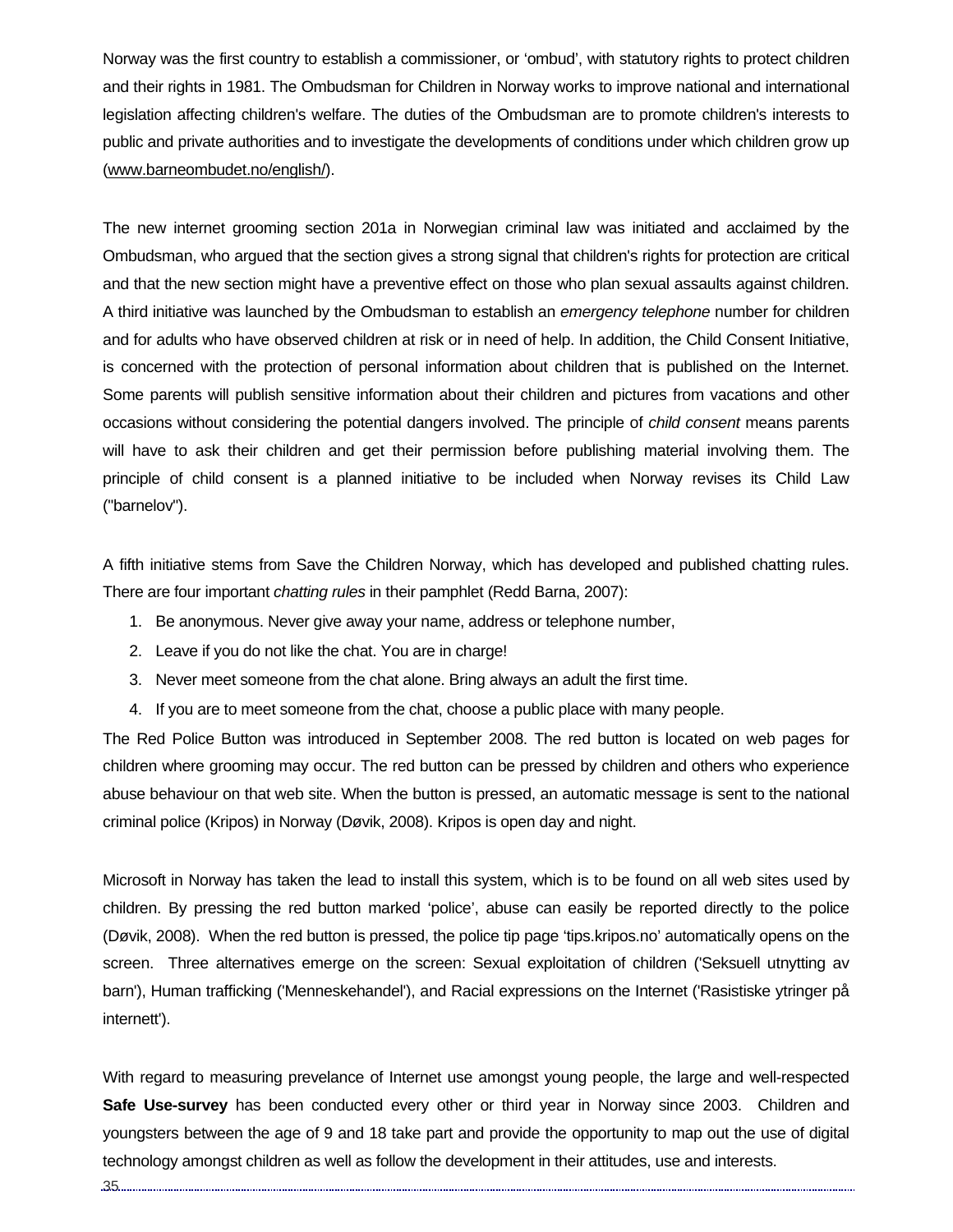In addition to the Safe Use survey the Norwegian Safe-Use project also has two active youth panels both a Children's Panel and a Youth Panel ensuring that a greater understanding of their thoughts and attitudes are included. Finally, the E-safety Family Kit has been distributed to 120,000 homes in Norway via the schools and targets 8 and 9 year olds. This is particularly important in relation to the concerns of younger children who are now regularly using the Internet.

Thus it can be seen that Norway has a number of initiatives at policy and practice level for intervening in internet safety for children and young people.

## **3.2.5 Case Study - Italy**

Whilst there is no legislation to deal with internet grooming in Italy, the issue of internet safety and protecting children against sexual abuse in general has attracted efforts at increasing awareness and policy interest. The Italian Unit involves participation of members in meetings and conferences about the Internet, internet safety and the online security of young people. An internet site is being developed to include child care policies, psychology and criminology information and internet safety and make these available to the general public. Other initiatives and organisations are identified below.

The EASY awareness node in Italy, as an example of the InSafe network, is run by Adisconsum and Save the Children Italia. It is now part of a combined node for hotline and awareness raising activities in Italy, aimed at guaranteeing a relevant increase of Internet safety for minors – both on the side of supporting the fight against illegal/harmful content and online crime and promoting a more responsible, positive and large use of the Web and the new ICTs by minors – thus involving all relevant stakeholders and strengthening synergies with both national and EU policy initiatives. There are three main activities within this project.

Firstly, a wide awareness campaign carried out at different levels: an extensive media communication plan; participation in a number of identified events and fairs focusing on new technology (NT); the successful implementation of high visibility and impact events, such as the Internet Safety Weeks which offer a number of awareness raising activities around Italy, meetings in schools with minors and parents, training sessions for teachers, school managers and educators, project presentations for local media and authorities, events for the general public on the main squares where people can debate and deal with the Internet in a safe and constructive way.

Secondly, the creation of a new Advisory Board acting as a national reference point and a discussion forum with regard to the issues relating to a safer use of NT by children and young people. Thirdly, high quality and well targeted awareness tools and strategies, by actively involving the target groups in order to really meet their continuously evolving needs and expectations. The combined node of easy4.it and stop-it.it has the endorsement of the principal parents and teachers associations as well as Internet and mobile providers such as WIND and AIIP (Association of Italian Internet Providers), the Ministry of Education, Ministry of Communication and the Polizia Postale (LEA). There is also the EASY Youth Panel which consists of young people aged 14-17 years old who participate and influence decisions about their online and real life. In 2009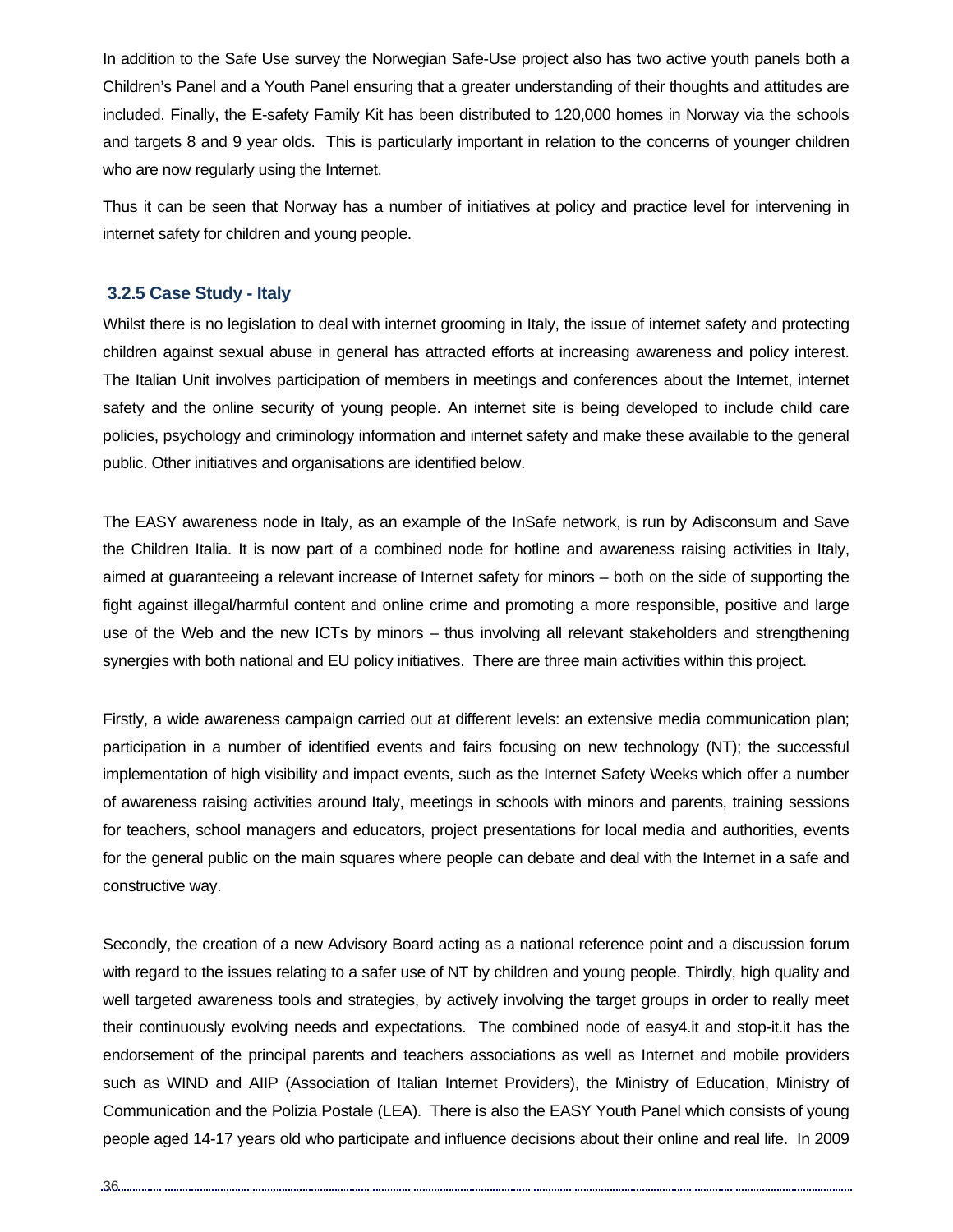the Centre launched the survey 'Web 2.0 Services and Protection of the Rights of Children and Adolescents'. This was entirely conducted by the youth panel and provided a set of recommendations to social network providers on how to protect young people's privacy on line.

There are in addition other organisations involved in protecting children from sexual abuse. Telefono Arcobaleno (Rainbow telephone) is an independent organization started in 1996, which works against the abuse and the sexual exploitation of children. It has projects in over 100 countries, to act in defense of the rights of children without discrimination by nationality, origin, race or culture. It is the principal international organization working against online pedophilia and against every form of reduction in slavery of children. Through its team of computer experts, it undertakes daily, systematic and expert monitoring of the web against pedophile activity. This is undertaken by a daily scanning of the Internet, aimed to identifying and tracing of illegitimate websites to the competent authorities. The activity of monitoring the net daily feeds an online bank, constantly updated, of paedophile activities online. The data and the information provided provides an important mapping and offers concrete data on the activity of paedophiles on the Internet and the activity around distributing indecent images. The International observatory against online pedophilia and the sexual exploitation of children of Telefono Arcobaleno periodically compiles the "Relationship on the state of Pedophilia on line" for political and institutional parties. Telefono Arcobaleno<sup>20</sup> provides the opportunity to signal online in real time the presence of the indecent images of children on the web. This is a hotline which has a useful role linking citizens to professional bodies.

A further organisation, the Meter association<sup>21</sup> performs an activity of online monitoring,  $24/24$ . It is developed in collaboration with the Postal and Communications Police and with the National Center of Combatting Paedophilia and the online distribution of indecent images of children ('pedopornography') (CNCPO) and with various foreign Polices. This collaboration allows common action in combating online distribution of indecent child images not only to uncover such practices, but also with a preventive and educational intent. Meter also effects a constant monitoring of the media (Internet, television, telephone, etc.), to guarantee correct use and to contribute to inhibit harmful practices in order to protect children. Media campaigns have also featured within Italy, where one of the Italian Centre's media campaigns resulted in the publication of a parents guide to responsible mobile use. The campaign was conducted in collaboration with Vodafone Italia which distributed 800,000 copies though national newspapers and magazines.

Finally "La Caramella Buona<sup>22</sup>" (The Good Candy) is the only association working against paedophiles which takes a civic role in trials against pedophiles. This acts in any case of sexual abuse of children, and is not specifically aimed at online grooming for sexual abuse contact. Therefore it can be seen that preventative actions do exist in Italy for internet safety, but these do not highlight issues of internet grooming in particular.

<sup>&</sup>lt;sup>20</sup> http://www.telefonoarcobaleno.org/it/index.php

<sup>&</sup>lt;sup>21</sup> http://www.associazionemeter.org /

<sup>22</sup> http://www.caramellabuona.org /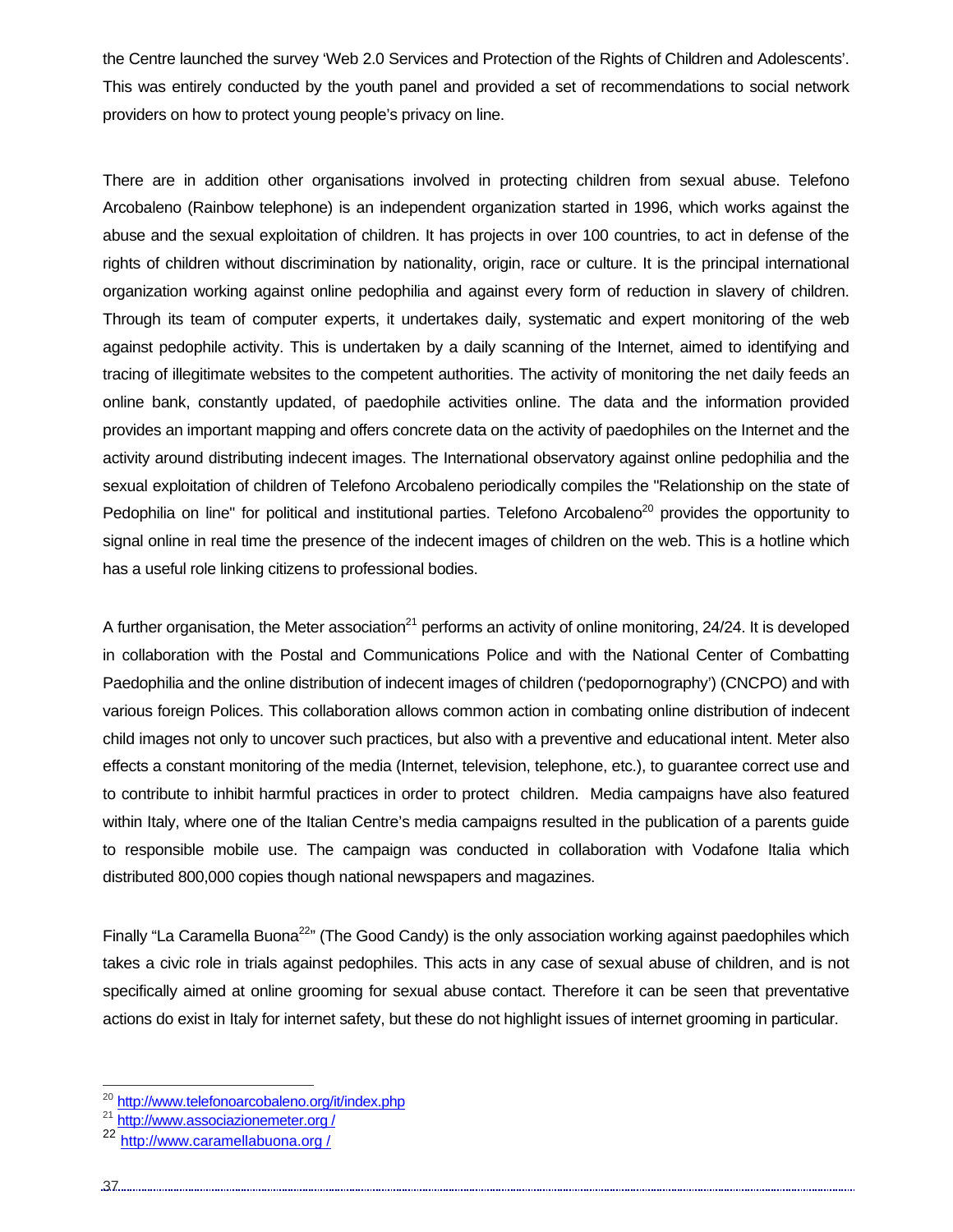## **4. Conclusion**

This review has highlighted the UK, and selected European and international initiatives to protect children online. In particular the work of the national InSafe awareness nodes and the INHOPE global network to report internet crime, with INHOPE currently having 33 member Hotlines from 29 countries (with Russia recently added). Recent research (Davidson et al, 2009 & Livingstone, 2009) has played a key role in raising awareness about children's use of the Internet and online risks as have organizations such as the Virtual Global Taskforce. However, early research suggested that the routine education of children about Internet sexual abuse in the context of formal education is an important aspect in raising awareness about Internet safety amongst young people, parents and teachers (Davidson & Martellozzo, 2005, 2008). Internet safety is becoming an integral element of formal education in many countries and organizations such as the European Commission have funded programmes to set up safety nodes throughout Europe, the nodes act as a focal point for the dissemination of Internet safety information via schools across Europe.

The Commission has also funded a research programme to inform practice. It is clear that much good work has been undertaken on behalf of children in this area, however the issue is really much wider than teaching online safety, teachers participating in research conducted by Davidson and Martellozzo (2005) suggested that it seems pointless to warn children about the dangers they may encounter in cyberspace unless this information is imparted in the context of wider education about sexual abuse and about appropriate sexual behaviour. Schools should play an active role in educating children about sexual abuse and safety strategies in the context of the national curriculum (as is the case in some American states and this is planned in the UK). In order to do this effectively training and guidance should be provided for teachers and such work should routinely involve parents and carers; several issues are key:

- 1. Despite the unquestionable advantages of the Internet the increased use of this means of communication by younger and younger children, especially at home or in isolation with mobile phone technology, has left many vulnerable to abuse by sexual offenders. The greatest risk to children is that of meeting an online contact offline. Findings across Europe reveal an average of 1 in 11 online teenagers putting themselves at risk of meeting online groomers.
- 2. The legislative context is complex as a result of the lack of international consensus in relation to internet crime. In terms of abuse of children not only is there lack of concordance in relation to the definition of a 'child' in different countries for the purposes of legislating but arguably only two countries, i.e. the United Kingdom and Norway, specifically criminalise internet grooming. However some examples of the legislation in Europe provide wording which can usefully be interpreted as the process of grooming and applied to online offenders. For example any reference to approaches to a child online involving indecent images or text.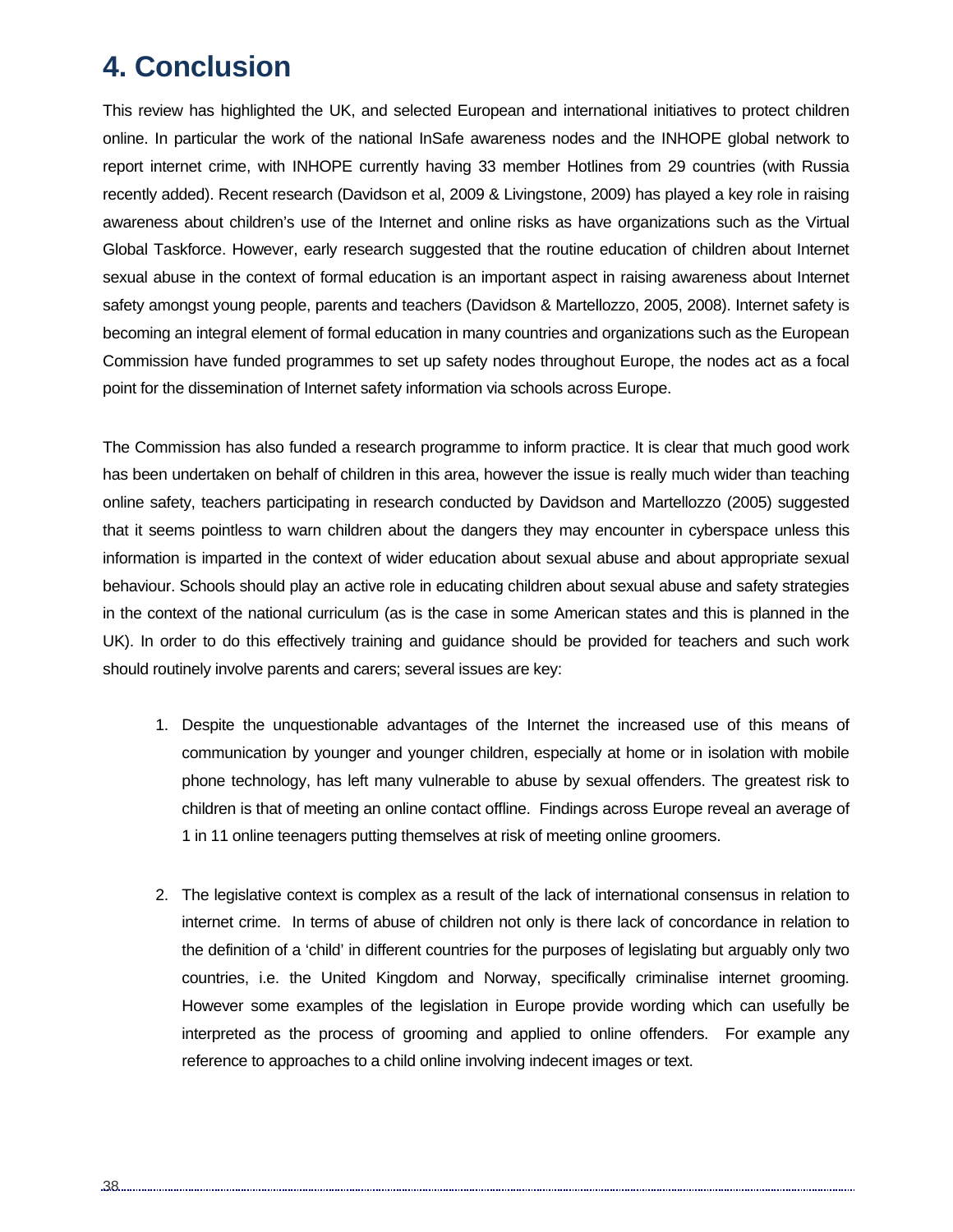3. Recent developments in the European Union are now paving the way for each member state to criminalise grooming as represented by the 2010 EC Directive on combating sexual abuse, sexual exploitation of children and child pornography.

*'Member States shall take the necessary measures to ensure the following intentional conduct is punishable:* 

*The proposal, by means of information and communication technology by an adult to meet a child who has not reached the age of sexual consent under national law, for the purpose of committing any of the offences referred to in Articles 3(3) and Article 5 (6) where this proposal has been followed by material acts leading to such a meeting shall be punishable by a maximum term of imprisonment of at least two years.'* 

*(Brussels, 29.3.2010 COM(201094 final):16)* 

- 4. A further challenge in terms of effective internet safety education is that of engaging effectively with teenagers who do not believe that providing personal information to strangers or 'virtual friends' on SNS is anything other than acceptable behaviour. As adults we simply do not know enough about online teenage behaviour and norms to be able to create effective, meaningful educational programmes. There is also a need to increase preventative work and protect children at an earlier stage through educational initiatives.
- 5. The challenge of working with offenders is rarely discussed in the same context as preventative work with children, but effective educational awareness should be based upon good research exploring offender online behaviour, use of new technology and victim targeting practices. There is a need to be prepared to work with offenders in order to understand their behaviour in order to better protect children in the virtual world. This research provides a unique opportunity to describe the behaviour of both offenders who groom and young people who are 'groomed.
- 6. The risk assessment, sentencing and treatment of Internet sex offenders also presents new challenges and practice should be based upon good empirical evidence. The difficulty is that research is in its infancy and there is a danger in proceeding on the basis of current policing, assessment and treatment practice with sex offenders which may or may not be relevant in work with Internet abusers. There is always a difficult balance to be struck between the measured and reasonable use of sanctions and community protection.
- 7. In describing the attempts made by law enforcement agencies to reduce the problem of online abuse, recent research (Taylor, 2010: Martellozzo, 2010) has shown that despite moves on the part of agencies, governments, the IT industry and organizations such as the Virtual Global Taskforce to control online abuse, many offenders continue to utilize the Internet to perpetrate abuse. It is suggested that governments could do a great deal more to make both the continuing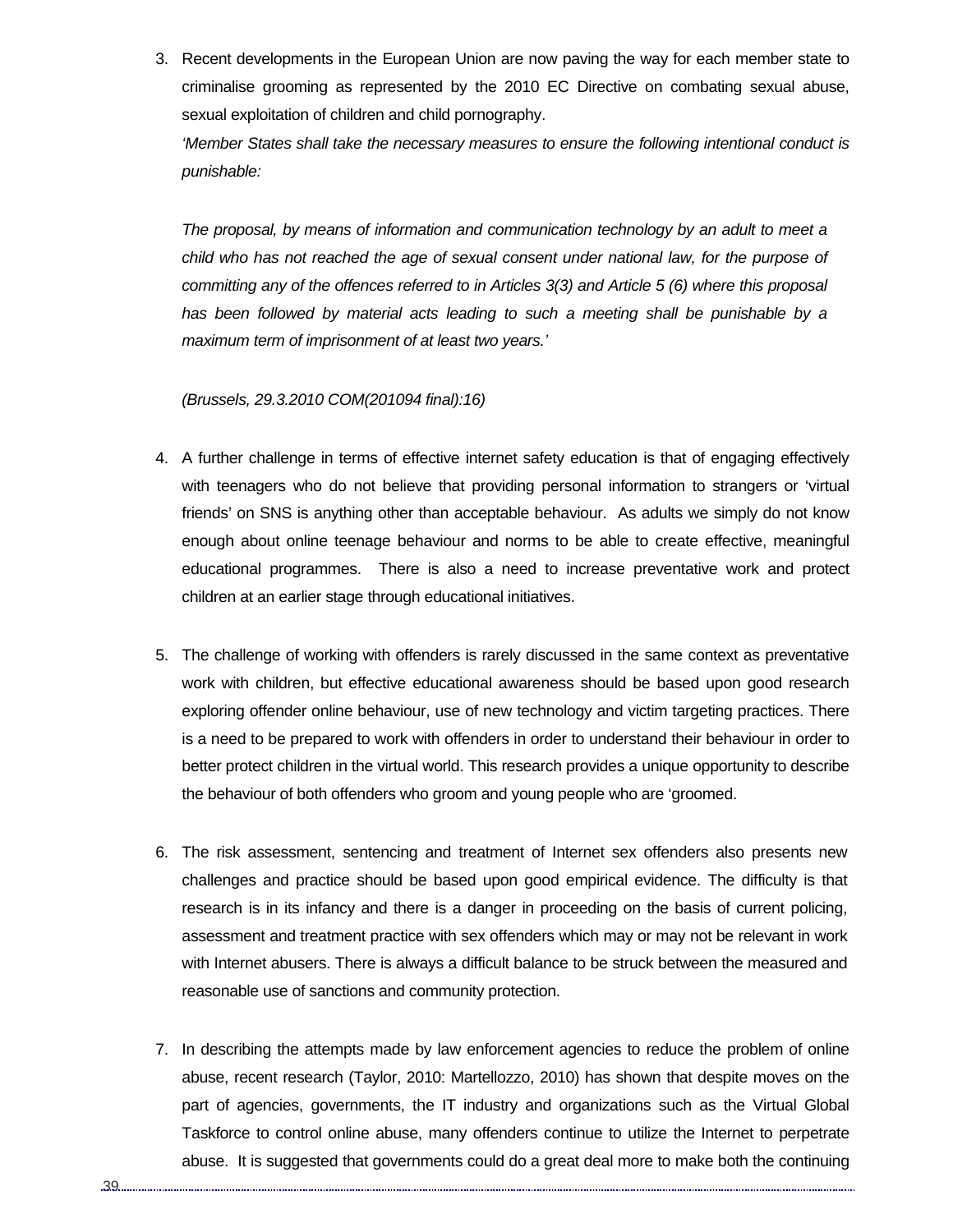trade in indecent images of children and the online grooming of children a high enough, properly resourced political priority. The hidden nature of the offending and lack of public awareness makes this possible. Internet abuse presents new challenges to law enforcement agencies accustomed to working within specific geographical boundaries. The Internet transcends such boundaries and facilitates the formation of global offending networks, consequently international efforts are required to both understand and address this form of offending behaviour.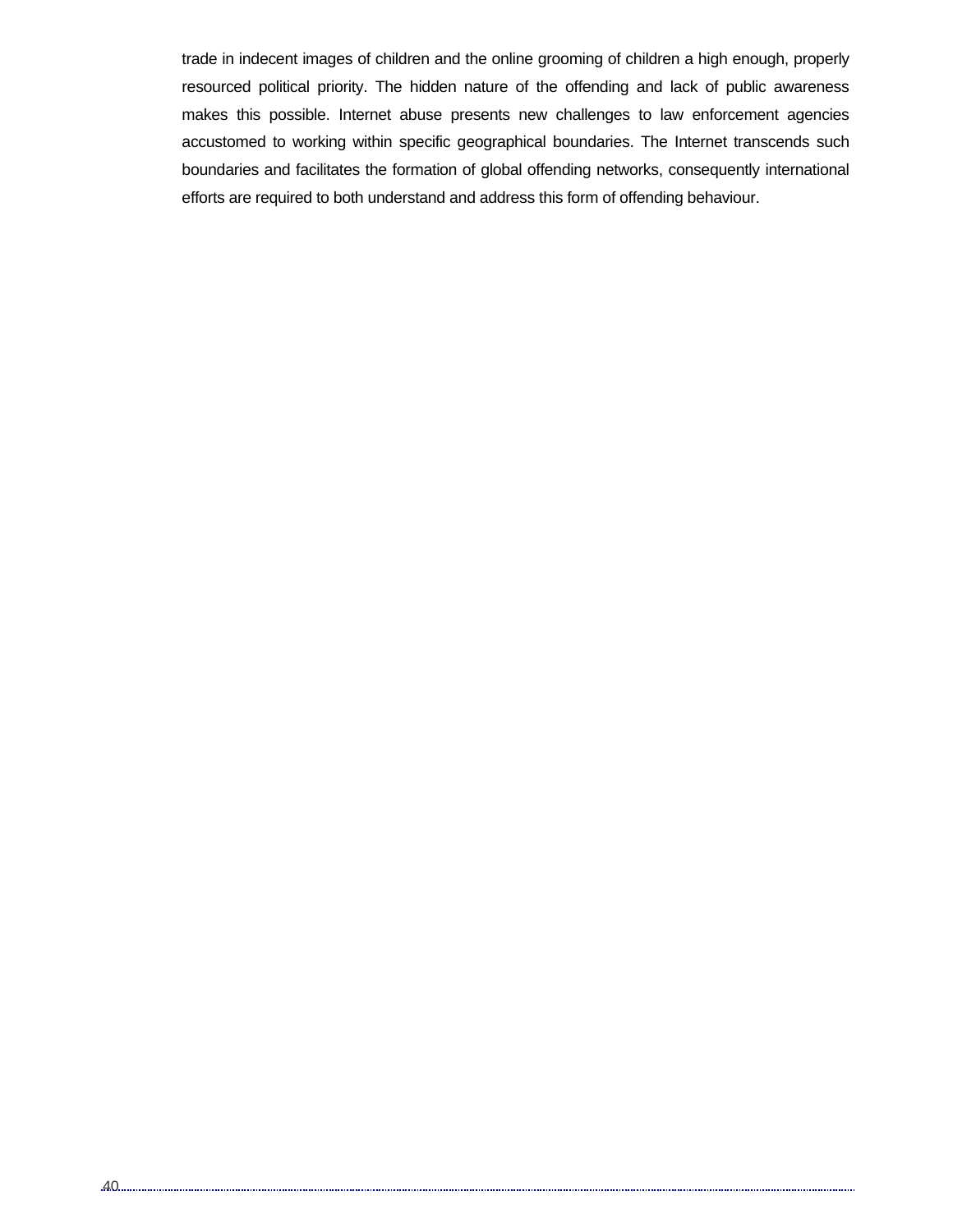## **5. References**

- Bourke, M.L., & Hernandez, A.E. (2009). The 'Butner Study' Redux: A report of the incidence of hands-on child victimization by child pornography offenders. In: *Journal of Family Violence, 24,* 183-191.
- Bryce, J. (2009) in *The Handbook of Internet Crime,* Jewkes, Y & Yar, M (eds), Willan:Culumpton
- Calder, M.C. (2004). The Internet: Potential, Problems and Pathways to Hands-on Sexual Offending, in: Calder, M.C. (editor), *Child sexual abuse and the Internet: Tackling the new frontier*, Russell House Publishing, Dorset, UK, 1-23.
- Carr, J. (2006) '*Out of sight, out of mind: Tackling child sexual abuse images on the Internet- a global challenge*' NCH The Children's Charity
- CEOP (2006). *Understanding Online Social Network Services and Risks to Youth*, Child Exploitation and Online Protection Centre, London, UK, www.ceop.gov.uk.
- CEOP (2008). *Business Plan 2008-2009*, Child Exploitation and Online Protection Centre, London, UK, www.ceop.gov.uk.

Child Online Protection Act 2000 (COPA) United States

- Davidson, J & Gottschalk, P (2010 forthcoming) '*Internet Child Abuse: Current Research & Practice'.*  Russell House: London
- Davidson, J &Gottshcalk, P (2010) *'Online Groomers: Profiling, Policing and Prevention' .* Russel House Publishing: London
- Davidson, Lorenz, Grove-Hills & Martellozo (2009) Evaluation of CEOP ThinkUknow Internet Safety Programme & Exploration of Young People's Internet Safety Knowledge – Centre for Abuse and Trauma Studies and Kingston University.
- Davidson, J. (2007). *Current Practice and Research into Internet Sex Offending*, Risk Management Authority Research, Department of Social & Political Studies, University of Westminster, UK.
- Davidson, J. and Martellozzo, E. (2008). Protecting vulnerable young people in cyberspace from sexual abuse: raising awareness and responding globally, *Police Practice and Research*, 9 (4), 277-289.
- Davidson, J. & Martellozzo, E. (2005) *'The Internet And Protecting Children From Sex Offenders Online: When Strangers Become 'Virtual Friends'*  http://www.oii.ox.ac.uk/research/cybersafety/extensions/pdfs/papers
- Davidson, J. and Martellozzo, E (2004) '*Educating children about sexual abuse and evaluating the Metropolitan Police Safer Surfing Programme' http://www.saferschoolpartnerships.org/ssptopics/evaluations/documents/ssfindingsreport.pdf*
- Davies et al (2008) 'The Learner and their Context Benefits of ICT outside formal education', Coventry (Becta)

41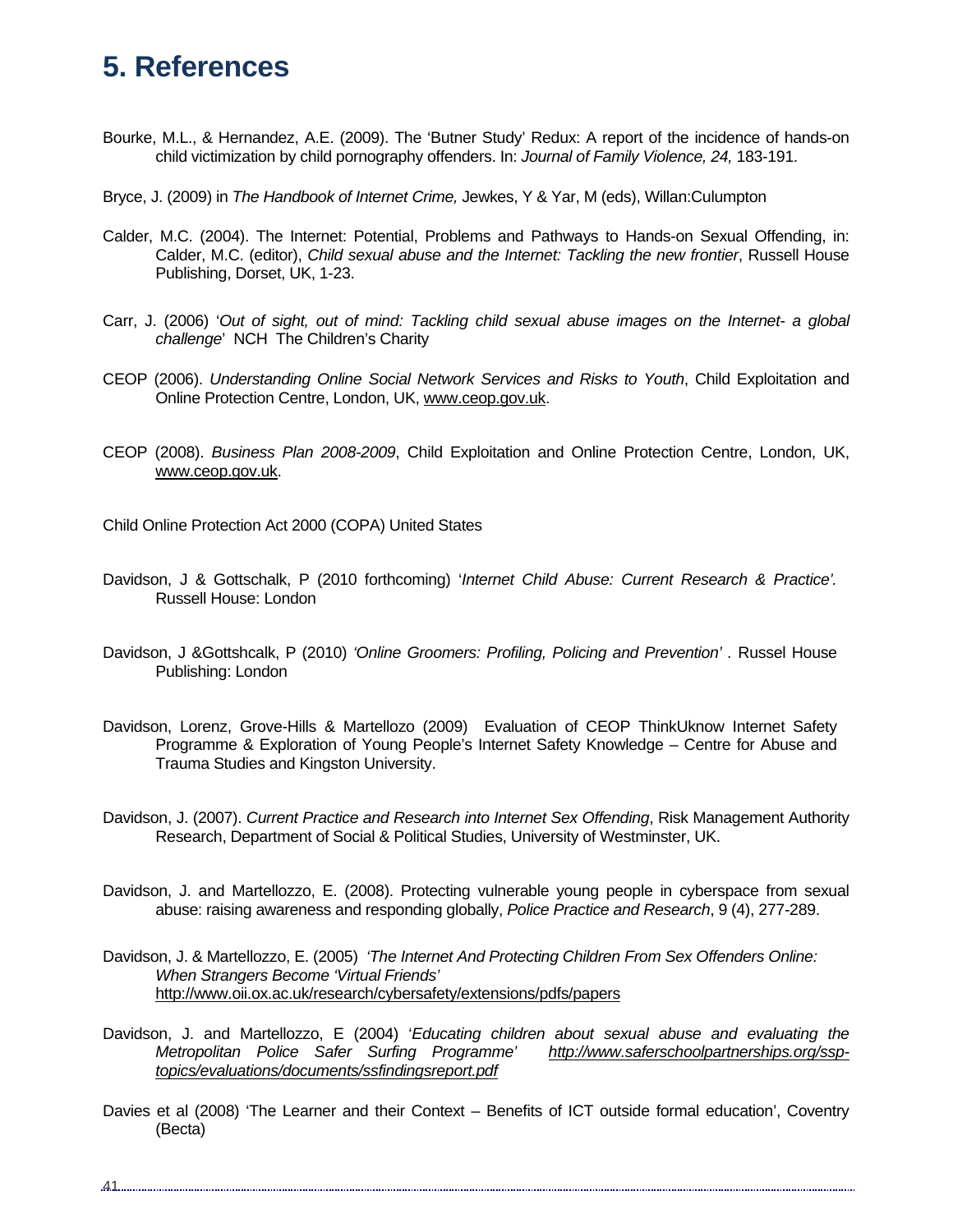- Dovik, O. (2008). Red button shall stop offenders, *NRK,* Norwegian Broadcasting Corporation, www.nrk.no, published 11.08.2008
- Elliott, I.A., Beech, A.R, Mandeville-Norden, T., & Hayes, E. (2008) 'Psychological Profiles of Internet Sexual Offenders' *Sexual Abuse: A Journal of Research and Treatment, 21, 76-92*
- Eynon, R (2009). Harnessing Technology: the Learner and their Context: How Young People use Technologies outside Formal Education. Coventry (Becta)
- Ferraro, M.M. and Casey, E. (2005). *Investigating Child Exploitation and Pornography: The Internet, the Law and Forensic Science,* Elsevier Academic Press, New York

Finkelhor, D. (1984) *'Child sexual abuse: New theory and research'* New York: Free Press

- Finkelhor, D (1984) 'Four conditions: *A model" Child Sexual Abuse: New Theories and Research.*'New York: The Free Press
- Finkelhor, D.; Kimberly, J. ; Wolak, J. (2000) *On Line Victimisation: a report on the Nation's Youth.* Alexandria, Virginia: National Cemtre for Missing & Exploited Children.
- Family Online Safety Institute www.fosi.org

Foundation for International Development Research (2009). www.saferinternet.ru

- Gallagher, B., Fraser, C., Christmann, K., Hodgson, B., (2006) *'International and Internet Child Sexual Abuse and Exploitation'* Centre of Applied Childhood Studies. University of Huddersfield
- Gillespie, A., Defining Child Pornography: Challenges for the Law, Global Symposium on Internet Abuse, North Carolina, April, 21-14, 2009)
- Hasebrink, U., Livingstone, S., Haddon, L. and Olafsson, K. (2009) *comparing children's online opportunities and risks across Europe: Cross-national comparisons for EU Kids Online. LSE, London: EU Kids Online (Deliverable D3.2, 2nd edition)*
- Hernandez, A, E, (2009) *'Psychological and Behavioural Characteristics of child Pornography Offenders in Treatment'.* Global Symposium: Examining the relationship between online and offline offenses and preventing the sexual exploitation of children. April 5-7, 2009.
- Jewkes, Y. (2003b) `*Policing the net: crime, regulation and surveillance in cyberspace'* in Y. Jewkes (ed.) Dot.cons.: Crime, Deviance and Identity on the Internet. Cullompton: Willian, 15-35

Kierkegaard, S. (2008). Cybering, online grooming and ageplay, *Computer Law & Security Report*, 24, 41-55.

- Klaine, E., Davis, H. & Hicks, M (2001) *'Child pornography: The criminal justice system response'.* National Centre for Missing And Exploited Children, Washington D.C. www.missingkids.com/en\_us/publications/NC81.pdf
- Livingstone, S. & Bober, M. (2004) '*UK Children Go Online: Surveying the experiences of young people and their parents*'. (LSE, 2004)

Livingstone, S & Bober, M. (2005) '*Internet Literacy Among Children and Young People* '(LSE, 2005)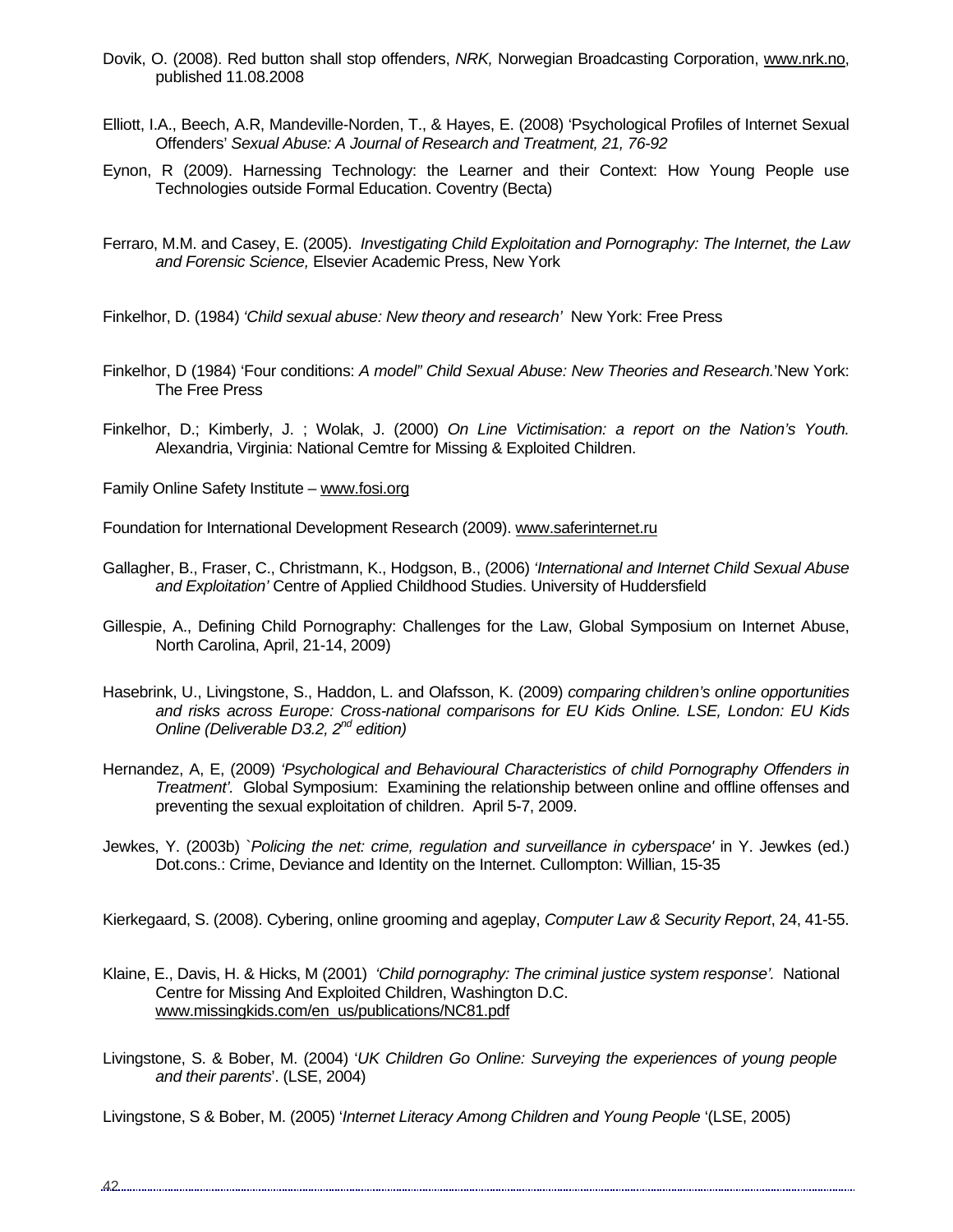- Livingstone, S., and Haddon, L. (2009) EU Kids Online: final Report LSE London: EU Kids Online (EC Safter Internet Plus Programme Deliverable D6.5)
- Marshall, W.L. & Barbaree, H.E. (1990) 'An integrated theory of the etiology of sexual offending' in Marshall, Laws and Barbaree (1990)
- Martellozzo, E (2010) ' Understanding the perpetrators: Online behaviour ' in Davidson, J and Gottschalk, P (eds) (2010 forthcoming) ' Internet Child Abuse: Current Research & Practice' Routledge
- Middleton, D., Elliott, I.A., Manderville-Norden, R., Beech, A.R. (2006) *'An Investigation into the Applicability of the Ward and Siegert Pathways Model of Child Sexual Abuse with Internet Sex Offenders'* Psychology, Crime and Law, in press.
- Northern Ireland Office (2006) *'Reforming the law on sexual offences in Northern Ireland: A consultation document'* July 2006, Vol 2, NI Sex Crime Unit.
- Nicolaisen, H. (2008) Net related offences and legislative context Offences following contacts on the Internet, Redd Barna (Save the Children Norway), Oslo, www.reddbarna.no
- O'Connell, R. (2003). *Be somebody else but be yourself at all times: degrees of identity deception in chatrooms*, Cyberspace Research Unit, University of Central Lancashire, http://www.once.uclan.ac.uk/print/deception\_print.htm.
- O'Brien, M.D. & Webster, S.D. (2007). The Construction and Preliminary Validation of the Internet Behaviours & Attitudes Questionnaire (IBAQ). *Sexual Abuse: A Journal of Research and Treatment*, *19,* 237-256.
- Ofcom '*Digital Lifestyles: Young adults aged 16-24'* May 2009 http://www.ofcom.org.uk/advice/media\_literacy/medlitpub/medlipubrss/digital\_young/
- Preston, C.B. (2008). Internet Porn, ICANN, and Families: A Call to Action, *Journal of Internet Law,* October, 3-15.

Probation Circular (85/2005) *'Sex offender programmes: Management update'* National Probation Service

- Preston, C.B. (2009). *'All knowledge is not equal: Facilitating children's access to knowledge by making the internet safer' ,* Winter 2009 Issue 13 International Journal of Communications Law & Policy. Available: http://www.ijclp.net/files/ijclp\_web-doc-6-13-2009.pdf
- Quayle, E & Taylor, M (2002) *'Paedophiles, Pornography and the Internet: Assessment Issues'* British Journal of Social Work, 32: 863-75
- Quayle, E. & Taylor, M. (2003) *'Model of Problematic Internet Use in People with a Sexual Interest in Children'* Cyberpsychology and behaviour, 6, 1. 93-106
- Redd Barns (2007). *Chatteregler (Chatting rules),* Redd Barna (Save the children Norway), www.reddbarna.no
- RMA (2007). *Current Practice and Research into Internet Sex offending*, Risk Management Authority Briefing, St. James House, St. James Street, Paisley, Scotland, UK, www.rmascotland.gov.uk.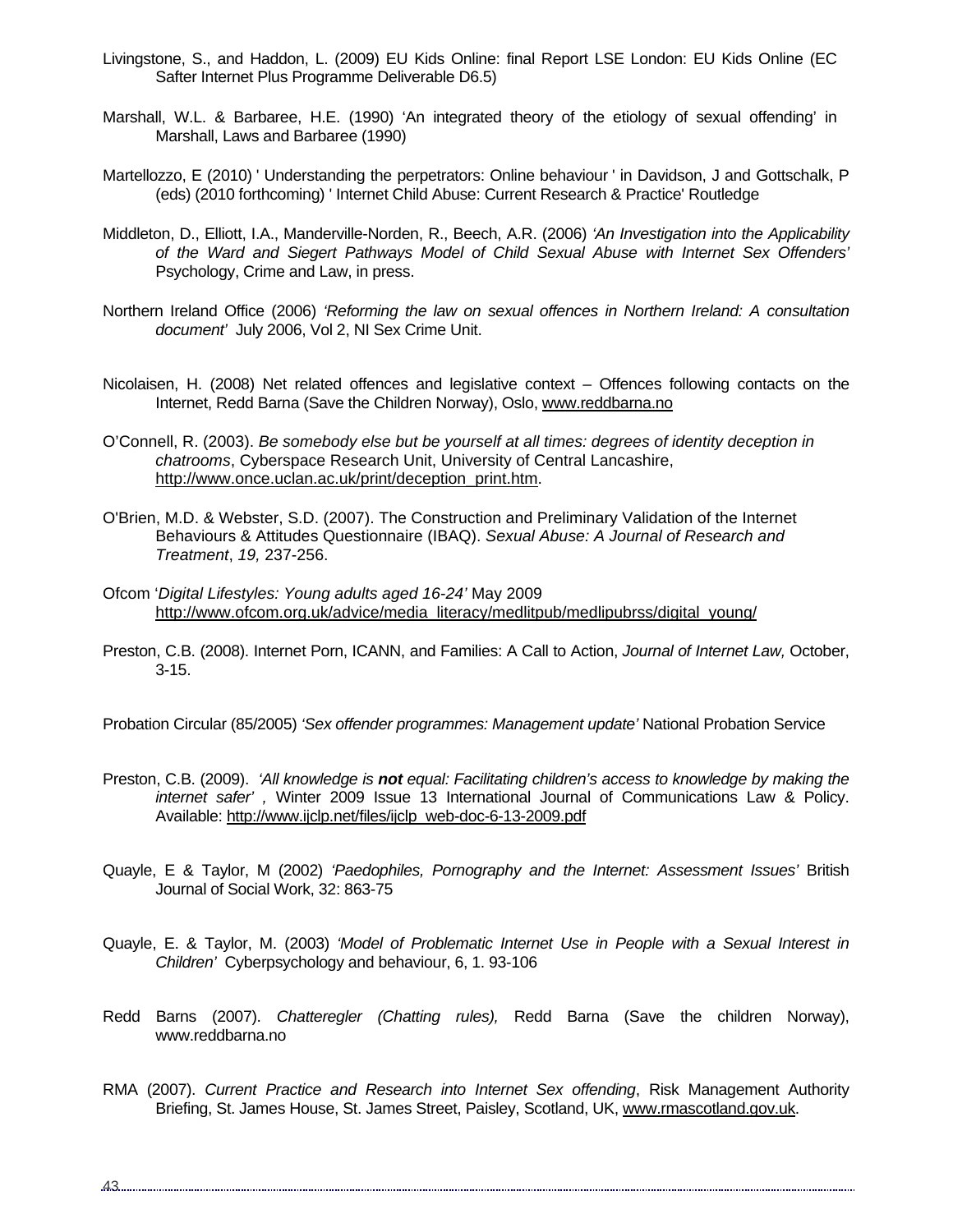- Robbins, P. & Darlington R. (2003) *"The Role of the Industry and the Internet Watch Foundation"* In 'Policing Paedophiles on the Internet', MacVean & Spindler (Eds.). New police Bookshop.
- Seto, M.C. & Eke, A.W. (2005) The future offending of child pornography offenders *Sexual Abuse: A Journal of Research & Treatment, 17, 201-210*
- Taylor, J (2010) 'Policing Social Networking Sites and Online Grooming' in Davidson, J and Gottschalk, P (eds) (2010 forthcoming) ' Internet Child Abuse: Current Research & Practice' Routledge
- Taylor, M., Holland, G. & Quayle, E (2001) *'Typology of Paedophile Picture Collections'* The Police Journal. 74: 97-107
- Thronton, D., Mann, R., Webster, S., Blud, L., Travers, R., Friendship, C., & Erikson, M. (2003). Distinguishing and combining risks for sexual and violent recidivism. In R. Prentky, E. Janus, M. Seto, & A.W. Burgess (Eds.). *Understanding and Managing Sexually Coercive Behaviour*. Annals of the New York Academy of Science, 989; 225-235.
- Wolak, J., Finkelhor D., and Mitchell, K.J. (2005) 'Child Pornography Possessors arrested in *Internet-related Crimes'* National Centre for Missing & Exploited Children

Wortley, R. **'**Situational Prevention of Child Sexual Abuse in the New Technologies',

Global Symposium on Internet Abuse, North Carolina, April, 21-24, 2009)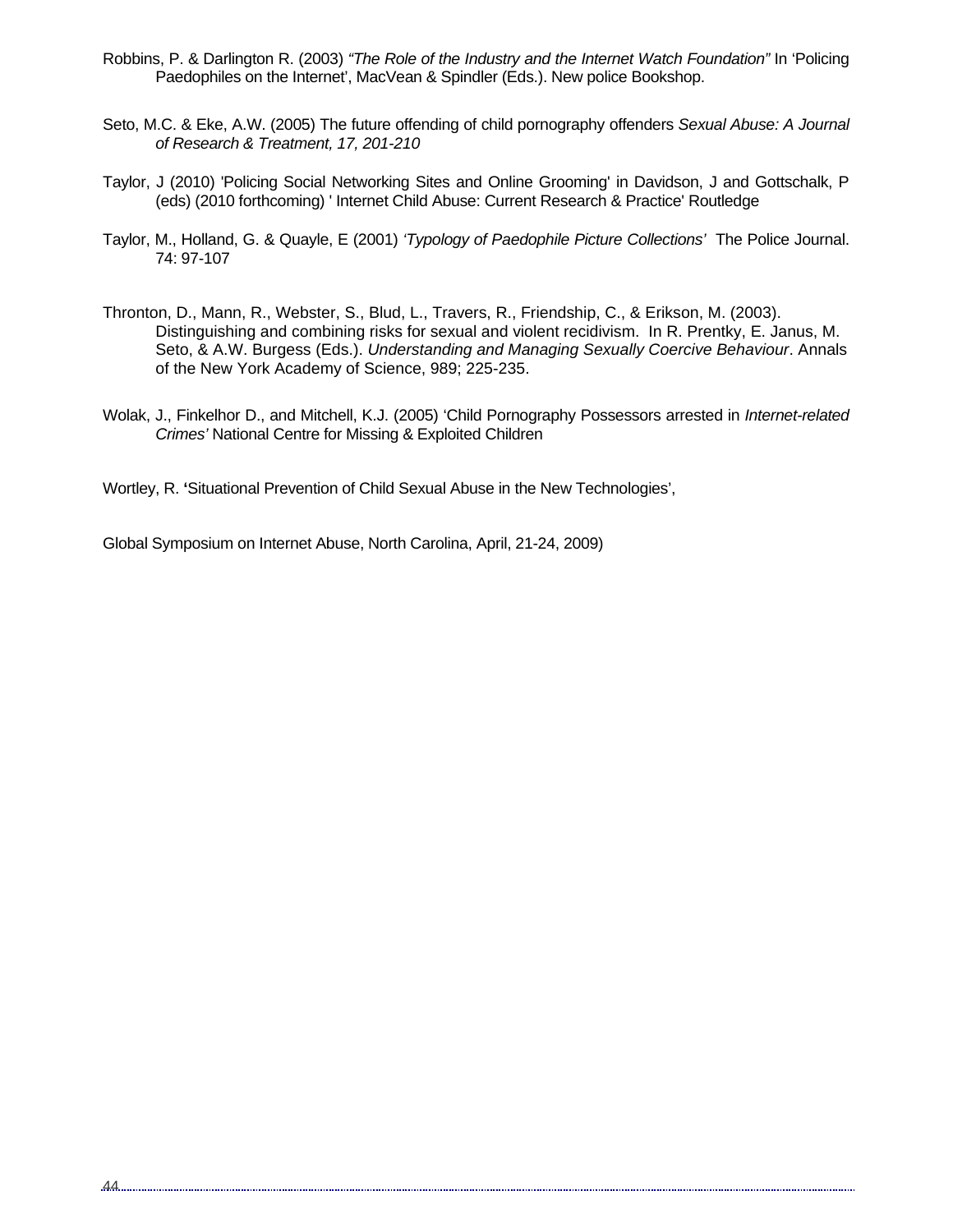# **6. Appendices**

## **APPENDIX A**

Procedures for assessing the risk of sexual offenders re-offending utilise tools that discriminate between the different levels or severity of indecent images of children held. It does not consider grooming behaviour per se. The use of these tools is critical to the ongoing debate about sex offender profiles and the need to predict the likelihood of either re-offence or a possible escalation from non-contact to contact abuse.

A degree of sophistication in risk assessment and management is evident in the UK and Belgium.

### *The United Kingdom*

Risk assessment techniques employed by the police and other agencies in the UK currently focus on an actuarial risk assessment tool, Risk Matrix 2000 (Thornton et al, 2003) and the advice of the Sentencing Advisory Panel (2000) on classifying categories of Internet offender convicted for possession of indecent images of children. The Sentencing Advisory Panel (SAP) system does not however extend to offenders grooming children and those using extreme pornography depicting the abuse of adults. The system has been criticized by police practitioners for being too limited and not accurately assessing risk with Internet sex offenders (Davidson, 2007). In Davidson's research, one police officer interviewed described a recent case where a sex offender was assessed as low risk using RM2000 even though his offences involved the filming of abuse he had perpetrated, with the indecent images subsequently posted on the Internet. Clearly there is much work to be done in adapting RM2000 to make it more reliable, but it is also clear that practitioners are simply using the scale as a baseline indicator (op cit).

The SAP advice is based upon a system developed by Taylor, Holland and Quayle (2001) on behalf of the COPINE23 project. The typology developed by Taylor and colleagues lists 10 categories of offence that increase in seriousness from level 1- 9 (highest). Level 1 offences include images often freely available on the Internet depicting children in their underwear or swimsuits, whilst levels 9 and 10 include grossly obscene and sadistic images of children. It is recognized that offenders may possess images that cross several categories, but that overt sexual intent and content are key issues which the police and practitioners working with Internet offenders should address in assessing risk. Other factors which may impact upon risk assessment are identified as:

1. The size of a collection of images and the manner in which it is organized. This is taken to be indicative of the extent to which an offender is using such material offline.

.45........

<sup>&</sup>lt;sup>23</sup> The Combating Paedophile Information Networks in Europe Project founded in 1997 at University College Cork, Ireland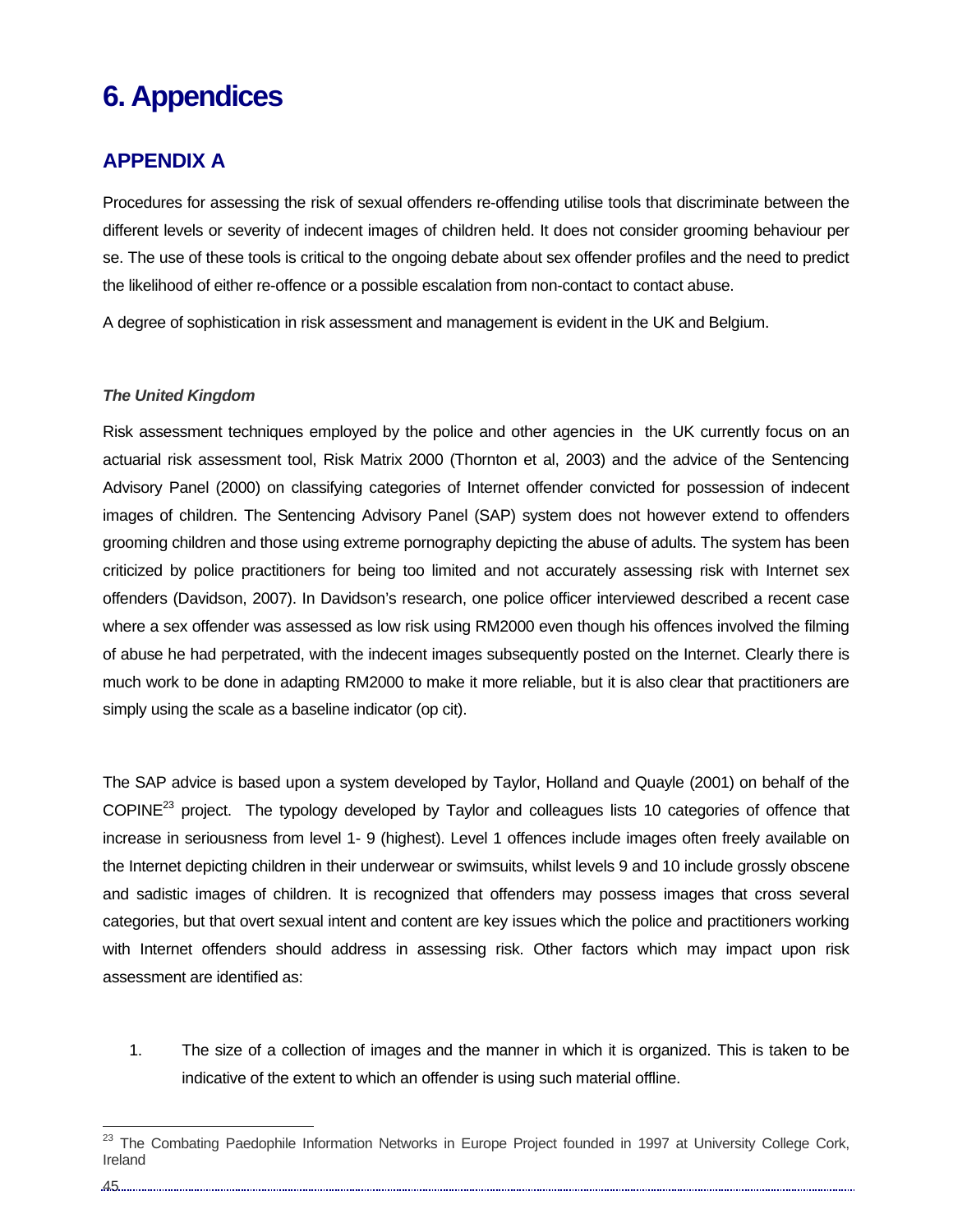- 2. New and private material is taken to be indicative of access to sex offender communities and possibly producers.
- 3. The child's age, since it is argued that the younger the child the greater the imbalance of power between perpetrator and victim and more damaging the effects.

In terms of judging seriousness and risk when sentencing, the Court of Appeal has accepted the advice of the Sentencing Advisory Panel (SAP, 2002) in sentencing Internet sex offenders using indecent images of children, following *R v Oliver, Hartley and Baldwin24.* 

The possession of indecent images of children offence can be tried either way under the Sexual Offences Act 2003 in England and Wales and carries a maximum penalty of 5 years custody for possession and up to 10 years custody for production and distribution. Aggravating circumstances include: distribution; evidence of a systematic collection; use of drugs or alcohol; collection stored so that others may view it accidentally; intimidation or coercion; and financial gain. Mitigating factors include a small number of images held for personal use and images viewed but not stored<sup>25</sup>.

As discussed these levels of seriousness are based loosely on Taylor and colleagues' (2001) typology. Although this provides a valuable structure in which to locate different categories of Internet sex offenders use of indecent child images, there is no empirical evidence to suggest that the most serious level 4 and 5 Internet offenders constitute the greatest risk to children in terms of contact offending. Indeed police practitioners have suggested that the system clouds the risk issue. An offender may for example possess images at level 1 but have regular access to children within his family circle, whilst an offender may possess images at level 3 but have no such contact and restrict his behaviour to the Internet (Davidson, 2007).

Risk assessment and management of sex offenders occurs at several levels, there is clearly a need for criminal justice organizations to attempt to control and manage this group of offenders via Multi-Agency Public Protection Arrangements (MAPPA)<sup>26</sup> but police, social work and probation practitioners have the difficult task of attempting to make assessment at an individual and treatment group level. Whilst organisations such as the National Probation Service in the UK provide general guidance on risk<sup>27</sup> management, no formal specific advice or techniques appear to have been developed regarding Internet sex offenders.**<sup>28</sup>**

 $24$  R V. Oliver, Hartrey and Baldwin (2003) 2 Cr App R28: (2003) Crim LR 127. Here the two determining factors of seriousness were taken to be the nature of the material and the degree of the offender's engagement with the material. In considering the custody threshold the fact that the material upon which the convictions were based constituted a small part of the collection and that the potential for others to access and view the collection was great. The defendants all received a custodial sentence.

<sup>&</sup>lt;sup>25</sup> The sentencing guidelines may be viewed at http;//www.sentencing-guidelines.gov.uk/docs/advice-sexual-offences.pdf (SAP, 2004, p99).

<sup>&</sup>lt;sup>26</sup> Established by the Management of Offenders (Scotland) Act 2005 in Scotland and by the Criminal Justice & Court Services Act 2000 and re-enacted and strengthened by the Criminal Justice Act 2003 in England & Wales.

 $^{27}$  The Home Office 'Risk Management Framework' identifies 4 rather obvious steps for practitioners: 1. identify risks; 2. Assess risks; 3. Address risk responses; 4. Risk review and report. (Home Office, 2004, p10).

<sup>&</sup>lt;sup>28</sup> Although it is clear that key developments are taking place in this area in Scotland, England and Wales and that further guidance and training will be offered to practitioners.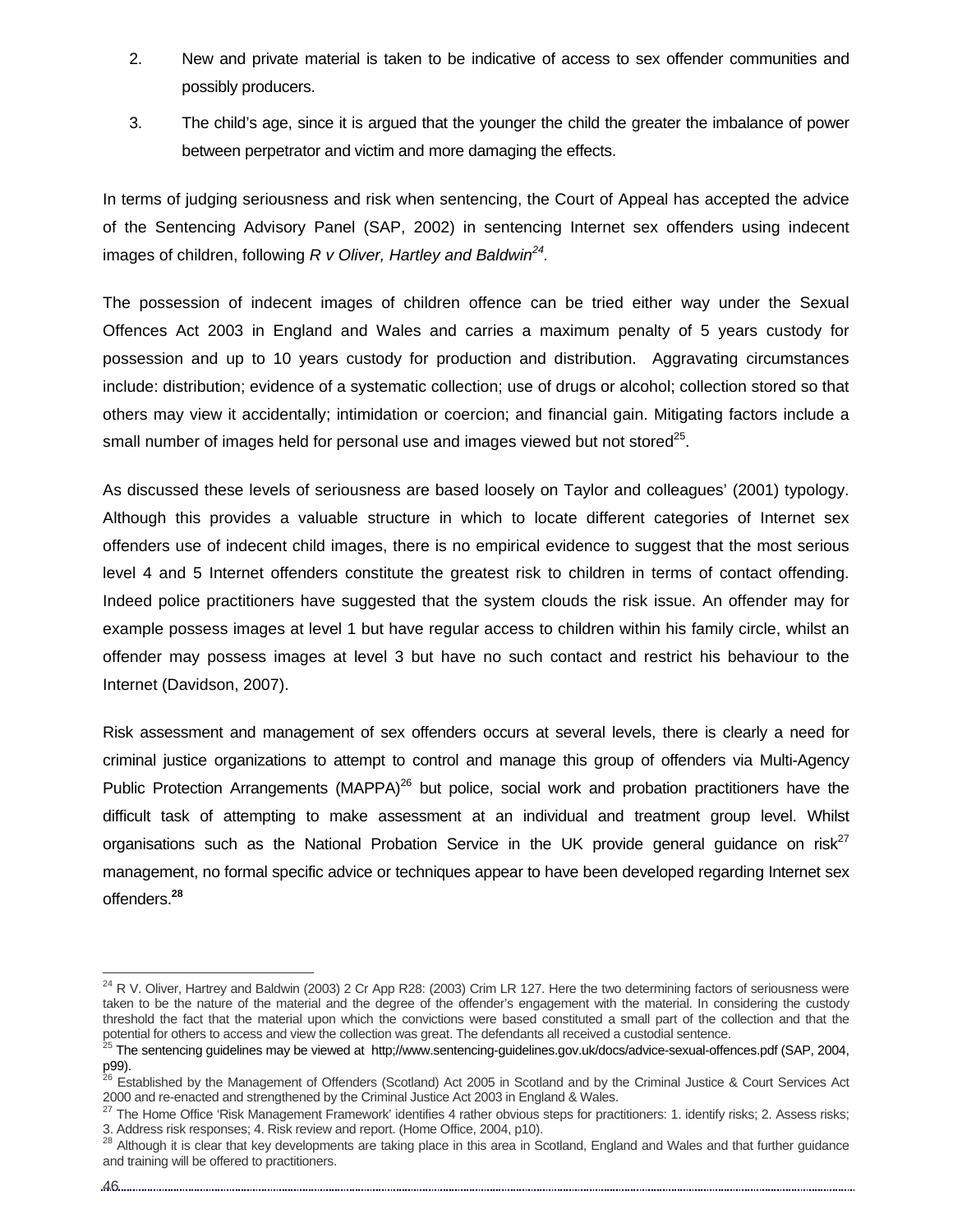Research conducted by Quayle and Taylor (2002) with social workers and probation officers suggested that practitioners did not understand '*the function of the Internet for adults with a sexual interest in children'* (2002) and did not routinely screen sex offenders for Internet use. This is an issue of concern raised by a representative from the High Technology Crime Unit of the Metropolitan Police<sup>29</sup>. Quayle and Taylor (2002) comment in this work that there are currently no specific assessment tools to aid practitioners in managing Internet sex offenders. This has been confirmed by representatives from the Family Protection, Scotland and the National Probation Service in England and Wales, 2006. Practitioners in Quayle and Taylor's study were relying upon the standard assessment interview to make judgments about risk. Such an approach may be useful in raising awareness amongst practitioners about key areas upon which to focus during supervision sessions with Internet sex offenders. However if practitioners have no confidence in the assessment tools that are imposed upon them, they will probably not be used accurately or effectively in managing and assessing risk. This view is supported by research undertaken with practitioners by the Scottish Executive in 2002 into the use of risk assessment tools in Scotland. It found that practitioners reported that standard risk assessment tools such as Risk Matrix 2000 were too complex and too academic for effective use in practice. If such tools are to be effective and integrated into practice, and to be perceived as useful by practitioners, then more attention is needed into the incorporation of professional and clinical judgment and experience with different groups of offenders in the developmental phase of any risk assessment work.<sup>30</sup>

The National Probation Service Sex Offender Strategy (2004) makes reference to provision in the Criminal Justice Act 2003 regarding Internet offending. It is clear from the document that risk assessment is considered key at various stages of the criminal justice process, but risk assessment tools for use with Internet sex offenders are currently under development and advice offered to probation practitioners acknowledges the difficulty of applying Risk Matrix 2000 to work with this group of offenders. Practitioners have been advised to omit the aggravating factor of '*non-contact'* offence and to continue to apply dynamic risk factors to assess risk on an individual basis (Probation Circular, 85/2005).

In England and Wales violent and sex offenders are divided into three distinct categories under MAPPA arrangements: *Category One* includes all registered sex offenders; *Category Two* includes violent and other sex offenders on licence to the National Probation Service and *Category Three* includes offenders with previous convictions whose behaviour suggests that they pose a continuing risk. Offenders are also categorised by seriousness at levels 1-3 (level 1 offenders - low to medium risk; level 2 offenders - high risk and level 3 offenders pose the highest risk). Under MAPPA arrangements in England and Wales level 1 offenders are overseen by one agency, usually the police or the probation service, whilst level 2 offenders are subject to multi-agency oversight (the Multi-Agency Risk Conference structure (MARC)) and level 3 offenders (known as the critical few) may be subject to intensive measures beyond the MARC structure, such as monitoring on a daily basis by a private care firm or police surveillance.

47

<sup>&</sup>lt;sup>29</sup> This unit is responsible for policing online child sexual abuse, including the possession, production and distribution of indecent images of children and online grooming.

<sup>&</sup>lt;sup>30</sup> The work of the Risk Management Authority (RMA) in inviting practitioner comment and input into the development of risk assessment techniques is an example of good practice in this area.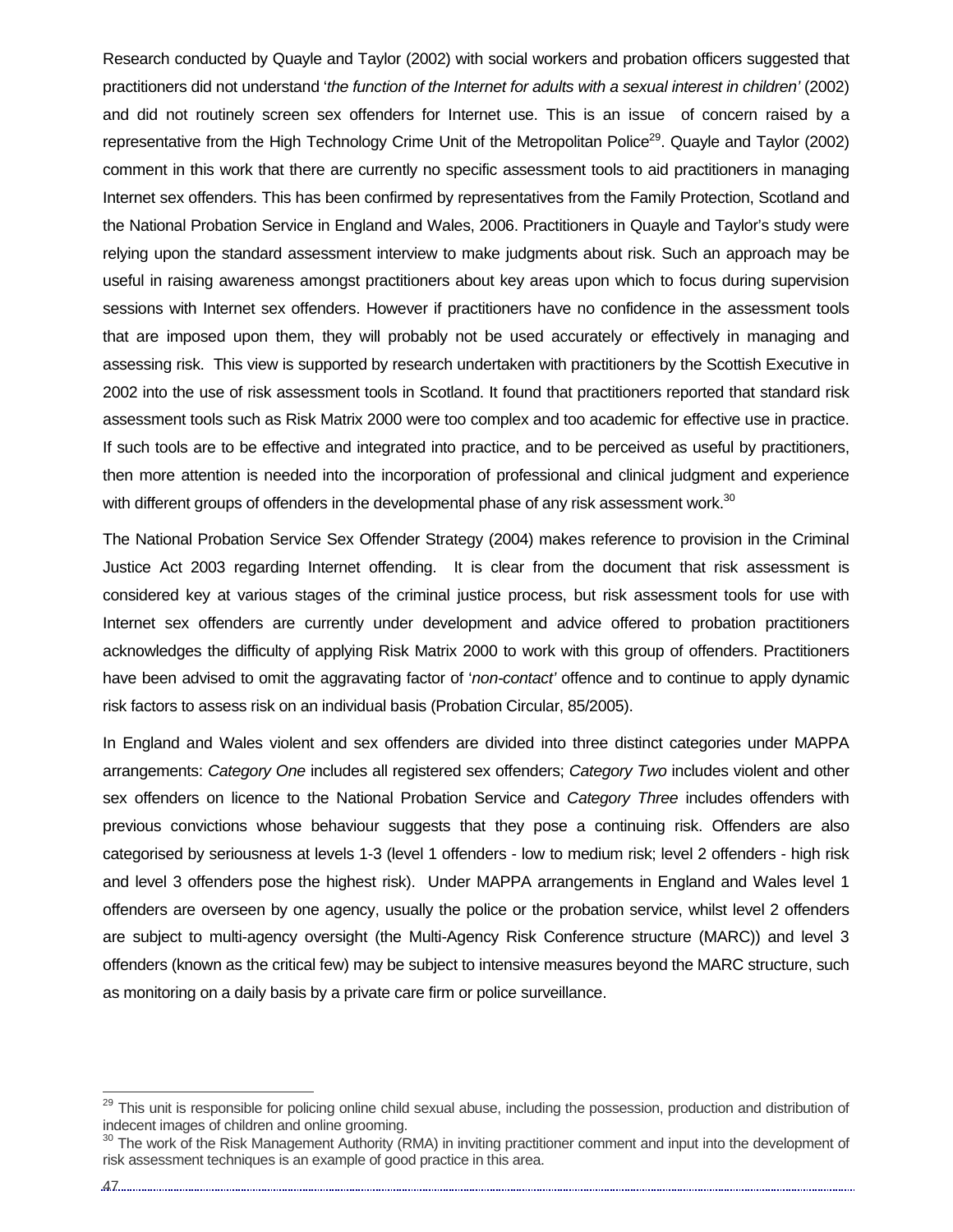In Scotland, risk assessment of dangerous offenders is a key issue that is monitored by a central body (the Risk Management Authority) and is becoming an integral element of practice. This is an unusual approach and other countries may follow the Scottish lead. Legislation now affords the police the power to routinely enter the homes and check the computers of any sex offender on the register for the purposes of risk assessment (Police, Public Order and Criminal Justice (Scotland) Bill, 2006).

A statutory obligation is now placed upon criminal justice agencies working with violent and sexual offenders in Scotland subject to an Order of Lifelong Restriction  $(OLR)^{31}$  to prepare and act upon a risk management plan. The plan should include an assessment of risk and describe how the perceived risk will be monitored and how the offender will be managed by all relevant agencies. The OLR formed part of the recommendations by the MacLean Committee on serious violent and sexual offenders (2000), and has been made available to the High Court since June 2006, for offenders appearing on indictment for an offence without a mandatory life sentence of imprisonment. The statutory provisions for the OLR are set out in section 210F of the Criminal Procedure (Scotland) Act 1995 (as inserted by Section 1 of the Criminal Justice (Scotland) Act 2003).

#### **Belgium**

In Belgium Psychosocial Services play an important role in the area of risk recidivism assessment especially through the advisory function they fulfil for the benefit of the Ministry of Justice, sentencing judges and sentencing courts. Moreover, as they are mandated to prepare an offender's post-detention management, these services play an indispensable interface role between the "world of confinement" and the community. Presently, sanctioned sex offenders (convicted or interned) represent 20% to 25% of the prison population in Belgium.

Correctional authorities decided back in 2005 that all psychologists who formed part of a specialized correctional services (SCS) team had to be trained in the administration of violent and sexual recidivism risk assessment instruments. The *Centre de Recherche en Défense sociale* (CRDS) is responsible for training French-speaking SCS teams in this regard. Presently, these instruments include the Hare Psychopathy Checklist - Revised (PCL-R), the Violence Risk Appraisal Guide (VRAG) actuarial scales, the Sex Offender Risk Appraisal Guide (SORAG) violent and sexual recidivism scale, and the Historical, Clinical, Risk - 20 (HCR-20) dynamic risk scales. In collaboration with the central psychosocial services department of the Ministry of Justice, work is taking place on the longitudinal validation of these violence prediction instruments. This is considered good practice and needs to be repeated in other countries.

#### *Support centres*

In Belgium, health and social services fall under the jurisdiction of communities and regions, whereas criminal justice falls under the jurisdiction of the federal government. Agreements of cooperation have been in place since 1999 between the federal government and the regions concerning the management and treatment of

 $31$  It is the responsibility of the 'lead' agency to prepare the plan.

48.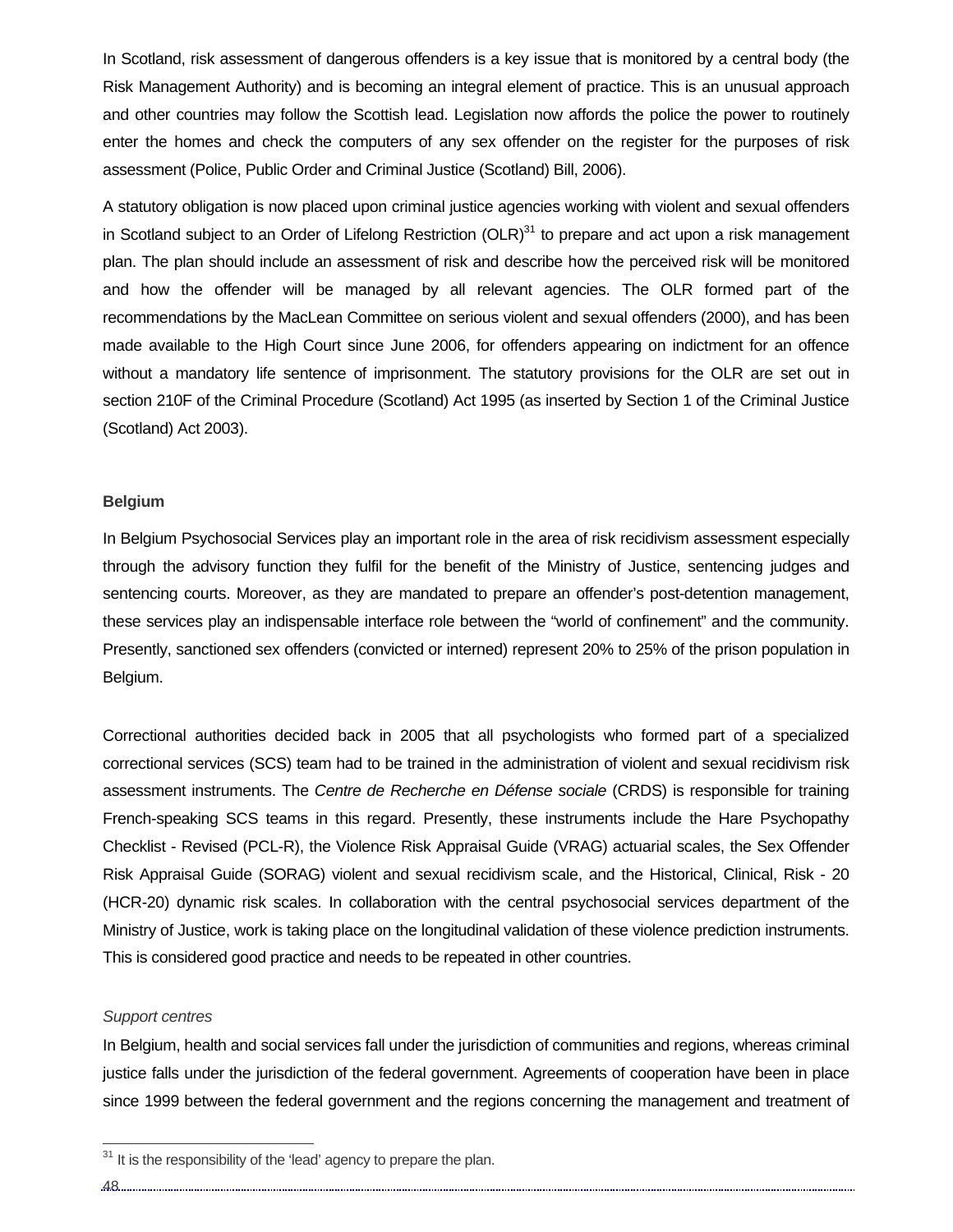sex offenders. Under these agreements, three support centres were created for the three main regions of Belgium. These centres provide support to the specialized in-prison assessment teams (in-prison psychosocial services) and the walk-in sex offender management teams (healthcare teams). This support is wide-ranging and consists in providing access to documentation, organizing training sessions, conferences, and colloquia, conducting case studies, collecting data for profiling the population, and formulating supported opinions in connection with offender management. Further description of the walk-in sex offender management teams is given below.

#### *Selected features of the walk-in sex offender management system in the Walloon region*

The following data were collected by the Forensic Psychopathology Unit of the Tournai Support Centre, in the Walloon region of Southern Belgium and published in its latest activity reports. The Walloon region counts 11 specialized mental health teams for sex offender management. Most of these operate under the framework of court-ordered treatment conditions established by the criminal justice system (e.g., parole, probation, prison leave or release, request for expert opinion). These 11 specialized teams comprise psychologists (53%), physician-psychiatrists (19%), social workers (15%), criminologists (6%), and other professionals such as vocational therapists and sexologists (7%). These teams follow a specific certified training curriculum for the assessment and management of sex offenders. They supervise, on average, more than a thousand sex offenders in the Walloon Region. Their mission includes formulating evidence-based opinions before taking charge of a sex offender. However, there are as yet no differentiated programmes for online sex offenders.

In the Walloon region, nearly 85% of sex offenders are managed on an individual basis and about 15% in group treatment. Management intensity is rather limited, reaching an average of 10 hours of treatment a year. The average duration of treatment is 27 months. Expertise in the three main theoretical psychological models, namely, psychodynamic, systemic and cognitive-behavioural, are represented within the teams. However, the psychodynamic model dominates, as it is used with about 40% of the patient clientele. The cognitive-behavioural model is the least represented (<10%). The degree of application of these approaches varies by team. At the present time these approaches are poorly documented, if at all, by the teams themselves. For example there is hardly any documentation published specifying the treatment programs, their objectives, the treatment stages, or methods for evaluating therapeutic effectiveness. It is clear that greater standardisation of treatment is required.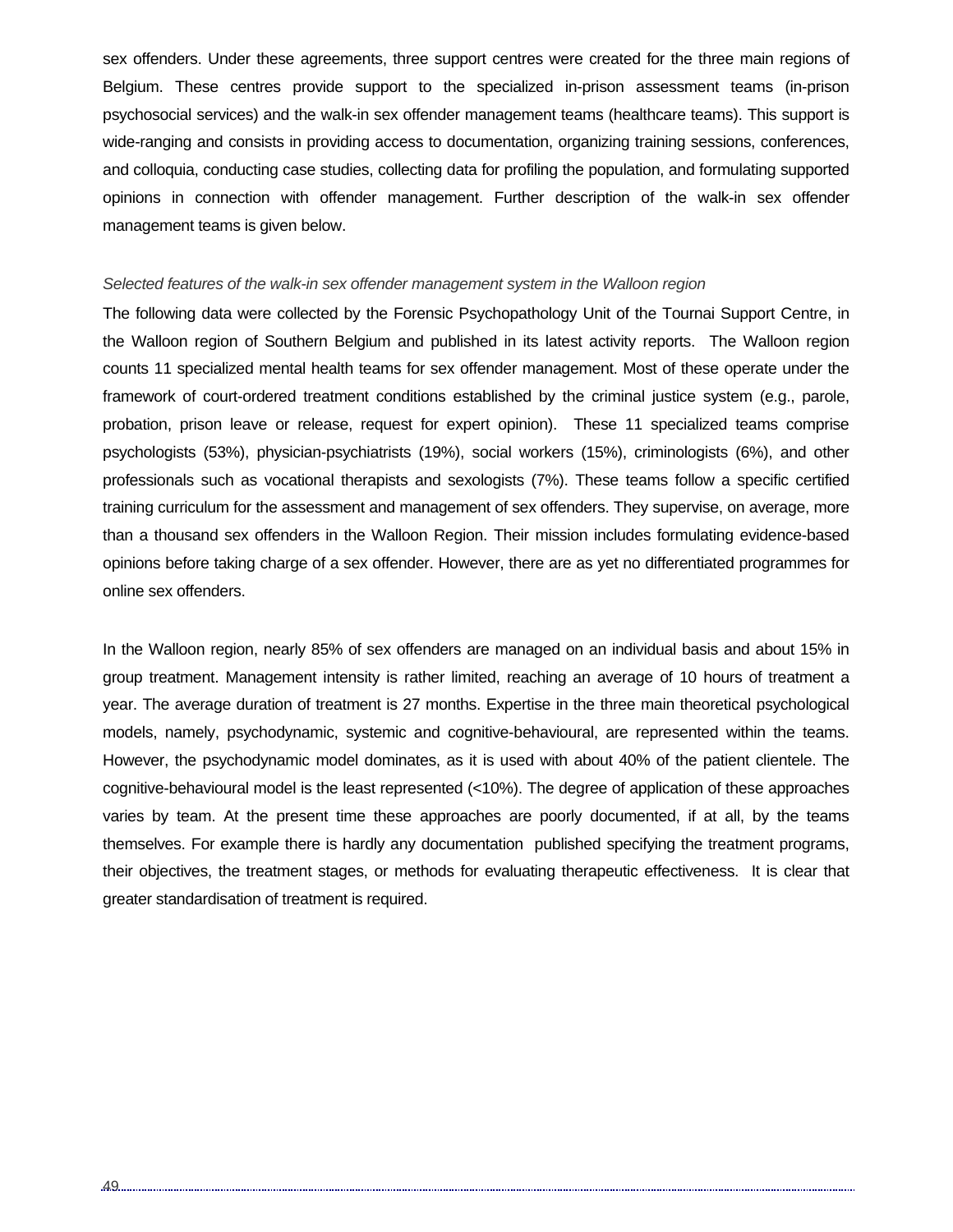## **APPENDIX B**

## United Kingdom legislation

Meeting a child following sexual grooming etc.

- (1) A person aged 18 or over (A) commits an offence if—
- (a) having met or communicated with another person (B) on at least two earlier occasions, he—
- (i) intentionally meets B, or
- (ii) travels with the intention of meeting B in any part of the world,

(b) at the time, he intends to do anything to or in respect of B, during or after the meeting and in any part of the world, which if done will involve the commission by A of a relevant offence,

- (c) B is under 16, and
- (d) A does not reasonably believe that B is 16 or over.
- (2) In subsection (1)—

(a) the reference to A having met or communicated with B is a reference to A having met B in any part of the world or having communicated with B by any means from, to or in any part of the world;

- (b) "relevant offence" means—
- (i) an offence under this Part,
- (ii) an offence within any of paragraphs 61 to 92 of Schedule 3, or

(iii) anything done outside England and Wales and Northern Ireland which is not an offence within subparagraph (i) or (ii) but would be an offence within sub-paragraph (i) if done in England and Wales.

- (3) In this section as it applies to Northern Ireland—
- (a) subsection (1) has effect with the substitution of "17" for "16" in both places;
- (b) subsection (2)(b)(iii) has effect with the substitution of "sub-paragraph (ii) if done in Northern Ireland" for "sub-paragraph (i) if done in England and Wales".
- (4) A person guilty of an offence under this section is liable—

(a) on summary conviction, to imprisonment for a term not exceeding 6 months or a fine not exceeding the statutory maximum or both;

(b) on conviction on indictment, to imprisonment for a term not exceeding 10 years.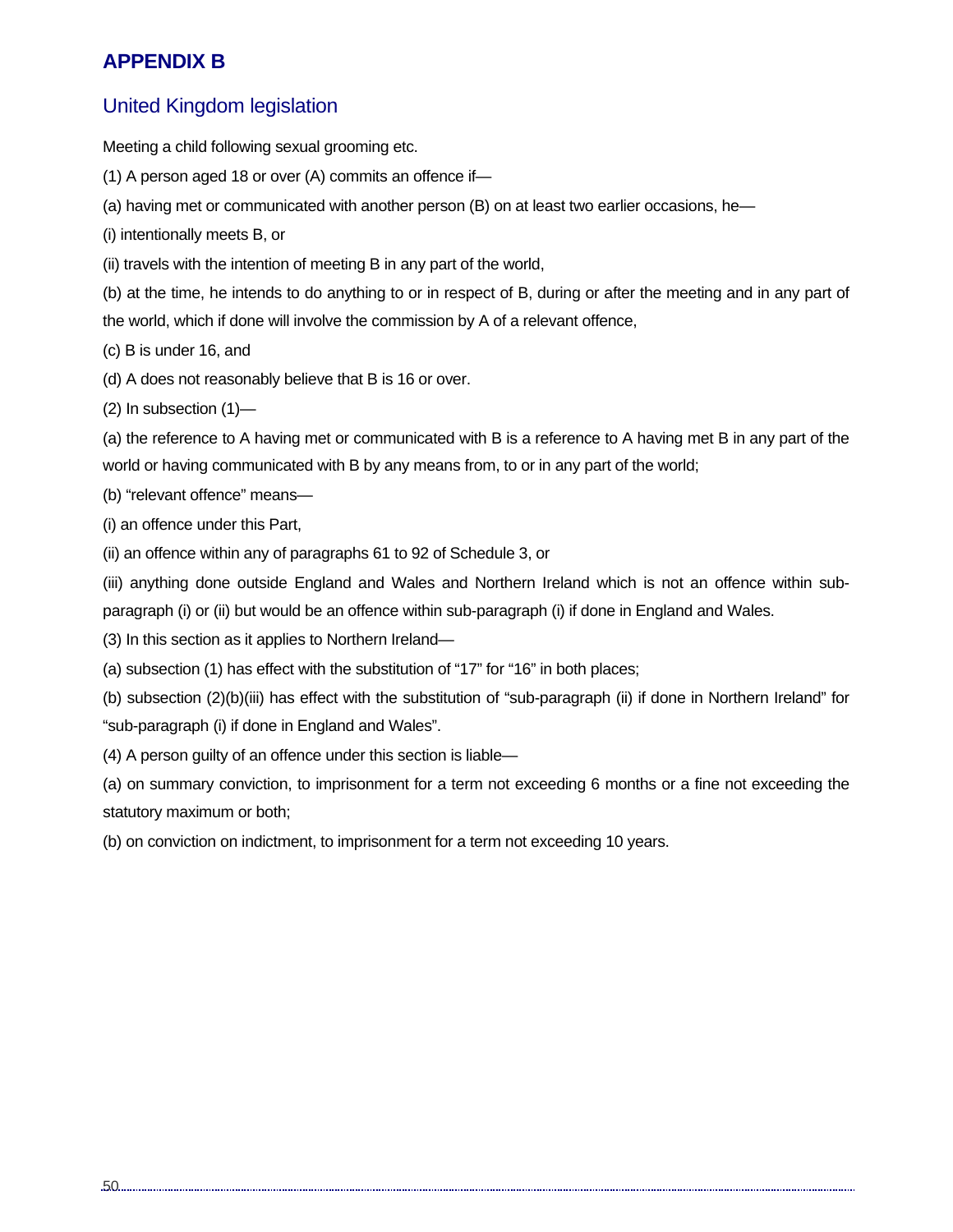## **APPENDIX C**

## Norway legislation

Section 195 - Any person who engages in sexual activity with a child who is under 14 years of age shall be liable to imprisonment for a term not exceeding 10 years. If the said activity was sexual intercourse the penalty shall be imprisonment for not less than 2 years.

Imprisonment for a term not exceeding 21 years may be imposed if

a) The act is committed by two or more persons jointly,

b) The act is committed in a particularly painful or offensive manner,

c) The act is committed against a child under 10 years of age and there have been repeated assaults,

d) The offender has previously been convicted and sentenced pursuant to this provision or section 192, or

e) As a result of the act the aggrieved person dies or sustains serious injury to body or health. Sexually transmitted diseases and generally infectious diseases, cf. section 1-3, No. 3, cf. No. 1, of the Act relating to control of communicable diseases, shall always be deemed to be considerable injury to body or health pursuant to this section.

Criminal liability shall not be excluded by any mistake made as regards age.

A penalty pursuant to this provision may be remitted or imposed below the minimum prescribed in the second sentence of the first paragraph if those who have engaged in the sexual activity, are about equal as regards age and development.

Section 196 - Any person who engages in sexual activity with a child who is under 16 years of age shall be liable to imprisonment for a term not exceeding 5 years.

Imprisonment for a term not exceeding 15 years may be imposed if

a) The act is committed by two or more persons jointly,

b) The act is committed in a particularly painful or offensive manner,

c) The offender has previously been convicted and sentenced pursuant to this provision or section 192 or 195, or

d) As a result of the act the aggrieved person dies or sustains considerable injury to body or health. Sexually transmitted diseases and generally infectious diseases, cf. section 1-3, No. 3, cf. No. 1, of the Act relating to control of communicable diseases, shall always be deemed to be considerable injury to body or health pursuant to this section.

Criminal liability shall not be excluded by any mistake made as regards age, unless there is no element of negligence in this respect.

A penalty pursuant to this provision may be remitted if those, who have engaged in the sexual activity, are about equal as regards age and development.